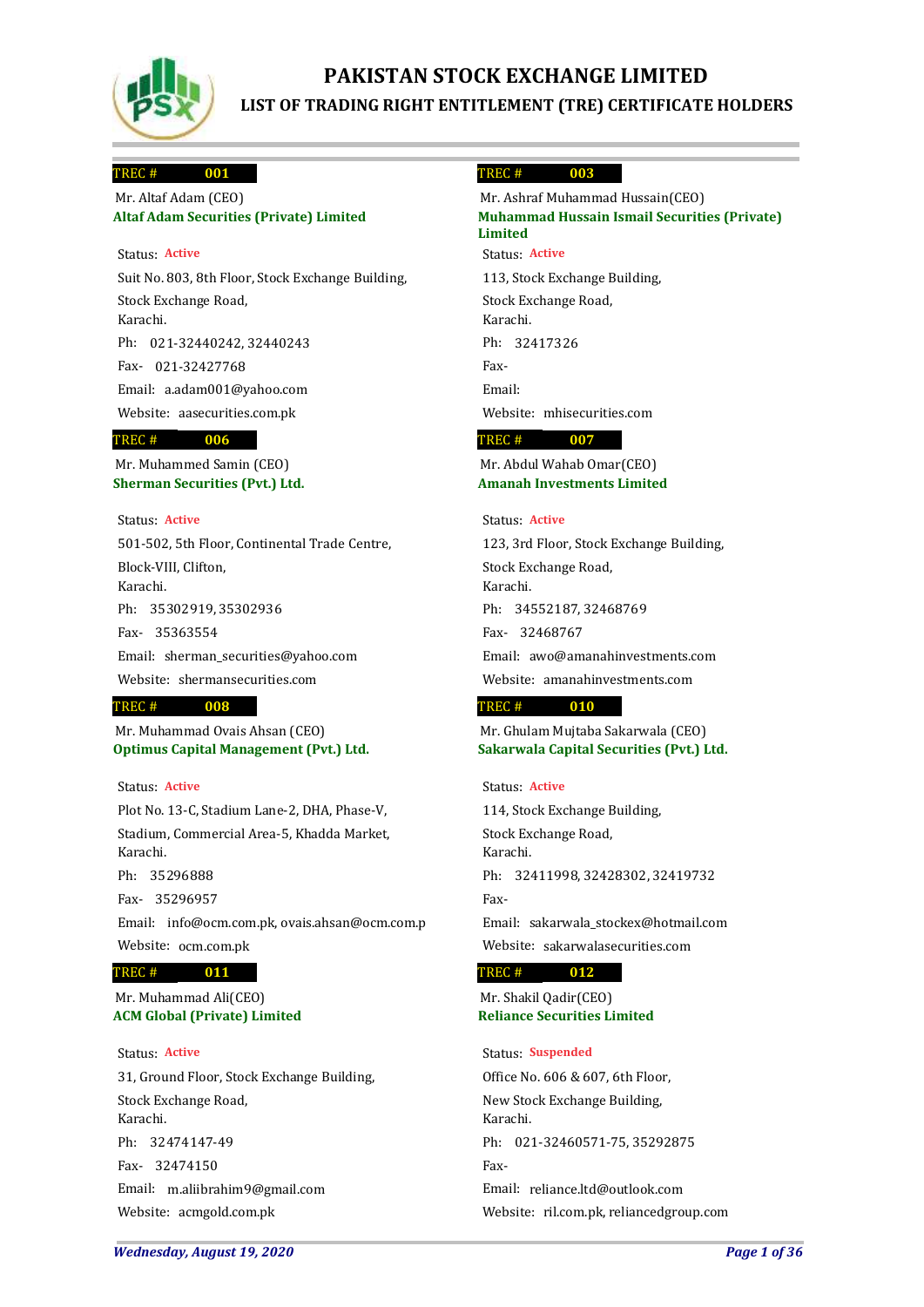## **First Choice Securities Limited** Mr. Muhammad Naveed (CEO)

**013**

Status: **Active**

310, 3rd Floor, New Stock Exchange Building, Stock Exchange Road, Karachi. 32437195-98 Ph: 32437194 Fax-Email: naveedworld@yahoo.com Website: firstchoicetrade.com

### **015** TREC #

**Saya Securities (Private) Limited** Mr. Arif H. Yousuf Saya (CEO)

## Status: **Active**

125-126, Stock Exchange Building, Stock Exchange Road, Karachi. Ph: 32417393-32426158,32427664 Fax-Email: arifsaya@hotmail.com Website:

## TREC #

**Summit Capital (Private) Limited** Mr. Rahat Saeed Khan (CEO)

**017**

## Status: **Active**

Room No. 701-702, 7th Floor, Business & Finance Centre, I.I. Chundrigar Road, Karachi. Ph: 042-36375922, 021-32467951-55 Fax-Email: rahat.saeed@summitcapital.com.pk Website: summitcapital.com.pk

### **019** TREC #

**AKD Securities Limited** Mr. Muhammad Farid Alam (CEO)

### Status: **Active**

602, Continental Trade Centre, Block 8, Clifton, Karachi. Ph: 111-253-111, 35374297 Fax-Email: tariq.adam@akdsecurities.net;Farid.alam@

Website: akdsecurities.net

### **014** TREC #

## **Merchant Investments (Private) Limited** Mr. Afroz Ali Merchant (CEO)

### Status: **Active**

56, 1st Floor, Stock Exchange Building, Stock Exchange Road, Karachi. 32417434, 32410279,32413386 Ph: 32414903 Fax-Email: merchantaa1@gmail.com Website: merchant.com.pk

### **016** TREC #

**DJM Securities Limited** Mr. Abdul Samad Dawood (CEO)

## Status: **Active**

Suit # 203, 2nd Floor, Business & Finance Centre, I. I. Chundrigar Road, Karachi. 32472030-5 Ph: 32472044 Fax-Email: djm016@hotmail.com, djm.house@gmail.co Website: djmtrade.com

### **018** TREC #

**Ismail Iqbal Securities (Pvt.) Limited** Mr. Ahfaz Mustafa (CEO)

C-132-B, KDA Scheme No. 1, Mian Muhammad Shah Road, Karachi. Ph: 34302181,34302179,34302178 34302186 Fax-Email: info@ismailiqbal.com Website: ismailiqbal.com Status: **Active**

#### **021** TREC #

**Alfa Adhi Securities (Pvt.) Ltd.** Mr. M. Aman Rehmatullah (CEO)

## Status: **Active**

303, Land Mark Plaza, Muhammad Bin Qasim Road, Karachi. Ph: 021-38694242 Fax-Email: alfa.adhi@gmail.com Website: alfaadhi.pk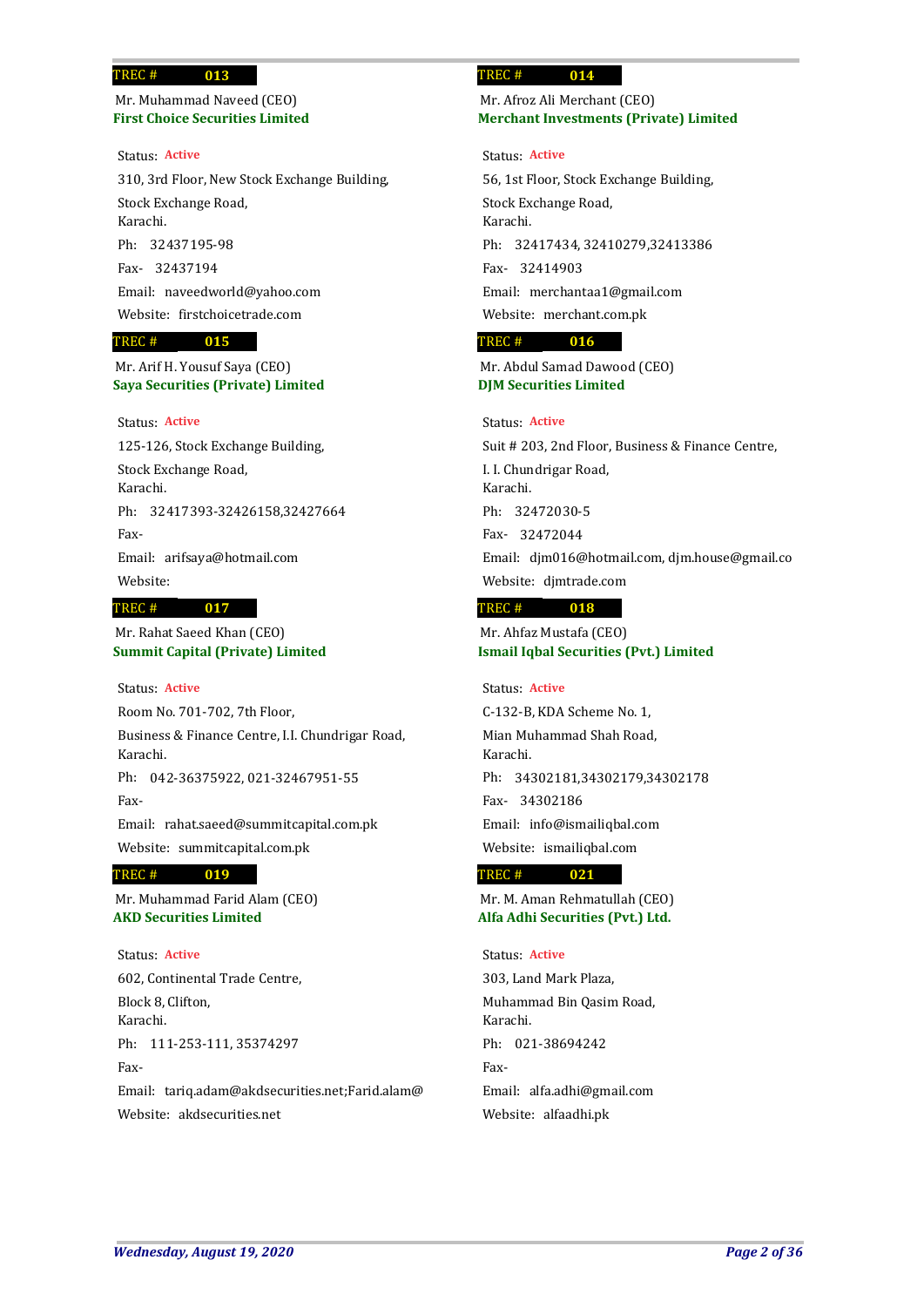**BMA Capital Management Limited** Mr. Moazzam Mazhar Malik (CEO)

**022**

### Status: **Active**

801, 8th Floor, Unitower, I. I. Chundrigar Road, Karachi. Ph: 111-262-262, 32430532-33 32430748 Fax-Email: info@bmacapital.com Website: bmacapital.com

### **024** TREC #

**ASDA Securities (Private) Limited** Mr. Aftab Sattar(CEO)

## Status: **Active**

406-408, 4th Floor, New Stock Exchange Building, Stock Exchange Road, Karachi. Ph: 32467804-10 Fax-Email: shumail.asda@gmail.com Website: asdalive.com **027** TREC #

**Habib Metropolitan Financial Services Limited** Mr. Manzar Mushtaq (CEO)

1st Floor, GPC 2, Block 5, Clifton, Karachi. 35364665-8 Ph: 35364682 Fax-Email: info@hmfs.com.pk;manzar.m@hmfs.com.pk Website: hmfs.com.pk Status: **Active**

### **029** TREC #

**AKY Securities (Private) Limited** Mr. Amin Yusuf (CEO)

48, 1st Floor, Stock Exchange Building, Stock Exchange Road, Karachi. Ph: 32462623-24 Fax-Email: aminyousuf2012@hotmail.com Website: akystocks.com Status: **Active**

### **023** TREC #

## **Khanani Securities (Private) Limited** Mr. Abdul Aziz Moosa Khanani (CEO)

### Status: **Active**

638, Stock Exchange Building, Stock Exchange Road, Karachi. Ph: 32421752, 32410494, 32430126 Fax-Email: khanani.securities@yahoo.com Website: khanani.com.pk

#### **025** TREC #

## **Vector Securities (Private) Limited** Mr. Ali Azam Shirazee (CEO)

## Status: **Active**

603-605, 6th Floor, New Stock Exchange Building, Stock Exchange Road, Karachi. Ph: 021-32460221-8 Fax-Email: ali.shirazee@vector.com.pk Website: vector.com.pk

#### **028** TREC #

**Ghani Osman Securities (Private) Limited** Haji Abdul Ghani (CEO)

# Status: **Active**

Plot # 2/1-16, Pardesi House, Old Queens Road, Karachi. Ph: 111-627-538,32432451 Fax-Email: go.securities@hotmail.com Website: gosecurities.com.pk

#### **030** TREC #

**Cedar Capital (Private) Limited** Mr. Umair Amanullah (CEO)

# 407-408, The Square, Plot No. 156, Block-3, B.Y.C.H.S., Shaheed-e-Millat Road, Karachi. 34134124-25 Ph: 34123916 Fax-Email: info@cedar.com.pk;umair.amanullah@ceda Website: cedar.com.pk Status: **Active**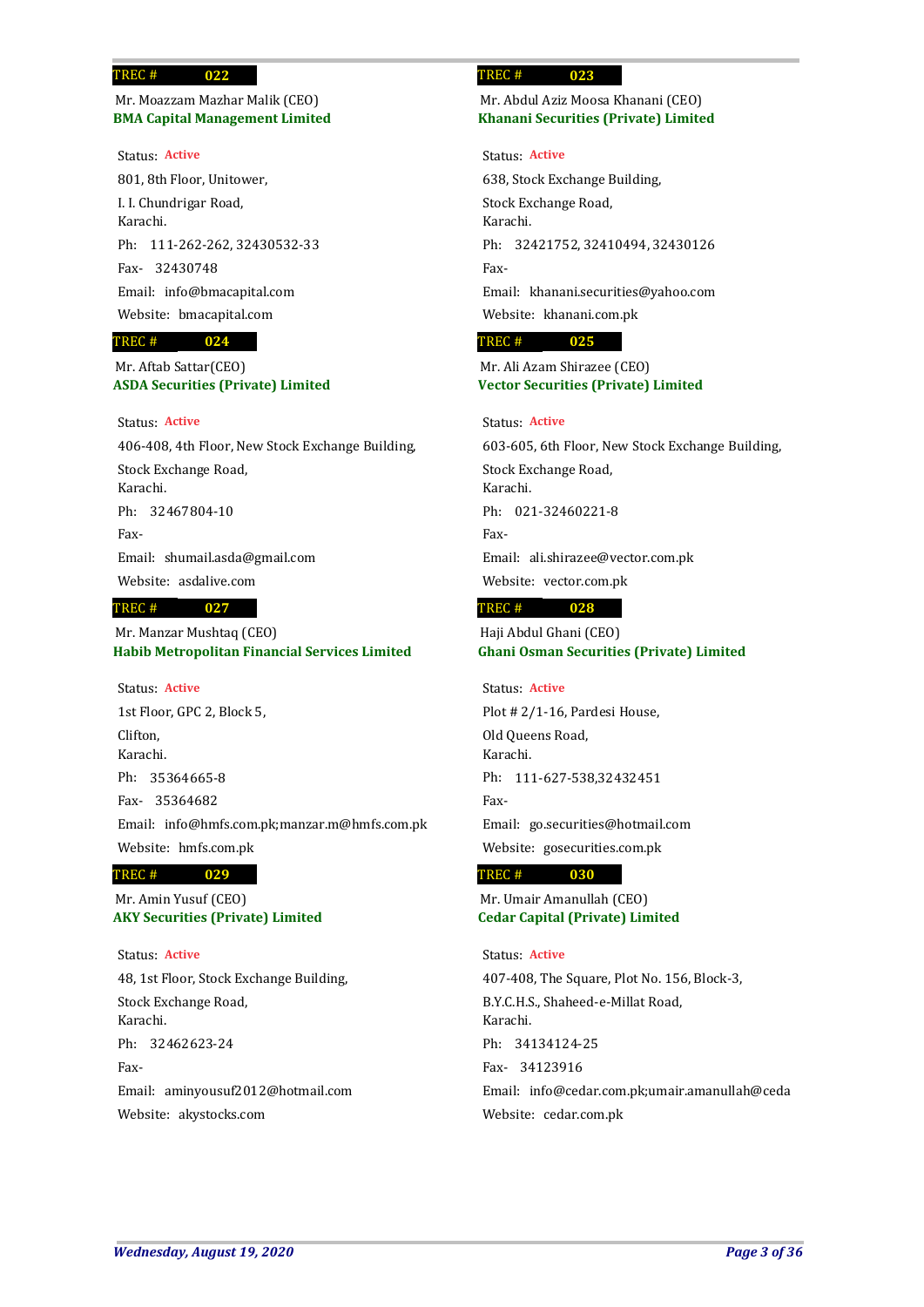## **Zafar Moti Capital Securities (Pvt.) Ltd.** Mr. Zafar Siddique Moti (CEO)

Room # 55, 1st Floor, Stock Exchange Building, Stock Exchange Road, Karachi. 32410307-32437146 Ph: 32446556 Fax-Email: zafarmoti@hotmail.com Website: Status: **Active**

### **035** TREC #

**Surmawala Securities (Private) Limited** Mr. Muhammad Javed (CEO)

## Status: **Active**

635-636, Stock Exchange Building, Stock Exchange Road, Karachi. 32413346, 32413417, 32413863 Ph: 32446851 Fax-Email: info@ssltrade.pk Website: ssltrades.com

### **037** TREC #

**HH Misbah Securities (Private) Limited** Mr. Abdul Wahab (CEO)

## Status: **Active**

96-97, 2nd Floor, Stock Exchange Building, Stock Exchange Road, Karachi. 32429102-06 Ph: 32426938 Fax-Email: hh\_misbahsecurities@hotmail.com Website: hhm.com.pk

#### **039** TREC #

**Ghory's Securities (Private) Limited** Mr. Ashfaq Zakaria (CEO)

## Status: **Applied for Relinquishment/Non-Active**

436, Stock Exchange Building, Stock Exchange Road, Karachi. Ph: 32460972-73 Fax-Email: ghory039 @hotmail.com Website:

### **033** TREC #

## **Arif Habib 1857 (Private) Limited** Mr. Abdullah(CEO)

Plot No. 23, Arif Habib Centre, M. T. Khan Road, Karachi. Ph: 111-245-111, 32460717-9 32429653 Fax-Email: secretariat@arifhabib1857.com Website: arifhabib1857.com Status: **Active**

### **036** TREC #

**Time Securities (Private) Limited** Mr. Muhammad Anis Salat (CEO)

## Status: **Active**

98-99, Stock Exchange Building, Stock Exchange Road, Karachi. Ph: 32427056 Fax-Email: timekse@hotmail.com Website: timesec.pk

### **038** TREC #

**A.H.M. Securities (Private) Limited** Mr. Hammad Tahir (CEO)

Status: **Active**

154, Bangalore Town, Tipu Sultan Road, Karachi. 34301010 Ph: 34522978 Fax-Email: hammad@ahmsecurities.com Website: ahmsecurities.com

#### **041** TREC #

**Fine Securities (SMC-Private) Limited** Mr. Waqas ur Rehman(CEO)

## Status: **Suspended**

Plot # 83-C, 3rd Floor, 12th Commercial Street, Phase-II, Extension, DHA, Karachi. 35890099,35880144-45 Ph: 021-35880156 Fax-Email: Website: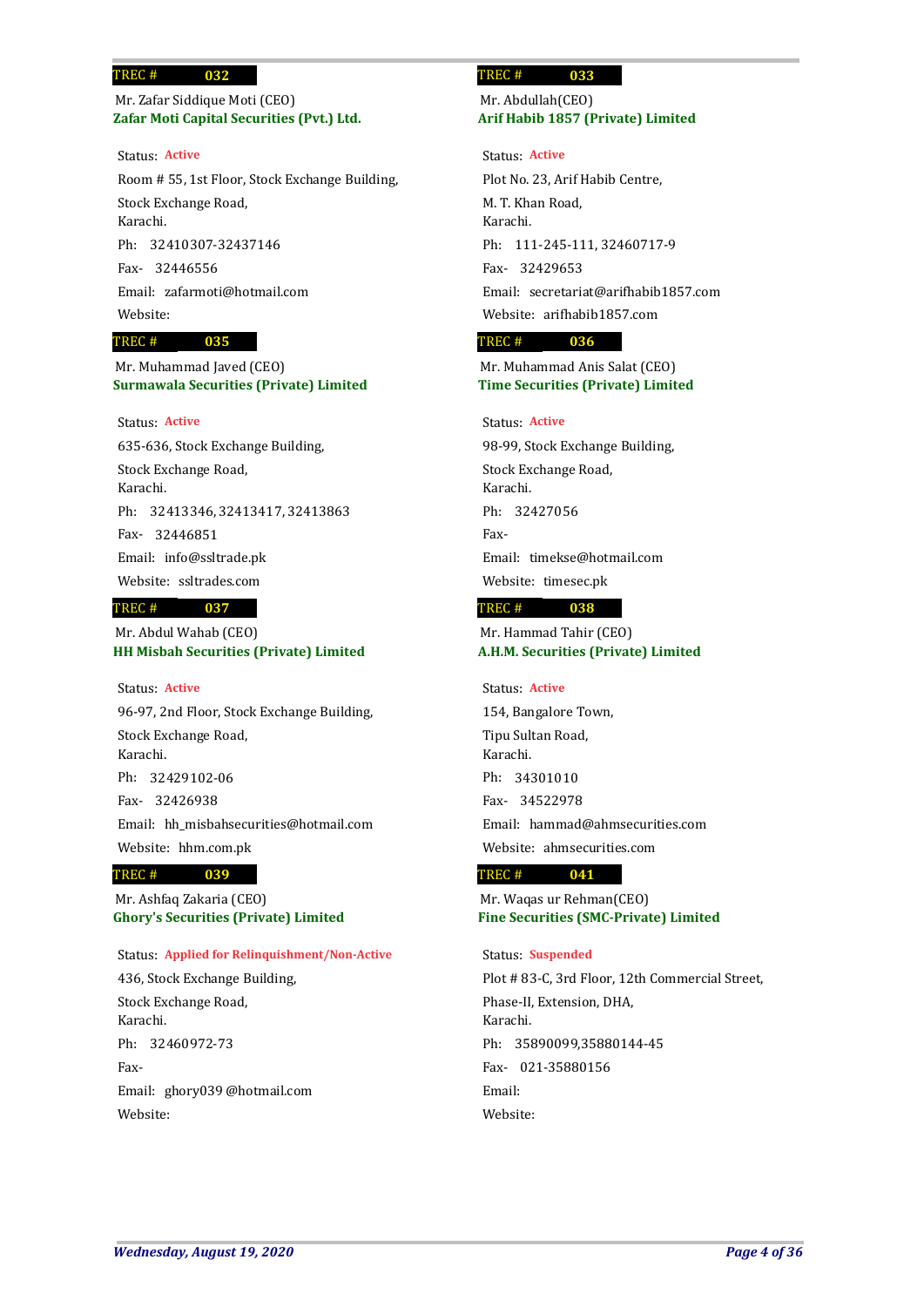## **Icon Capital Management (Private) Limited** Mr. Sajjad Sultan Ali Mankani(CEO)

### Status: **Active**

83/C, 12th Commercial Street, Phase 2-Extension, DHA, Karachi. 021-35880141-45 Ph: 35880156 Fax-Email: sajjad.mankani@iconcapital.net Website: iconcapital.net

### **044** TREC #

**IGI Finex Securities Limited** Syed Raza Hussain Rizavi

## Status: **Active**

Suite No. 701-713, 7th Floor, The Forum, G-20, Khayaban-e-Jami, Block 9, Clifton, Karachi. Ph: 111-234-234 35309169-35301780 Fax-Email: info@igi.com.pk;raza.hussain@igi.com.pk Website: igisecurities.com.pk

### **046** TREC #

**Fortune Securities Limited** Mr. Anis ur Rahman (CEO)

## Status: **Active**

3rd Floor,Razi Tower, BC-13, Block No. 9, KDA Scheme No. 5, Clifton, Karachi. Ph: 35309101-09, 32444229-31, 35309116,3530 35309156 Fax-Email: anis.rahman@fortunesecurities.com, Babur. Website: fortunesecurities.com

#### **048** TREC #

**Next Capital Limited** Mr. Muhammad Najam Ali(CEO)

## Status: **Active**

2nd Floor, Imperial Court Building, Dr. Ziauddin Ahmed Road, Karachi. Ph: 111-639-825, 35632320-22 35292621 Fax-Email: imran.kharadi@nextcapital.com.pk Website: nextcapital.com.pk

### **043** TREC #

**Live Securities Limited** Mr. Altaf Husein (CEO)

### Status: **Applied for Relinquishment/Non-Active**

1109-1112, Block A, Saima Trade Tower, I. I. Chundrigar Road, Karachi. 32214642-6 Ph: 32214631 Fax-Email: live@livesecurities.com Website: livesecurities.com

### **045** TREC #

## **Bhayani Securities (Private) Limited** Mr. Kausar Abbas Bhayani (CEO)

## Status: **Active**

512-514, Stock Exchange Building, Stock Exchange Road, Karachi. 32429774-7 Ph: 32421755 Fax-Email: reports@bsl.com.pk Website: bsl.com.pk

#### **047** TREC #

**Zillion Capital Securities (Pvt.) Ltd.** Mr. Imtiaz Ibrahim (CEO)

## Status: **Active**

727-729, Stock Exchange Building, Stock Exchange Road, Karachi. 32472330-32472103 Ph: 32429073 Fax-Email: zcs047@gmail.com Website: zcs.com.pk

#### **049** TREC #

**Multiline Securities Limited** Mr. Muhammad Hanif Dharwarwala (CEO)

## Status: **Active**

Office Nos. 504-505, 5th Floor, Emerald Tower, Plot # G-19, Block-5, Clifton, Karachi. Ph: 021-35141081-85 Fax-Email: shahid@msltrade.com Website: msltrade.com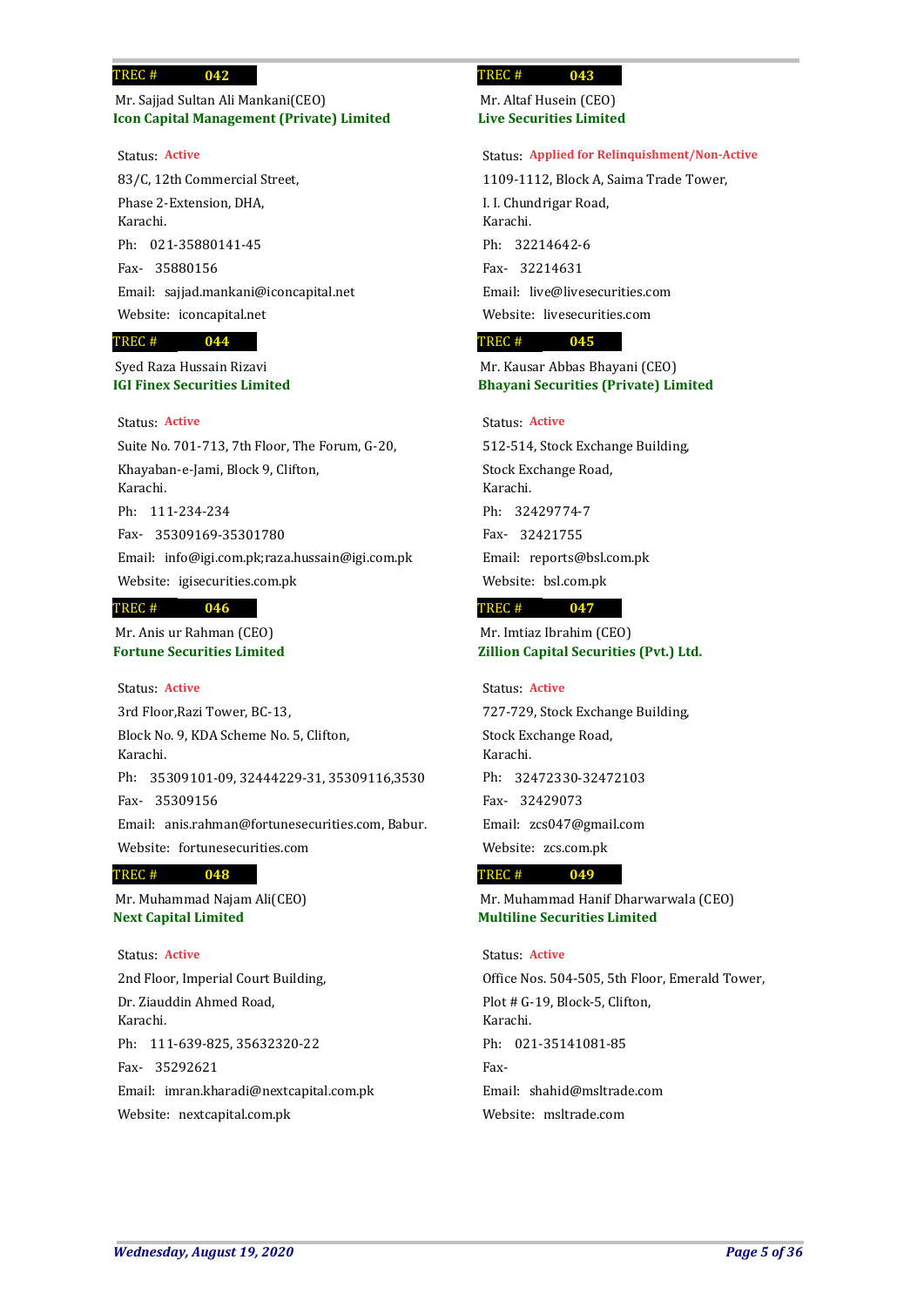**Arif Habib Limited** Mr. Shahid Ali Habib (CEO)

**050**

Plot # 23, 2nd Floor, Arif Habib Centre M. T. Khan Road, Karachi. 32460717-19, 32415213-15 Ph: 32416072, 32429653 Fax-Email: shahid.habib@arifhabibltd.com Website: arifhabib.com.pk Status: **Active**

### **052** TREC #

**N.U.A. Securities (Private) Limited** Mr. M. Nisar M. Usman Ashrafi (CEO)

## Status: **Active**

429-430, 4th Floor, Stock Exchange Building, Stock Exchange Road, Karachi. Ph: 32415739, 32420321,32460913 Fax-Email: nuasec@gmail.com Website: nua.com.pk

### **055** TREC #

**Shajar Capital Pakistan (Private) Limited** Mr. Rehan Ateeq(CEO)

8th Floor, Bahria Complex-III, M.T. Khan Road, Karachi. 36490023 Ph: 36490751 Fax-Email: rehan@shajarcapital.com Website: shajarcapital.com Status: **Active**

#### **057** TREC #

**First Capital Equities Limited** Mian Ehsan Ul Haq (CEO)

Status: **Applied for Relinquishment/Non-Active**

4th Floor, Lakson Square Building No. 1, Sarwar Shaheed Road, Karachi. Ph: 111-226-226 35656710 Fax-Email: info@firstcapital.com.pk Website: firstcapital.com.pk

### **051** TREC #

**H. P. Byramji & Co. (Private) Limited** Mr. Rayomund Jal H P Byramji(CEO)

### Status: **Applied for Relinquishments**

162, M. A. Jinnah Road, 1st Floor, B.K. Trust Building, Near Denso Hall, Karachi. 021-2436119, 2433108, 2434436 Ph: 32436659 Fax-Email: hpbyramji@gmail.com Website: hpbyramji.com.pk

#### **054** TREC #

**Bawa Securities (Pvt.) Ltd.** Mr. Muhammad Hanif Bawa (CEO)

## Status: **Active**

432-433, Stock Exchange Building, Stock Exchange Road, Karachi. Ph: 32460762, 32434008, 32428669,32446379 Fax-Email: 313mohb@gmail.com Website: bawashares.com

### **056** TREC #

**Nael Capital (Private) Limited** Mr. Nasir Muqeet (CEO)

### Status: **Active**

601 Business & Finance Centre, I. I. Chundrigar Road, Karachi. 32461812, 32461813-15-19-23 Ph: 32461837 Fax-Email: nmujqeet@naelcapital.com Website: naelcapital.com

#### **058** TREC #

**Dawood Equities Limited** Mr. Abdul Aziz Habib (CEO)

## Status: **Active**

17th Floor, Saima Trade Tower "A" I. I. Chundrigar Road, Karachi. 32271985-86 Ph: 32275086 Fax-Email: confirmations@dawoodequities.com;Aziz.h Website: dawoodequities.com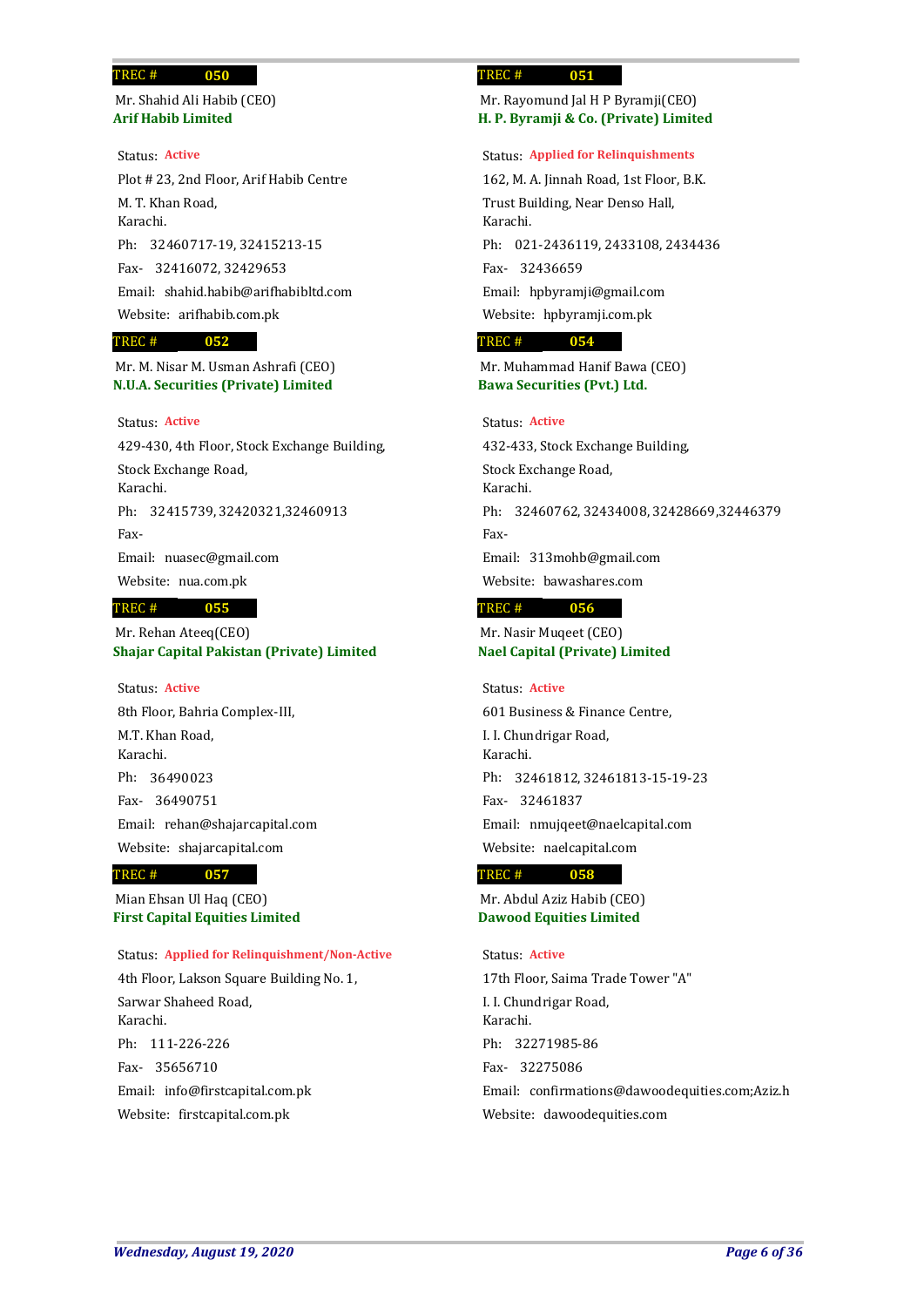## **H.H.K. Securities (Pvt.) Limited** Haji Haroon Kapadia (CEO)

### Status: **Trading Terminals Suspended**

Plot No. 49, Oil Installation Area, Keamari, Karachi. 32851045-6 Ph: 32852181 Fax-Email: hhksecurities@kapadia.com.pk Website: **062** TREC #

## **WE Financial Services Limited** Mr. Humayun Javed (CEO)

## Status: **Active**

506-508, Stock Exchange Building, Stock Exchange Road, Karachi. Ph: 32429288-9, 3246404,32429292 Fax-Email: info@we.com.pk;humayun@we.com.pk Website: we.com.pk

### **065** TREC #

**Tariq Vohra Securities (Private) Limited** Mr. Mohammad Asif Vohra (CEO)

## Status: **Active**

91-C, Office # 3, Mezzanine Floor, Jami Comm. Street 11, Phase-VII, D.H.A. Karachi. 35805682 Ph: 35311133 Fax-Email: masifvohra@hotmail.com Website: tvspl.com

### **068** TREC #

**Zafar Securities (Private) Limited** Syed Asim Zafar(CEO)

## Status: **Active**

519, LSE Building, 19-Khayaban-e-Aiwan-e-Iqbal, Lahore. 42-36372470-2, 36368522 Ph: 42-36368195 Fax-Email: asim@zafarstocks.com Website: zafarstocks.com

### **061** TREC #

## **Abbasi Securities (Private) Limited** Syed Aijaz Ali Abbasi (CEO)

### Status: **Switched-off Trading & Terminals**

724, Stock Exchange Building, Stock Exchange Road, Karachi. Ph: 021-32462578, 32462593 Fax-Email: info@abbasisecurities.com Website: abbasisecurities.com

### **063** TREC #

## **Al Habib Capital Markets (Pvt.) Limited** Mr. Aftab Q. Munshi (CEO)

### Status: **Active**

GF-01, Techno City, Hasrat Mohani Road, Karachi. 32270808-13 Ph: 32270519 Fax-Email: aftab.munshi@ahcml.com Website: ahcml.com

#### **066** TREC #

**Iqbal Usman Kodvavi Securities (Pvt.) Ltd.** Mr. Mohammad Iqbal Usman Kodvavi (CEO)

521-522, Stock Exchange Building, Stock Exchange Road, Karachi. Ph: 32432911-12, 32424144, 32422467 32429802 Fax-Email: iqbalusmankodvavisecurities@yahoo.com Website: iuks.com.pk Status: **Active**

#### **069** TREC #

**Invisor Securities (Private) Limited** Mr. Majid Ali (CEO)

## Status: **Broker Licence Expired/Non-Active**

House No. 30, Street No. 19, F-6/2, Islamabad. Ph: 0300-8283599,0345-8283599 Fax-Email: majid@technoengineering.com.pk Website: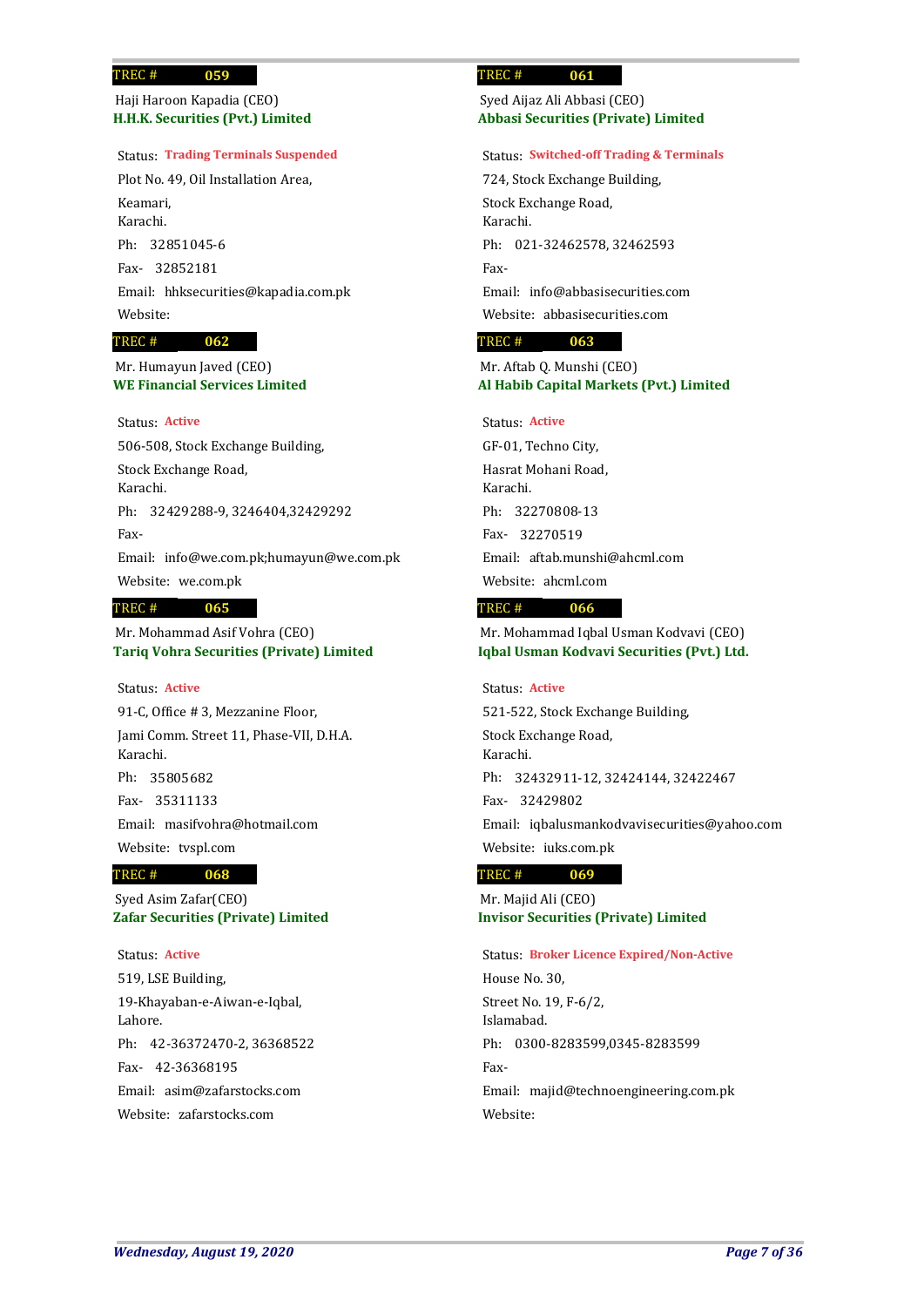## **TS Securities (Private) Limited** Mr. Tahir Shafique (CEO)

**072**

### Status: **Active**

146, 3rd Floor, Stock Exchange Building, Stock Exchange Road, Karachi. Ph: 32429124-5, 32441103 Fax-Email: kse072@gmail.com Website: tssecuritiespvtltd.com

### **078** TREC #

**Fortress Financial Services (Private) Limited** Mr. Mohammad Sohail Hassan(CEO)

### Status: **Applied for Relinquishment/Non-Active**

6th Floor, Siddiqsons Tower, Main Shahrah-e-Faisal, Near Baloch Flyover, Karachi. 34325163-67 Ph: 3432516-63 Fax-Email: mxohail@gmail.com

Website:

### **082** TREC #

**Mayari Securities (Private) Limited** Mr. Mohammad Riaz Mayari (CEO)

### Status: **Active**

73-74, Stock Exchange Building, Stock Exchange Road, Karachi. 32416665-32400337 Ph: 32415845 Fax-Email: zms.mayari@gmail.com / riazmayari@gmai Website: mayari.com.pk

#### **084** TREC #

**Muhammad Munir Muhammad Ahmed Khanani Securities Ltd** 624-627, Stock Exchange Building, Stock Exchange Road, Karachi. 32441179-83,32441535-39,32446210-14 Ph: 32443434 Fax-Email: mmunirkhanani@hotmail.com Mr. Muhammad Munir Khanani (CEO) Website: munirkhanani.com Status: **Active**

### **077** TREC #

## **Bawany Securities (Private) Limited** Syed Danish Ali

Status: **Active**

Room No. 524, 5th Floor, Stock Exchange Building, Stock Exchange Road, Karachi. Ph: 32471740-44 Fax-Email: bestsecurities077@gmail.com;Irfan@aluintl Website: bestsecurities.com.pk

### **079** TREC #

**Irfan Mazhar Securities (Pvt.) Limited** Mr. Uzair Mazhar (CEO)

## Status: **Active**

523, Stock Exchange Building, Stock Exchange Road, Karachi. 32446156-57, 32415733 Ph: 32446155 Fax-Email: ims079@gmail.com Website: imsecurities.pk

#### **083** TREC #

**Al-Mal Securities & Services Ltd.** Mr. Noor Qadir (CEO)

## Status: **Suspended**

406, 4th Floor, Trade Center, I. I. Chundrigar Road, Karachi. Ph: 35463271,35611366, 35615805-07 Fax-Email: al-mal@cyber.net.pk Website:

#### **086** TREC #

**Fort Securities (Private) Limited** Mr. Khurram Ahmed (CEO)

### Status: **Trading Terminals Suspended**

416, 4th Floor, Stock Exchange Building, Stock Exchange Road, Karachi. Ph: 32425794 Fax-Email: Website: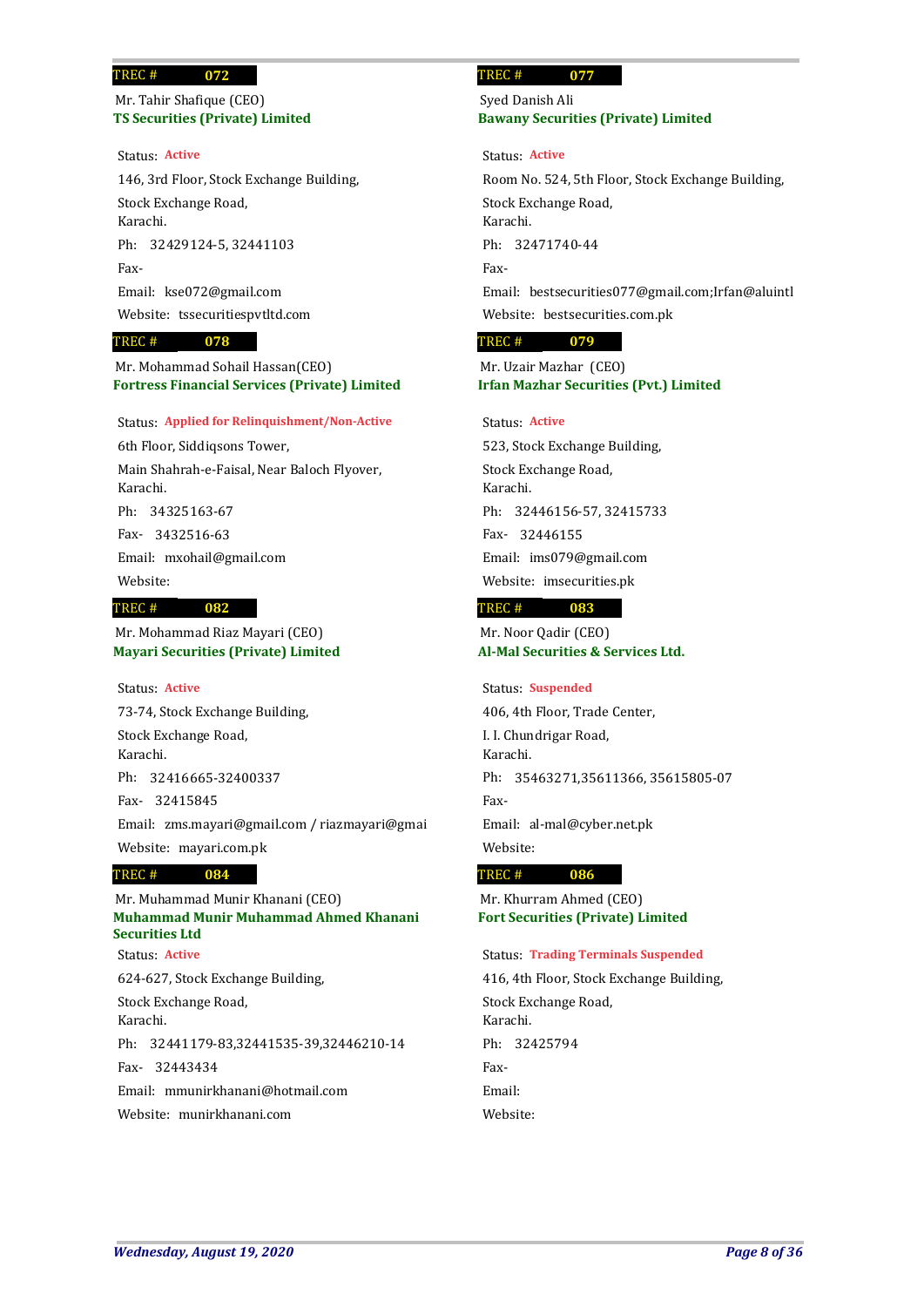**Aziz Fidahusein & Co. (Pvt.) Ltd.** Mr. Aziz Fidahusein (CEO)

### Status: **Suspended**

401, Stock Exchange Building, Stock Exchange Road, Karachi. 32410091-5 Ph: 32415042 Fax-Email: afhnco@gmail.com Website:

### **089** TREC #

**Investment Managers Securities (Private) Limited** Room No. 308, Continental Trade Centre, Block 8, Clifton, Karachi. Mr. Oosama Abdul Ghani(CEO) Status: **Active**

35303145.35303152-53 Ph:

35303152 Fax-

Email: info@imsecurities.com

Website: imsecurities.com

### **091** TREC #

**Intermarket Securities Limited** Mr. Wajid Hussain (CEO)

## Status: **Active**

Bahria Complex-IV, (Extension Block), 5th Floor, Ch. Kahliq-uz-Zaman Road, Clifton, Karachi. Ph: 111-467-000, 37131600 324723302 Fax-Email: info@imsecurities.com.pk; Website: imsecurities.com.pk

#### **093** TREC #

**Venus Securities (Private) Limited** Mr. Wali Muhammad (CEO)

## Status: **Active**

807, 8th Floor, New Stock Exchange Building, Stock Exchange Road, Karachi. 32420909, 32413580 Ph: 32437380 Fax-Email: wali320207@gmail.com Website: venussecurities.com.pk

### **088** TREC #

## **Fawad Yusuf Securities (Private) Limited** Mr. Fawad Yusuf (CEO)

Status: **Active**

Room Nos. 301-304, 3rd Floor, New Stock Exchang Stock Exchange Road, Karachi. 32428197,32425731-38 Ph: 32428603 Fax-Email: fy\_securities@yahoo.com Website: fysltrade.com

### **090** TREC #

**Darson Securities Limited** Malik Dil Awayz Ahmed (CEO)

## Status: **Active**

808, 8th Floor, Business & Finance Centre, I.I. Chundrigar Road, Karachi. Ph: 111-900-400, 32470755-73, 32467223 32471088 Fax-Email: info@darson.com.pk;compliance@darson.c Website: darson.com.pk

### **092** TREC #

**Memon Securities (Private) Limited** Mr. Mohammad Amin Memon(CEO)

## Status: **Active**

154, Stock Exchange Building, Stock Exchange Road, Karachi. Ph: 32473277,32438066,32417511 32427841 Fax-Email: amin\_memon@hotmail.com Website: memonsecurities.com

#### **094** TREC #

**FDM Capital Securities (Private) Limited** Mr. Mohammed Farooq Moosa Dharwarwala(CEO)

## Status: **Active**

620-621, 6th Floor, Stock Exchange Building, Stock Exchange Road, Karachi. 32214734,32275157 Ph: 32216094 Fax-Email: info@fdm.com.pk Website: fdm.com.pk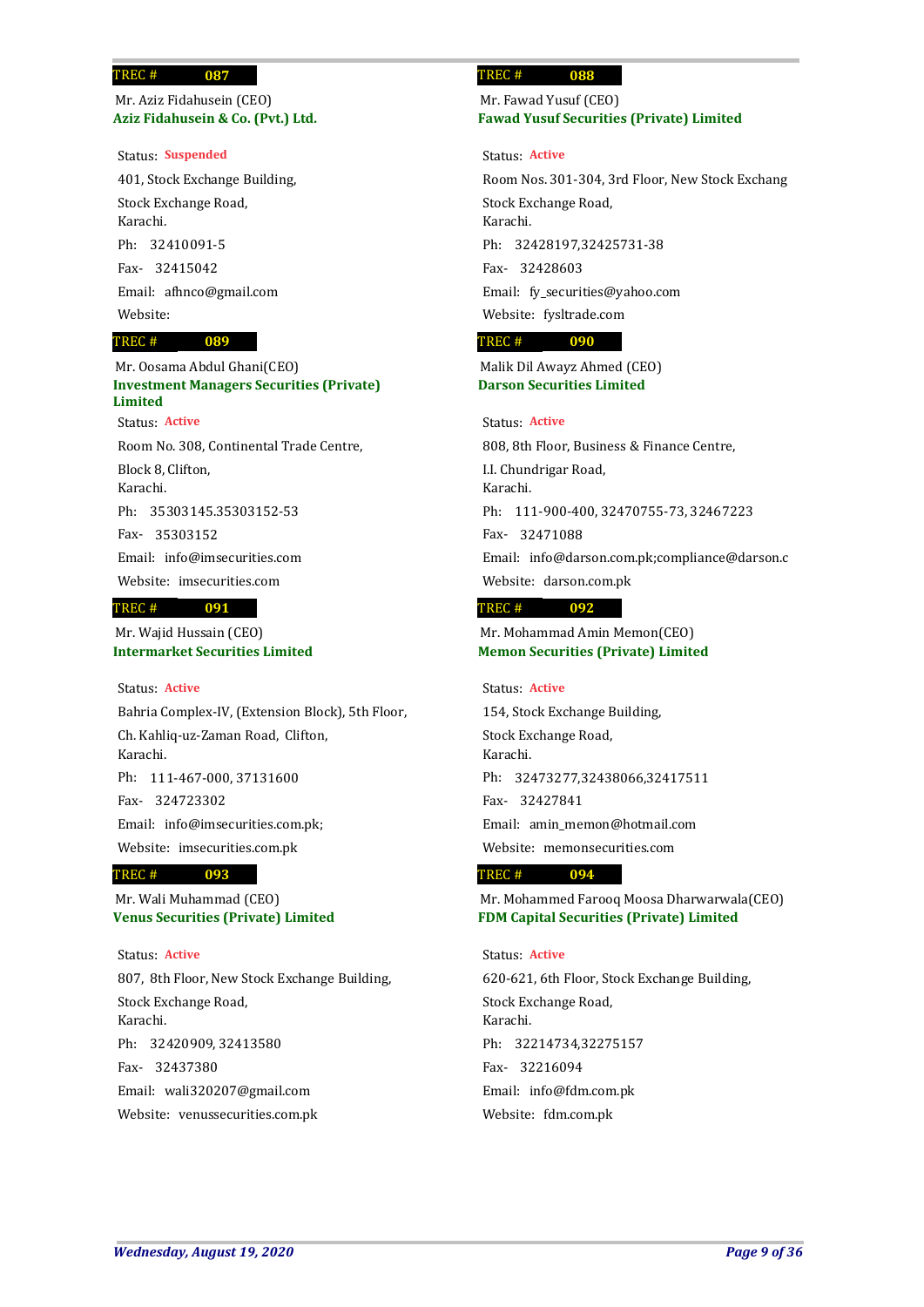## **SNM Securities (Private) Limited** Mr. Abad-ur-Rehman(CEO)

**095**

## Status: **Trading Terminals Suspended**

H # 66-A, Phase-II, Govt. Employees Co-operative, Housing Society, Link Road, Model Town, Lahore. Ph: 042-35203410-11

042-5495060 Fax-Email: asif.rashid@snm.com.pk Website:

### **098** TREC #

**Fairtrade Capital Securities (Private) Limited** Mr. Muhammad Adil(CEO)

## Status: **Active**

708-709, Stock Exchange Building, Stock Exchange Road, Karachi. 32422992, 32429042,32429046 Ph: 32428552 Fax-Email: kamranstocks@gmail.com;Adilhanif32@hot Website: fairtradecap.biz

### **100** TREC #

**Elixir Securities Pakistan (Private) Limited** Mr. Fawaz Valiaani(CEO)

## Status: **Applied for Relinquishment**

8th Floor, Dawood Centre, M. T. Khan Road, Karachi. 35634070-75 Ph: 35694696 Fax-Email: fawaz@elixirsec.com Website: elixirsec.com

#### **106** TREC #

**MAC Securities (Private) Limited** Ms. Afshan Zafar Moti(CEO)

## Status: **Trading Terminals Suspended**

54, 1st Floor, Stock Exchange Building, Stock Exchange Road, Karachi. 32410307-32460642 Ph: 32446536 Fax-Email: mac\_securities@yahoo.com Website:

### **096** TREC #

## **MSMANIAR Financials (Private) Limited** Mr. Mohammad Saad Maniar(CEO)

### Status: **Active**

603, 6th Floor, Business Plaza, Mumtaz Hassan Road, Karachi. 32461510-15 Ph: 32461509 Fax-Email: saadmaniar@gmail.com Website: msmfinancials.com

### **099** TREC #

**Sattar Chinoy Securities (Pvt.) Limited** The Chief Executive Officer

### Status: **Under Litigation/Non-Active**

Suite No. 1113, 11th Floor, Chapal Plaza, Hasrat Mohani Road, Karachi. Ph: 32429715, 32428841 Fax-Email: chinoy@gerrys.net Website:

### **102** TREC #

**Growth Securities (Pvt.) Limited** Mr. Muhammad Shahid(CEO)

### Status: **Active**

82-83, Stock Exchange Building, Stock Exchange Road, Karachi. 32463002-4 Ph: 32463005 Fax-Email: info@growthsecurities.com.pk Website: growthsecurities.com.pk

### **107** TREC #

**Seven Star Securities (Private) Limited** Mr. Ghulam Abbas(CEO)

## Status: **Active**

71, 2nd Floor, Stock Exchange Building, Stock Exchange Road, Karachi. Ph: 32410210-11,32466933 Fax-Email: ceo.sssl@live.com Website: sevenstarsec.com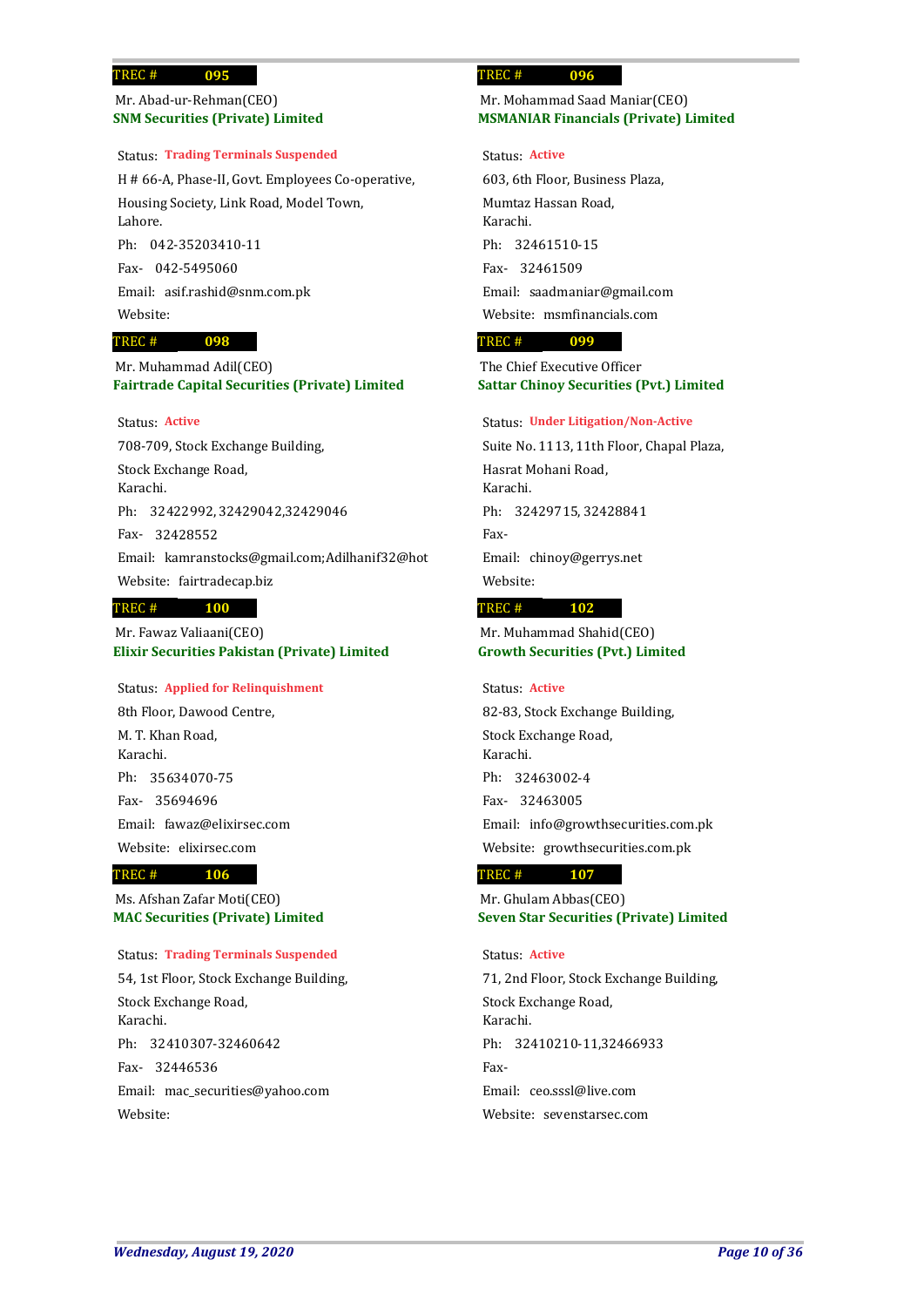**Azee Securities (Pvt.) Ltd.** Mr. Amir Zia(CEO)

### Status: **Active**

Office No. 208, 2nd Floor, Business & Finance Centre, I.I. Chundrigar Road, Karachi. Ph: 111-293-293, 32467131-40 32477622 Fax-Email: info@azeetrade.com Website: azeetrade.com

#### **111** TREC #

**S M Securities (Private) Limited** Mr. Jabir Siddiq(CEO)

### Status: **Trading Terminals Suspended**

722, Stock Exchange Building, Stock Exchange Road, Karachi. 32410307, 32437146 Ph: 32446556 Fax-Email: Website: **113**

## TREC #

**Tannu Securities (Private) Limited** Mr. Mohammed Imran Haroon(CEO)

### Status: **Active**

610, Continental Trade Center, Block - 8, Clifton, Karachi. 021-35303271-79 Ph: 35303280 Fax-Email: info@tannusecuritie.com Website: tannusecurities.com

### **116** TREC #

**Patel Securities (Private) Limited** Mr. Farooq Patel (CEO)

### Status: **Active**

145, Stock Exchange Building, Stock Exchange Road, Karachi. 32416647, 32418579, 32413875 Ph: 32410534 Fax-Email: info@patelsecuritiesltd.com Website: patelsecuritiesltd.com

### **109** TREC #

## **Dalal Securities (Private) Limited** Mr. Mohammed Siddiq Dalal(CEO)

### Status: **Active**

103, 1st Floor, Business & Finance Centre, I. I. Chundrigar Road, Karachi. 32467051-54 Ph: 2436565 Fax-Email: dalalsec@hotmail.com Website: dalalsecurities.com

### **112** TREC #

**Standard Capital Securities (Private) Limited** Mr. Naushad Chamdia(CEO)

## Status: **Active**

909, 9th Floor, Business & Finance Centre, I. I. Chundrigar Road, Karachi. Ph: 111-111-721 Fax-Email: info@scstrade.com Website: scstrade.com

#### **115** TREC #

**Investec Securities Ltd.** The Chief Executive Officer

## Status: **Suspended**

406, 4th Floor, Trade Centre, I. I. Chundrigar Road, Karachi. 32444428-31, 32427253-4 Ph: 32444432 Fax-Email: Website:

#### **117** TREC #

**Fikree's (Private) Limited** Mr. Tewfiq Fikree(CEO)

## Status: **Active**

639, Stock Exchange Building, Stock Exchange Road, Karachi. Ph: 32432096-7,32416654,32413141 32432097 Fax-Email: tewfiqfikree@gmail.com Website: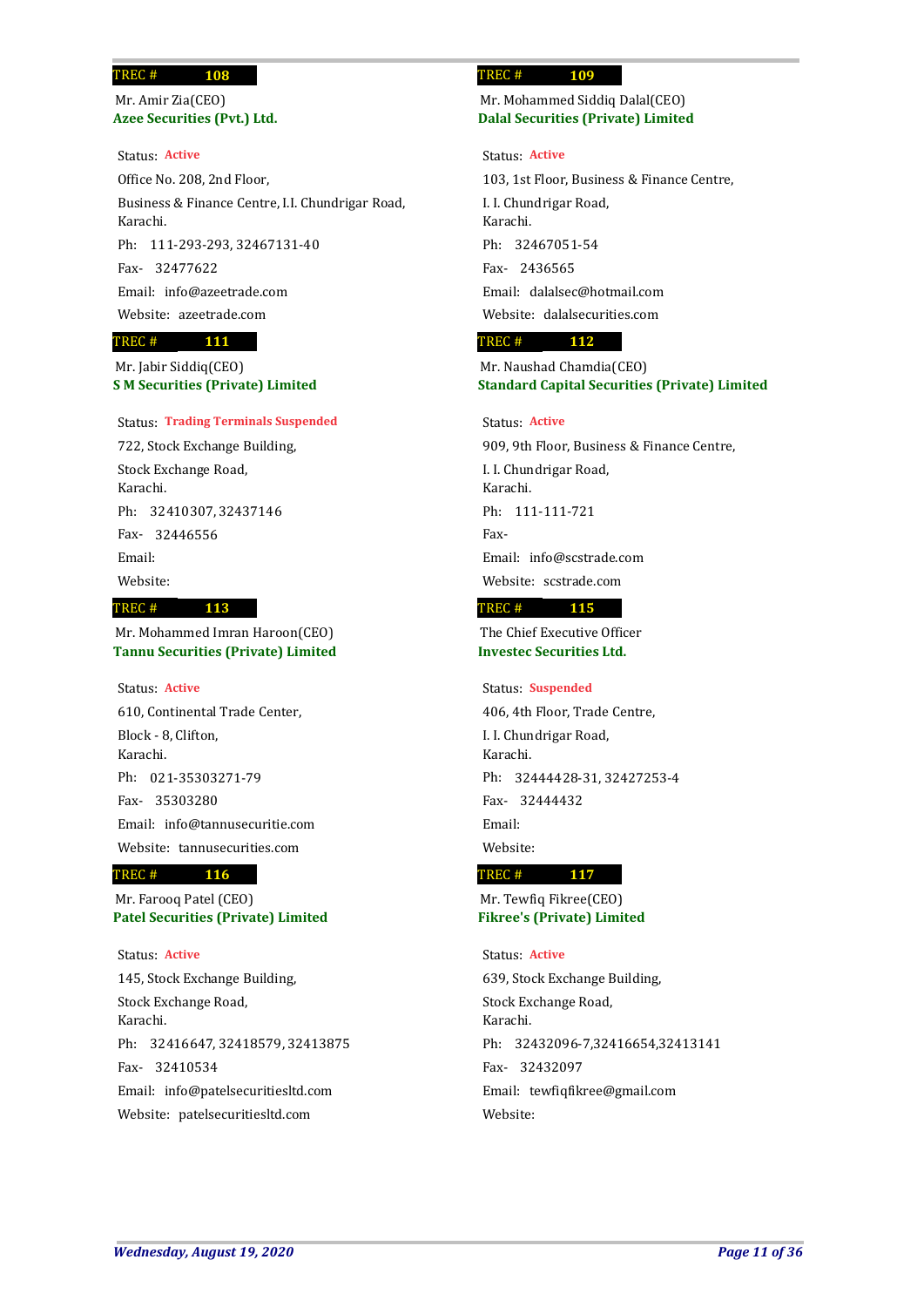## **Sunrise Capital (Private) Limited** Mr. Mohammad Azam Khan(CEO)

**118**

## Status: **Trading Terminals Suspended**

119, 3rd Floor, Stock Exchange Building, Stock Exchange Road, Karachi. Ph: 111-786-772 32413055 Fax-Email: info@sunrisecapital.com.pk Website:

### **120** TREC #

**Alfalah CLSA Securities (Private) Limited** Mr. Atif Mohammed Khan(CEO)

## Status: **Active**

8th Floor, Bahria Complex-3, M. T. Khan Road, Karachi. Ph: 111-237-111, 35645090-5 35645096 Fax-Email: atif.khan@alfalahclsa.com; info@alfalahclsa Website: alfalahclsa.com **122** TREC #

## **Muhammad Ashfaq Hussain Securities (Private) Limited** Mr. Muhammad Ashfaq(CEO)

149, 3rd Floor, Stock Exchange Building, Stock Exchange Road, Karachi. 32427814, 32416197 Ph: 32443487 Fax-Email: mah\_kse@yahoo.com Website: mahsl.com Status: **Active**

### **124** TREC #

**EFG Hermes Pakistan Limited** Mr. Saad Iqbal

## Status: **Active**

Office No. 904, 9th Floor, Emerald Tower, Plot No. G-19, Block-5, Clifton, Karachi. 35141100-04 Ph: 35141109 Fax-Email: Saad.Iqbal@efg-hermes.com Website: efghermespakistan.com

### **119** TREC #

**Axis Global Limited** Mrs. Sarwat Amir Ishaque

### Status: **Active**

Suite # 806, 8th Floor, Business & Finance Centre, I. I. Chundrigar Road, Karachi. 32460477-80 Ph: 32460490 Fax-Email: hamad@axisgloballimited.com Website: axisgloballimited.com

### **121** TREC #

**Salim Sozer Securities (Private) Limited** Mr. Salim M. Sozer(CEO)

## Status: **Active**

138, Stock Exchange Building, Stock Exchange Road, Karachi. Ph: 32411564, 32411950,32417306 Fax-Email: samadsozer@gmail.com Website: salimsozersec.com

#### **123** TREC #

**MAS Capital Securities (Pvt) Ltd.** Mr. Muhammad Ashraf(CEO)

## Status: **Trading Terminals Suspended**

607, Stock Exchange Building, Stock Exchange Road, Karachi. 32437195-98 Ph: 32437194 Fax-Email: adnan\_arif@hotmail.com Website:

#### **125** TREC #

**Gazipura Securities & Services (Private)Limited** Mrs. Bilquis Saleem(CEO)

### Status: **Active**

736-737, Stock Exchange Building, Stock Exchange Road, Karachi. Ph: 32418903-32433092 Fax-Email: gazipura125@yahoo.com Website: gazipurasecurities.com.pk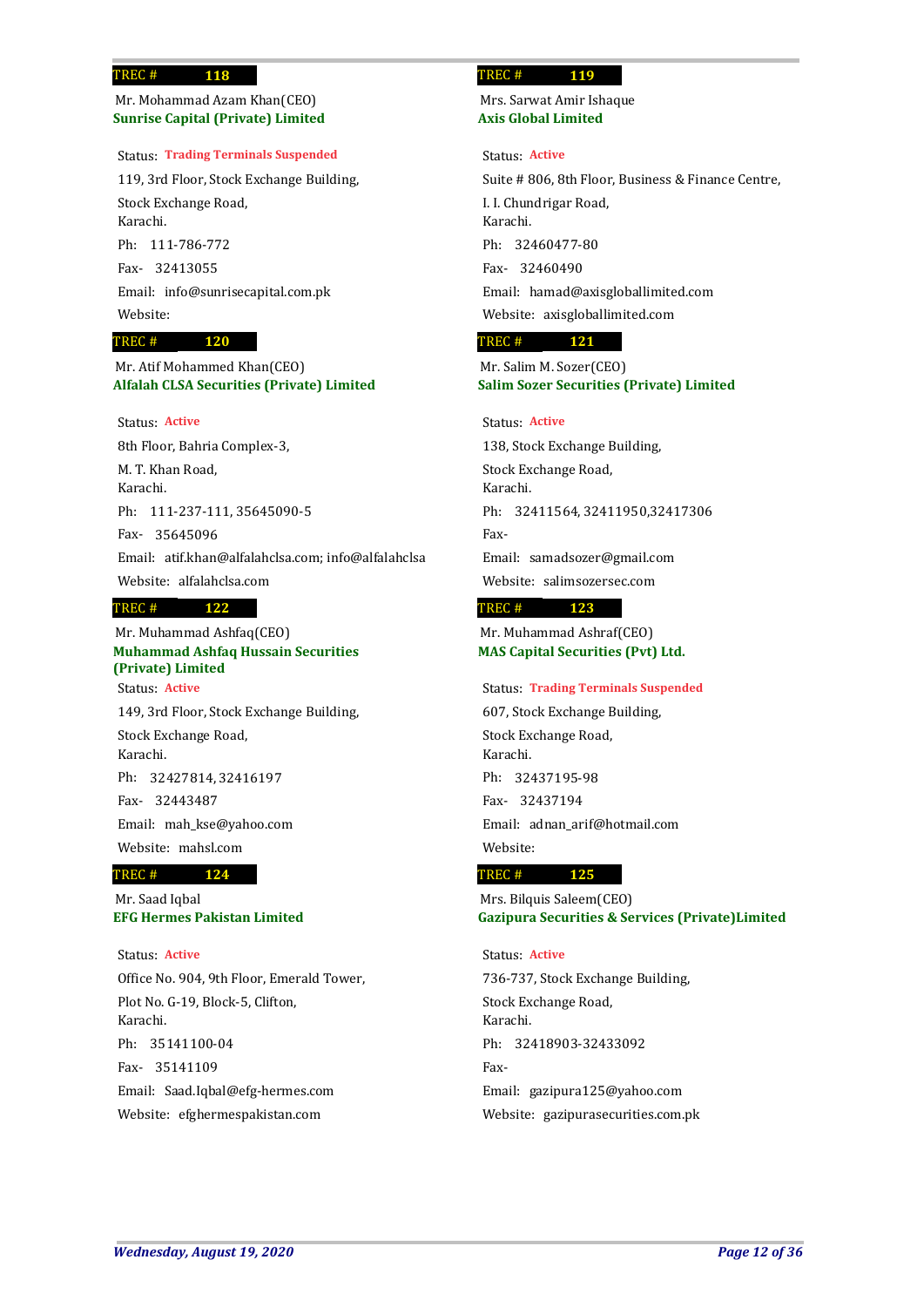## **NINI Securities (Private) Limited** Mr. Muhammad Yakoob(CEO)

**126**

707, 7th Floor, Stock Exchange Building, Stock Exchange Road, Karachi. Ph: 32415705, 32414619, 32414638 Fax-Email: contact@ninisecurities.com.pk Website: ninisecurities.com.pk Status: **Active**

#### **128** TREC #

**BIPL Securities Limited** Mr. Abdul Aziz Anis(CEO)

## Status: **Active**

5th Floor, Trade Center, I. I. Chundrigar Road, Karachi. Ph: 111-222-000, 0800-52722 32630202 Fax-Email: abdul.aziz@biplsec.com Website: biplsec.com

#### **130** TREC #

**Mannoo Capital (Private) Limited** Mr. Tanveer Alam Mannoo(CEO)

### Status: **Active**

87, 2nd Floor, Stock Exchange Building, Stock Exchange Road, Karachi. 32419393, 32411346 Ph: 32436919 Fax-Email: info@mannoocapital.com Website: mannoocapital.com

### **132** TREC #

**Eleven Stars Securities (Private) Limited** Mr. Abdul Latif(CEO)

### Status: **Active**

121, 3rd Floor, Stock Exchange Building, Stock Exchange Road, Karachi. 32410240, 32429149 Ph: 32428776 Fax-Email: elevenstars132@yahoo.com Website: elevenstars.com.pk

### **127** TREC #

## **H. M. Idrees H. Adam (Private) Limited** Mr. Idrees Adam(CEO)

Status: **Active**

Room No. 902-903, 9th Floor, New Stock Exchange Stock Exchange Road, Karachi. 32471949, 32471941-42 Ph: 32426057 Fax-Email: hmiha@hotmail.com Website: hmiha.com.pk

### **129** TREC #

**Taurus Securities Limited** Syed Zain Hussain(CEO)

## Status: **Active**

Office # 604, 6th Floor, Progressive Plaza, Beaumont Road, Civil Lines, Karachi. 32430202,111-828-787 Ph: 35686279 Fax-Email: taurus@taurus.com.pk Website: taurus.com.pk

#### **131** TREC #

**GMI Capital Securities (Private) Limited** Ms. Mariya Ghulam Mohammad(CEO)

# Status: **Active**

705, Stock Exchange Building, Stock Exchange Road, Karachi. Ph: 32417628, 32423100 Fax-Email: gmi\_131@hotmail.com Website: gmicapital.com.pk

#### **134** TREC #

**Q. Ain Khanani Securities (Private) Limited** Mr. Abdul Jabbar Khanani(CEO)

## Status: **Active**

Room No. 403-404, 4th Floor,New Stock Exchange Stock Exchange Road, Karachi. Ph: 32422702 & 32470437 Fax-Email: vijaynaraen@gmail.com Website: qaksec.com.pk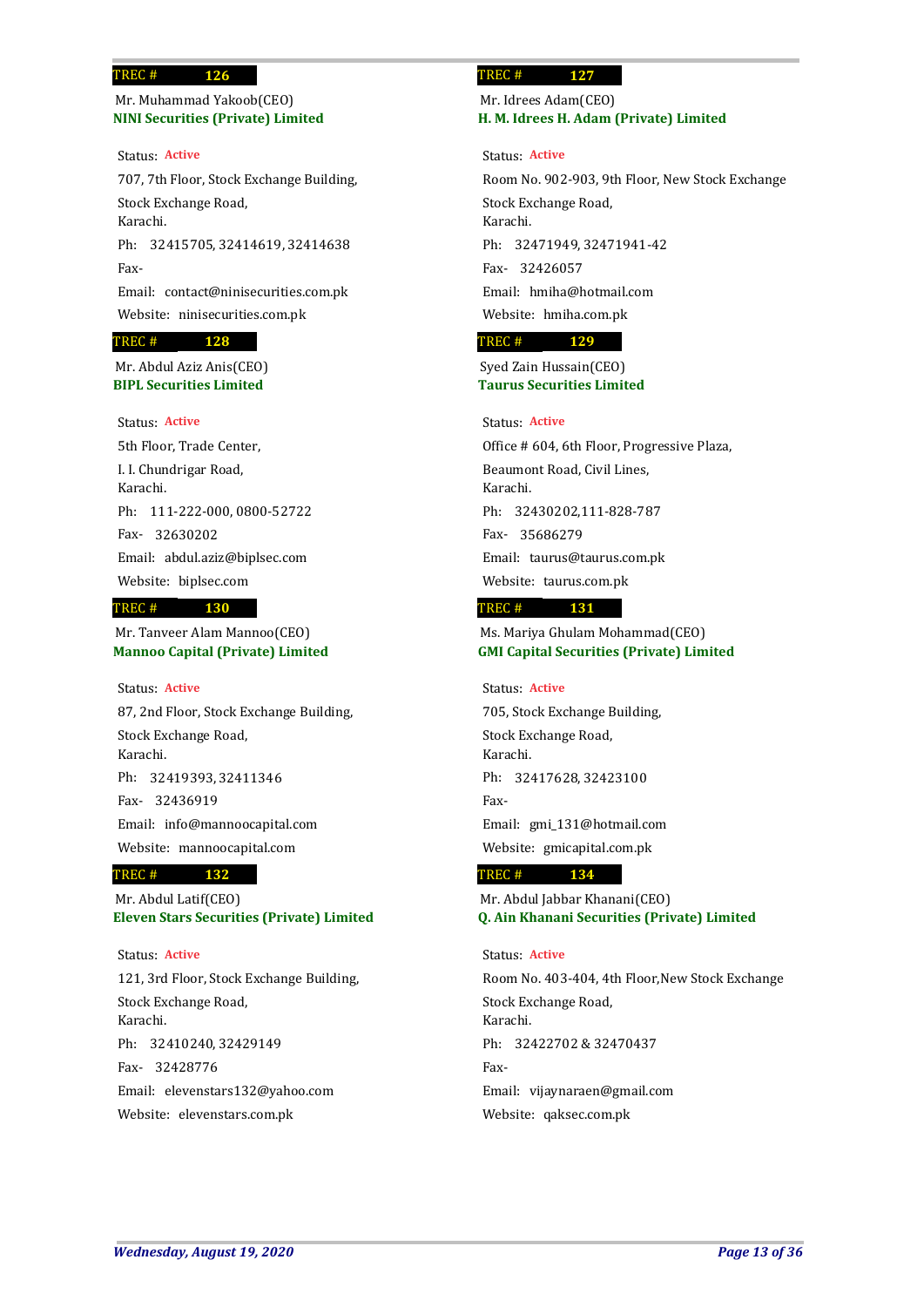## **Y. H. Securities (Private) Limited** Mr. Yaqoob Habib(CEO)

**135**

### Status: **Active**

51, Stock Exchange Building, Stock Exchange Road, Karachi. 32446101, 32412990 Ph: 32446100 Fax-Email: contact@yhsecurities.com Website: yhsecurities.com

### **139** TREC #

**Asian Securities Limited** Mr. Anwar Lakhani(CEO)

## Status: **Active**

Room No. 101, Mezzanine Floor, Marine Point, Block-9, Clifton, Karachi. 35872279, 35870960 Ph: 35870404 Fax-Email: asian@khi.comsats.net.pk Website: asian\_securities.com

### **141** TREC #

**Float Securities (Private) Limited** Mr. Imran Khalil Naseer(CEO)

### Status: **Active**

Room No. 59, 1st Floor, Stock Exchange Building, Stock Exchange Road, Karachi. 32400325, 32400329 Ph: 32460276 Fax-Email: floatsec@hotmail.com Website: floatsecurities.com.pk

### **143** TREC #

**Saao Capital (Private) Limited** Mr. Mohammad Ali Saeed(CEO)

### Status: **Active**

Room No. 150, 3rd Floor, Stock Exchange Building, Stock Exchange Road, Karachi. Ph: 32436062, 32467413 Fax-Email: saaocapital@gmail.com Website: saaotrade.com

### **138** TREC #

**Escorts Capital Limited** Muhammad Rasheed Alam(CEO)

### Status: **Applied for Relinquishment/Non-Active**

First Floor, Alfalah Building, Sector-B, Bahria Town, Mohlanwal, Lahore. Ph: 042-111-001-122,042-36371931-34 042-36375950 Fax-Email: info@escortscapital.net Website: escortscapital.net

#### **140** TREC #

**M.M. Securities (Private) Limited** Mr. Mehmood Baqi Moulvi(CEO)

## Status: **Active**

M.M. Tower, 3C Khayaban-e-Ithehad, Phase II, DHA, Karachi. 35891762, 35891770 Ph: 35895328 Fax-Email: coo@mmsecurities.com.pk Website: mmsecurities.com.pk

#### **142** TREC #

**Foundation Securities (Pvt.) Limited** Syed Ahmad Abbas Zaidi(CEO)

### Status: **Active**

Ground Floor, Bahria Complex II, M.T. Khan Road, Karachi. 35612290-94 Ph: 35612262 Fax-Email: info@fs.com.pk;azaidi@fs.com.pk Website: fs.com.pk

#### **144** TREC #

**Dattoo Securities (Private) Limited** Mr. Kazim Sultan Dattoo(CEO)

# 24-25, Stock Exchange Building, Stock Exchange Road, Karachi. 32419713, 32416278, 32411689 Ph: 32439236 Fax-Email: sajjad.dattoo@gmail.com Website: dattoosecurities.com Status: **Active**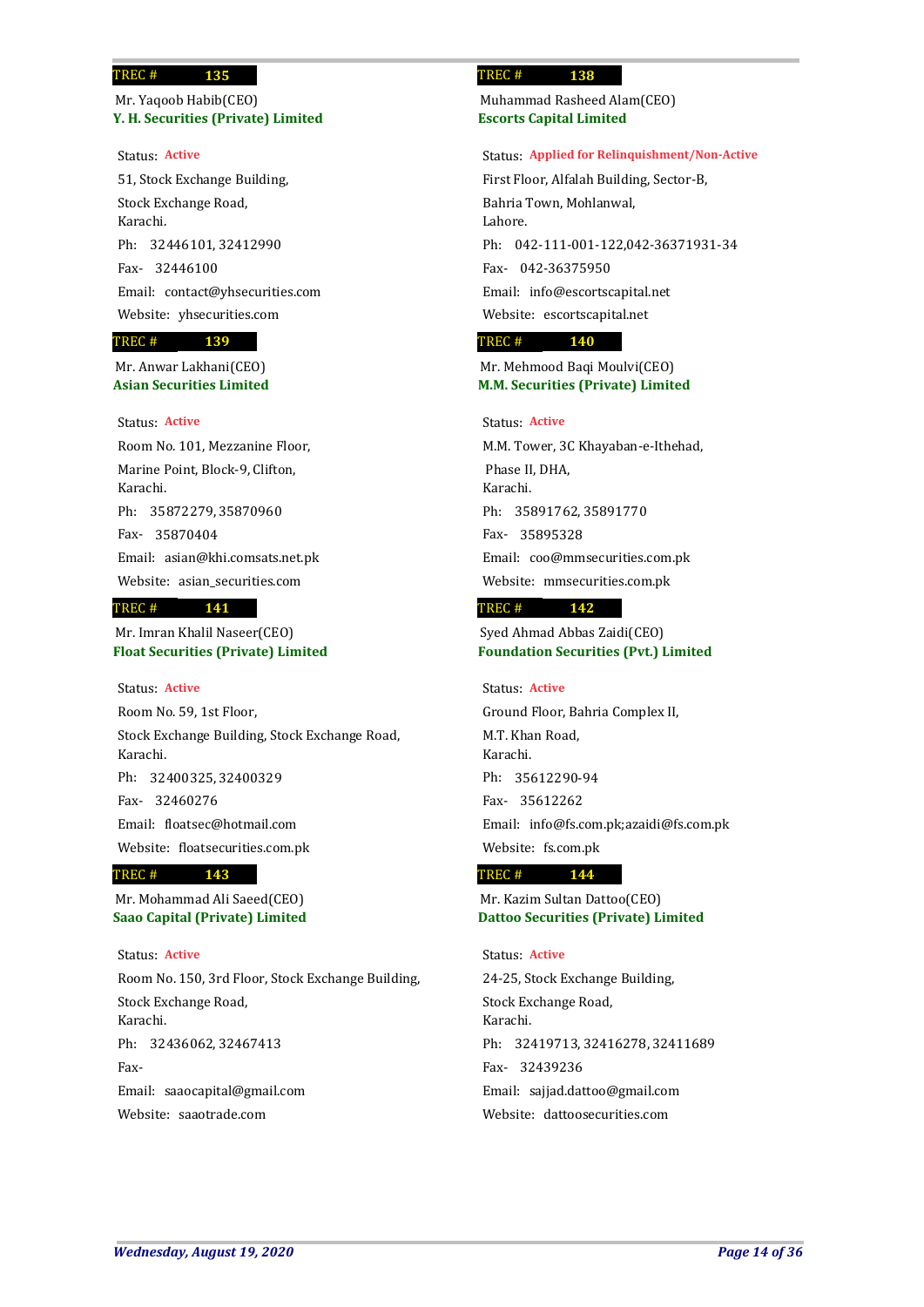**Adam Securities Limited** Mr. Noman Abdul Majeed (CEO)

**145**

Room No. 806-814, 8th Floor, Stock Exchange Build Stock Exchange Road, Karachi. 32420909, 32413580 Ph: 32437380 Fax-Email: info@adamsecurities.com.pk;noman\_adrd Website: adamsecurities.com.pk Status: **Active**

### **148** TREC #

**Oriental Securities (Private) Limited** Mr. Basharat Ullah Khan(CEO)

## Status: **Active**

731-732, Stock Exchange Building, Stock Exchange Road, Karachi. 32446748 Ph: 32446750 Fax-Email: oslmail@yahoo.com Website: osl.com.pk

### **150** TREC #

**Askari Securities Limited** Mr. Muhammad Irfan CEO)

512, 5th Floor, ISE Tower, 55-B, Jinnah Avenue, Islamabad. Ph: 051-2894521-23 & 2894527 051-2894525 Fax-Email: info@askarisecurities.com.pk Website: askarisecurities.com.pk Status: **Active**

#### **152** TREC #

**Muhammad Anaf Kapadia Securities (SMC-Private) Limited** Mr. Muhammad Anaf Kapadia(CEO)

633, Stock Exchange Building, Status: **Applied for Relinquishment/Non-Active**

Stock Exchange Road, Karachi. 32439786 Ph: 32432368 Fax-Email: anaf@kapadia.com.pk Website: kapadia.com.pk

### **147** TREC #

**A. I. Securities (Private) Limited** Mr. Muhammad Anis(CEO)

### Status: **Active**

517, Stock Exchange Building, Stock Exchange Road, Karachi. Ph: 021-32429278 Fax-Email: 2429282@gmail.com Website: aisecuritiespi.com

### **149** TREC #

**JS Global Capital Limited** Mr. Muhammad Kamran Nasir(CEO)

## Status: **Active**

17th & 18th Floor, The Centre, Plot No. 28, S.B.5, Abdullah Haroon Road, Karachi. 021-111 574 111 Ph: 21-35632574 Fax-Email: kamran.nasir@js.com Website: jsgcl.com

#### **151** TREC #

**Javed Omer Vohra & Company Limited** Mr. Muhammad Bilal Vohra(CEO)

### Status: **Non-Active**

509-510, Stock Exchange Building, Stock Exchange Road, Karachi. 32424051, 32422998 Ph: 32415709 Fax-Email: javcoltd@hotmail.com Website: javed.omervohra.com

#### **153** TREC #

**Creative Capital Securities (Private) Limited** Mr. Muhammad Nadeem(CEO)

## Status: **Active**

412-413, 4th Floor, Stock Exchange Building, Stock Exchange Road, Karachi. 32460926, 32462576 Ph: 32462576 Fax-Email: kashif.creativecapital@gmail.com Website: creativecapital.com.pk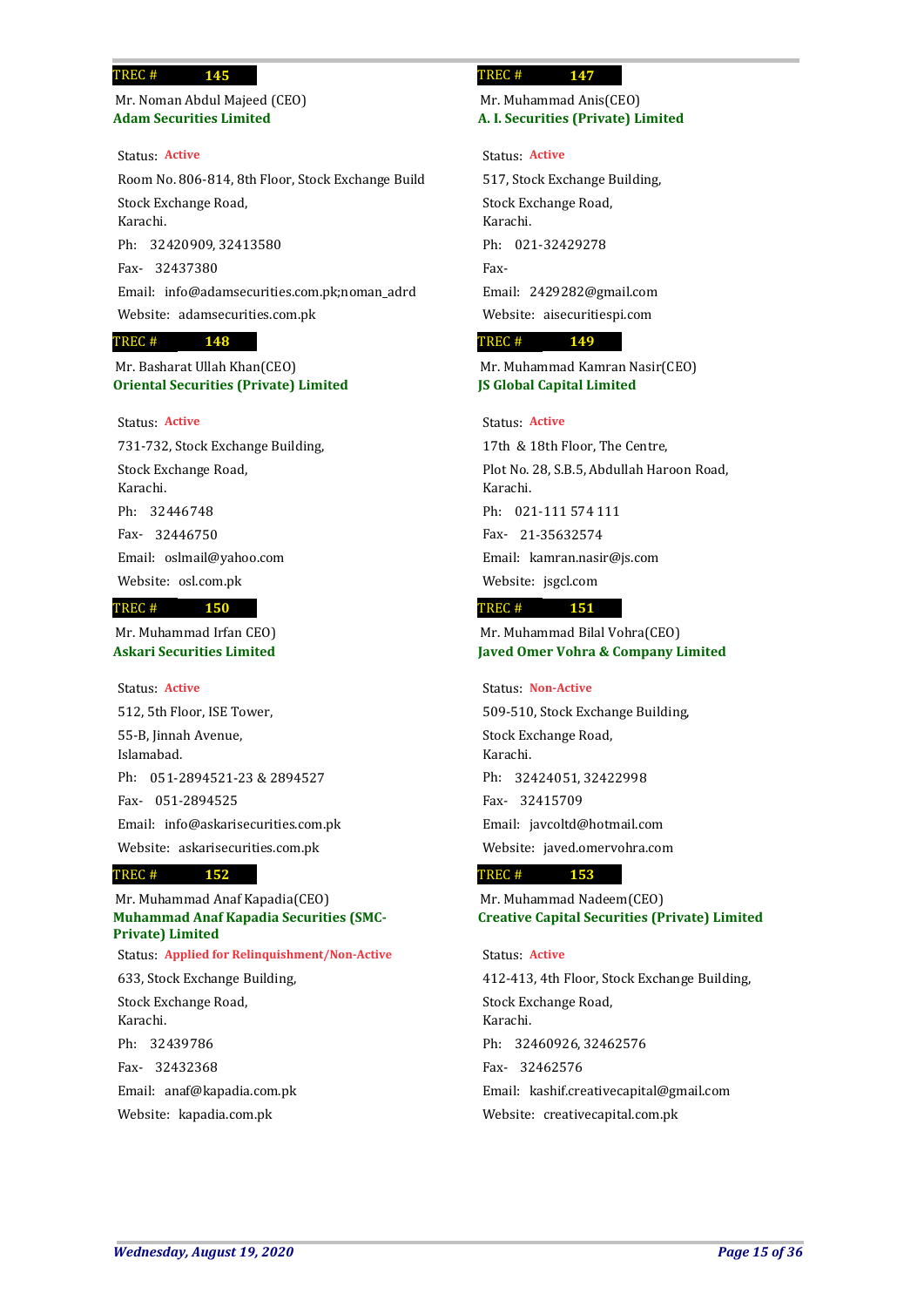## **B & B Securities (Private) Limited** Mr. Adnan Mehboob(CEO)

**155**

### Status: **Active**

434 Stock Exchange Building, Stock Exchange Road, Karachi. Ph: 32425512, 32473512 Fax-Email: bbsecurities@yahoo.com Website: bnbsecurities.net

### **157** TREC #

**H & H Securities (Private) Limited** Sheikh Muhammad Afzal(CEO)

### Status: **Under Litigation/Non-Active**

Suite No. 01, Sadiq Heights, 108, Alamgir Road, Bahadurabad, Karachi. Ph: 34939854, 34918476, 34918474 Fax-Email:

Website:

## TREC #

**Rafi Securities (Private) Limited** Mr. Naeem Rafi(CEO)

**159**

### Status: **Active**

Room No. 1004, 10th Floor, Al-Rahim Towers, I. I. Chundrigar Road, Karachi. Ph: 111-159-111 32439631,32436437 Fax-Email: info@rafionline.com Website: rafionline.com

### **161** TREC #

**Pak Meezan Securities (Pvt.) Limited** Mr. Asif Malik(CEO)

### Status: **Trading Terminals Suspended**

Room No. 405, Business & Finance Centre, I. I. Chundrigar Road, Karachi. 32421325, 3242226 Ph: 32415274 Fax-Email: Website:

### **156** TREC #

## **Z. A. Ghaffar Securities (Private) Limited** Mr. Zahoor Abdul Ghaffar(CEO)

### Status: **Active**

49, Stock Exchange Building, Stock Exchange Road, Karachi. Ph: 3245182, 32423277 Fax-Email: zag\_sec@hotmail.com Website: zags.com.pk

### **158** TREC #

## **Royal Securities (Private) Limited** Mr. Imran Khan(CEO)

### Status: **Active**

424-427, 4th Floor, Stock Exchange Building, Stock Exchange Road, Karachi. 32421481-83 Ph: 32421410 Fax-Email: info@royalsecuritiespvtltd.com Website: royalsecuritiespvtltd.com

### **160** TREC #

**Moonaco Securities (Private) Limited** Mr. Mohammad Saleem Moon(CEO)

## Status: **Active**

410-411, 4th Floor, Stock Exchange Building, Stock Exchange Road, Karachi. Ph: 32463672, 32436621 Fax-Email: saleem@moonaco.com Website: moonaco.com

#### **162** TREC #

**Aba Ali Habib Securities (Private) Limited** Mr. Zahid Ali Habib(CEO)

## Status: **Active**

419, 4th Floor, Stock Exchange Building, Stock Exchange Road, Karachi. 32429664-67 Ph: 32413822 Fax-Email: aahkse162@yahoo.com Website: abaalihabib.com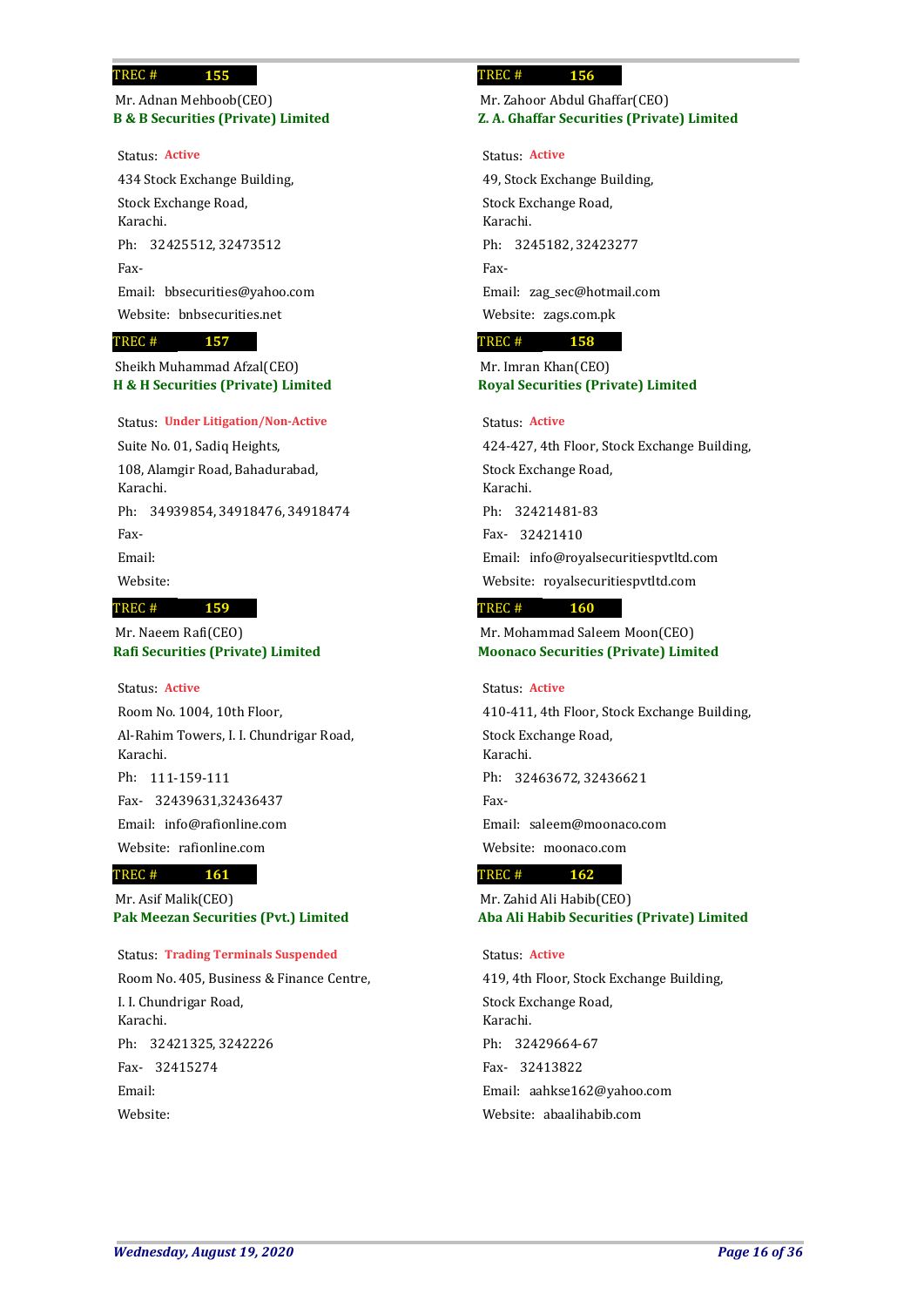## **Friendly Securities (Private) Limited** Mr. Tariq Ilyas Janoo(CEO)

**163**

Room No. 128-129, 3rd Floor, PSX Building, Stock Exchange Road, Karachi. 32442174, 32442156, 32440867 Ph: 32442189 Fax-Email: info@friendlysecurities.com Website: friendlysecurities.com Status: **Active**

### **166** TREC #

**Topline Securities Limited** Mr. Mohammad Sohail(CEO)

## Status: **Active**

8th Floor, Horizon Tower, Plot No. 2/6, Block-III, Clifton, Karachi. 35303330-32 Ph: 35303349 Fax-Email: sohail@topline.com.pk Website: topline.com.pk **169** TREC #

# Ms. Farah Zubair(CEO)

**Pearl Securities Limited**

Status: **Active**

Room No.204, 2nd Floor, Business & Finance Centre, Karachi. Ph: 32461468-70 32461467 Fax-Email: ceo@pearlsecurities.com Website: pearlsecurities.com

### **171** TREC #

**Ample Securities (Private) Limited** Mr. Muhammad Hussain Qasim(CEO)

209, 2nd Floor, Business & Finance Centre, I. I. Chundrigar Road, Karachi. Ph: 32467155-56,32431659 32412912 Fax-Email: info@ample.com.pk Website: ample.com.pk Status: **Active**

### **164** TREC #

## **Interactive Securities (Private) Limited** Mr. Muhammad Iqbal(CEO)

Status: **Active**

C/o. 81, Stock Exchange Building, Stock Exchange Road, Karachi. 32463001-4 Ph: 32463005 Fax-Email: interactivesecurities@hotmail.com Website: interactivesec.com

### **167** TREC #

**AMZ Securities (Private) Limited** Mr. Athar Haneef Naseem Shaikh(CEO)

### Status: **Under Litigation/Non-Active**

19th Floor, Tower B, Saima Trade Towers, I. I. Chundrigar Road, Karachi. 37012700, 111-269-111 Ph: 32418495 Fax-Email: info@amzsecurities.com Website: amzsecurities.com

#### **170** TREC #

**M. J. Memon Securities (Private) Limited** Mr. Muhammad Junaid Memon(CEO)

Status: **Applied for Relinquishment**

701, Stock Exchange Building, Stock Exchange Road, Karachi. Ph: 32436948, 32423848, 32426741 Fax-Email: mayub\_83@yahoo.com Website:

#### **173** TREC #

**Spectrum Securities Limited** Mr. Ahmed Nabeel(CEO)

526, Stock Exchange Building, Stock Exchange Road, Karachi. Ph: 32431082-32431083 Fax-Email: ceo@spectrumonline.com.pk Website: spectrumonline.com.pk Status: **Active**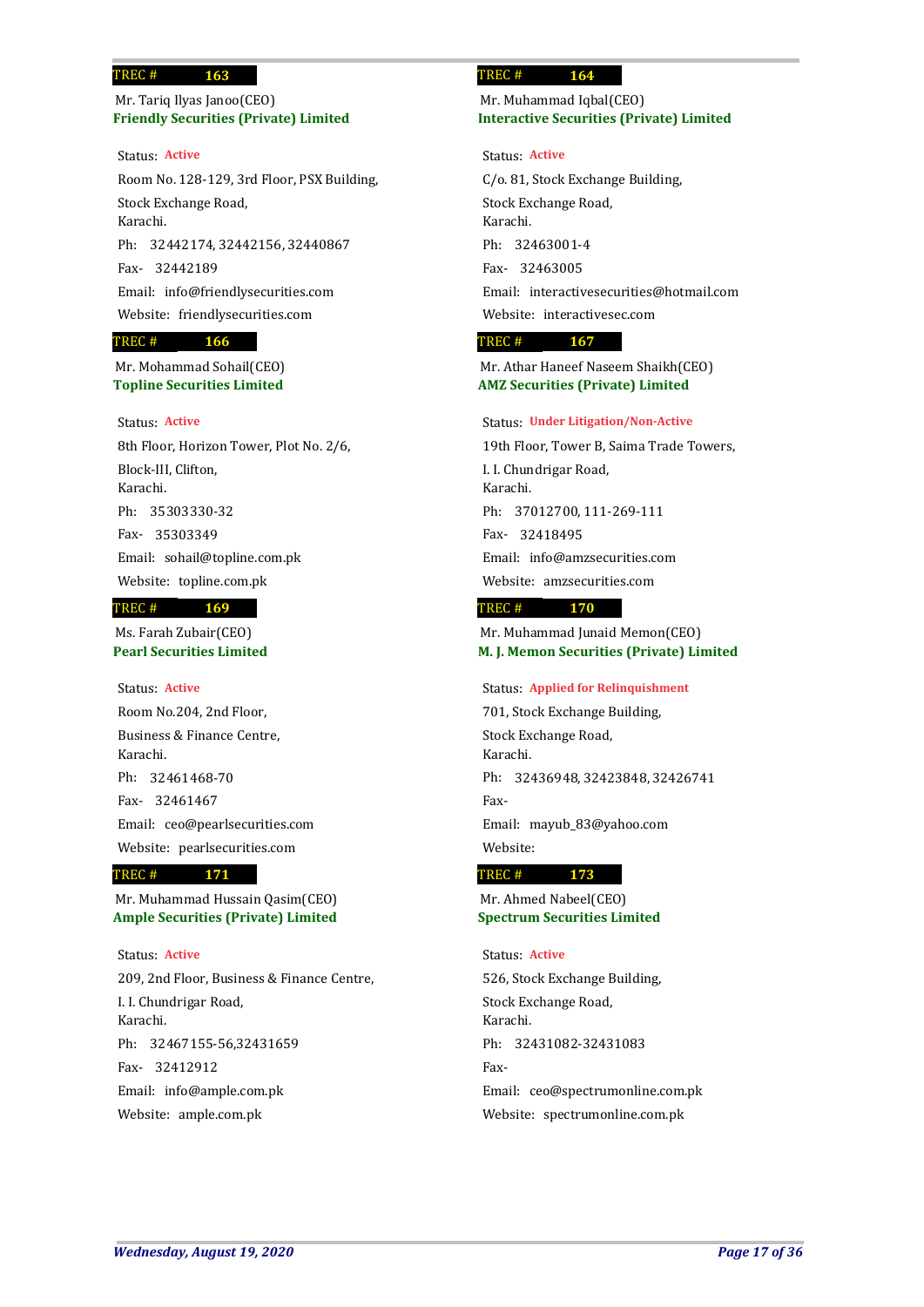## **First National Equities Limited** Mr. Ali Aslam Malik(CEO)

**175**

FNE House, 179-B, Abu Bakar Block, New Garden Town, Lahore 042-35843721-7 Ph: 042-35843730 Fax-Email: compliance@fnetrade.com Website: finetrade.com Status: **Active**

### **177** TREC #

**Din Capital Limited** Mr. Ali Asghar Nanji(CEO)

### Status: **Applied for Relinquishment/Non-Active**

Office No. 405, 4th Floor, Jilani Tower, M. A. Jinnah Road, Karachi. 021-32468741 Ph: 32468746 Fax-Email: info@dincapital.com.pk Website: dincapital.com.pk

### **179** TREC #

**Continental Capital Management (Pvt) Ltd.** Mr. Muhammad Arif(CEO)

## Status: **Active**

708, 7th Floor, Business & Finance Centre, I. I. Chundrigar Road Karachi. 32446721-23 Ph: 32446724 Fax-Email: info@concap.com Website: concap.com

### TREC #

**First Equity Modaraba** Mr. Adil A. Ghaffar(CEO)

**181**

503-504, 5th Floor, Stock Exchange Building, Stock Exchnage Road, Karachi. Ph: 32446023, 32446020-22 Fax-Email: info@firstequitymodaraba.com.pk Website: firstequitymodaraba.com.pk Status: **Active**

### **176** TREC #

## **Muhammad Salim Kasmani Securities (Private) Limited** Mr. Muhammad Salim Kasmani(CEO)

Status: **Active**

35, Stock Exchange Building, Stock Exchange Road, Karachi. Ph: 32411460, 32417024, 32417227 Fax-Email: kasmanisecurities@yahoo.com Website: kasmanisecurities@yahoo.com

### **178** TREC #

**A.H.K.D. Securities (Pvt.) Limited** Mr. Amin Haji Karim Dhedhi(CEO)

### Status: **Trading Terminals Suspended**

414, 4th Floor, Stock Exchange Building, Stock Exchange Road, Karachi. Ph: 32410546 Fax-Email: ahkd\_securities@hotmail.com Website:

#### **180** TREC #

## **Dawood Mohammed Securities (Private) Limited** Mr. Mohammed Dawood(CEO) Status: **Active**

532, Stock Exchange Building, Stock Exchange Road, Karachi. Ph: 32413931, 32423111 Fax-Email: d.m.securities532@gmail.com

Website: dmsecurities.com

### **183** TREC #

**R. T. Securities (Pvt.) Limited** Mr. Aamir Ali Khan(CEO)

## Status: **Active**

10-C, 3rd Floor, Ittehad Lane No. 9, Corner of Ghazi & Nishat, Phase VI, DHA, Karachi. 35246407, 35170596 Ph: 35341036 Fax-Email: rtsecurities@gmail.com Website: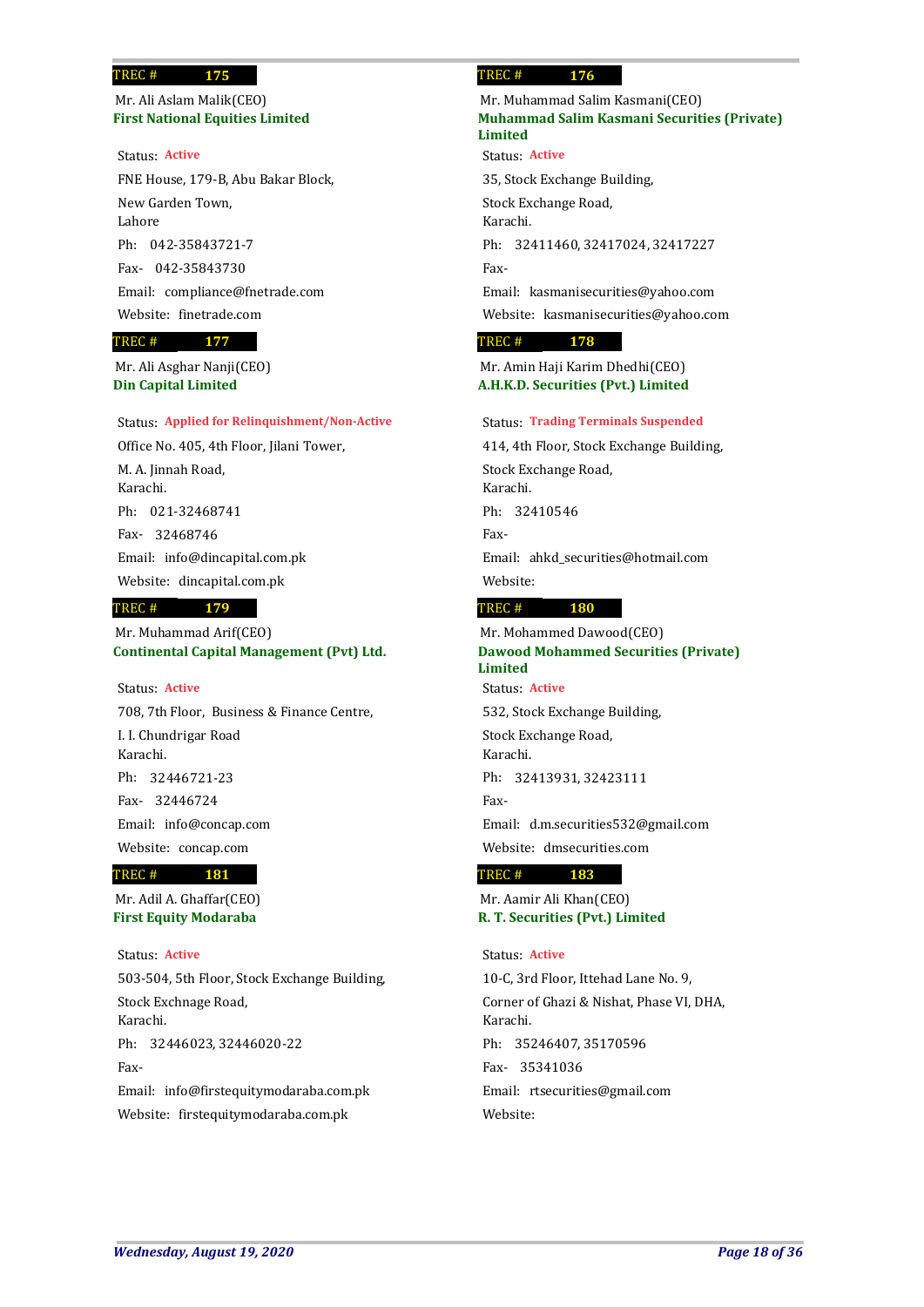## **Prime Securities (Private) Limited** Mr. Mohammad Rafiq(CEO)

**184**

### Status: **Active**

34, Stock Exchange Building, Stock Exchange Road, Karachi. Ph: 32461184-85, 32460672 Fax-Email: prime\_sec\_184@yahoo.com Website: primesec.com

#### **186** TREC #

## **Muhammad Tariq Moti Securities (Private) Limited** Mr. Muhammad Tariq Moti(CEO) Status: **Active**

36, Stock Exchange Building, Stock Exchange Road, Karachi. Ph: 32421624,32419415,32413024 Fax-Email: tariqmoti186@gmail.com Website: tariqmoti.com.pk

### **188** TREC #

**Apex Capital Securities (Private) Limited** Shaikh Kaiser(CEO)

## Status: **Active**

439-440, Stock Exchange Building, Stock Exchange Road, Karachi. 32466912-15 Ph: 32464067-8 Fax-Email: apexcapkse@yahoo.com Website: apexcapitalsec.com

#### **191** TREC #

**Market 786 (Private) Limited** Mr. Muhammad Zubair (CEO)

2nd, 3rd, 4th Floor, Plot # 24-C, Khayaban-e-Nishat, Phase-VI, DHA, Karachi. Ph: 111-444-786 32402049 Fax-Email: Sohail.allana@market786.com.pk Website: market786.com.pk Status: **Active**

### **185** TREC #

## **Inveslink Capital (Private) Limited** Mr. Muhammad Amin Motiwala(CEO)

### Status: **Active**

717, Stock Exchange Building, Stock Exchange Road, Karachi. 32446230-31 Ph: 32417712 Fax-Email: inveslink185@gmail.com Website: inveslinkcapital

### **187** TREC #

## **SAZ Capital Securities (Pvt.) Ltd.** Mr. Muhammad Asif (CEO)

## Status: **Active**

607-608 & 609, Stock Exchange Building, Stock Exchange Road, Karachi. 32437195-8 Ph: 32437194 Fax-Email: asifsultan@hotmail.com Website: saztrade.com

#### **189** TREC #

**Pervez Ahmed Capital (Private) Limited** Mr. Ali Pervez Ahmed(CEO)

20-K, Gulberg II, Status: **Trading Terminals Suspended**

Lahore. Ph: 042-35759621, 35875303, 042-35714810 042-35710312 Fax-Email: Website: pacplpk.com

#### **192** TREC #

**Kosmopolitan Securities (Private) Limited** Mr. Mustufa Bilwani(CEO)

## Status: **Active**

Ground Floor, G & T Tower # 18, Beaumont Road, Civil Lines-10, Karachi. 35659514, 35659528 Ph: 35659516 Fax-Email: Website: kosmopolitansec.com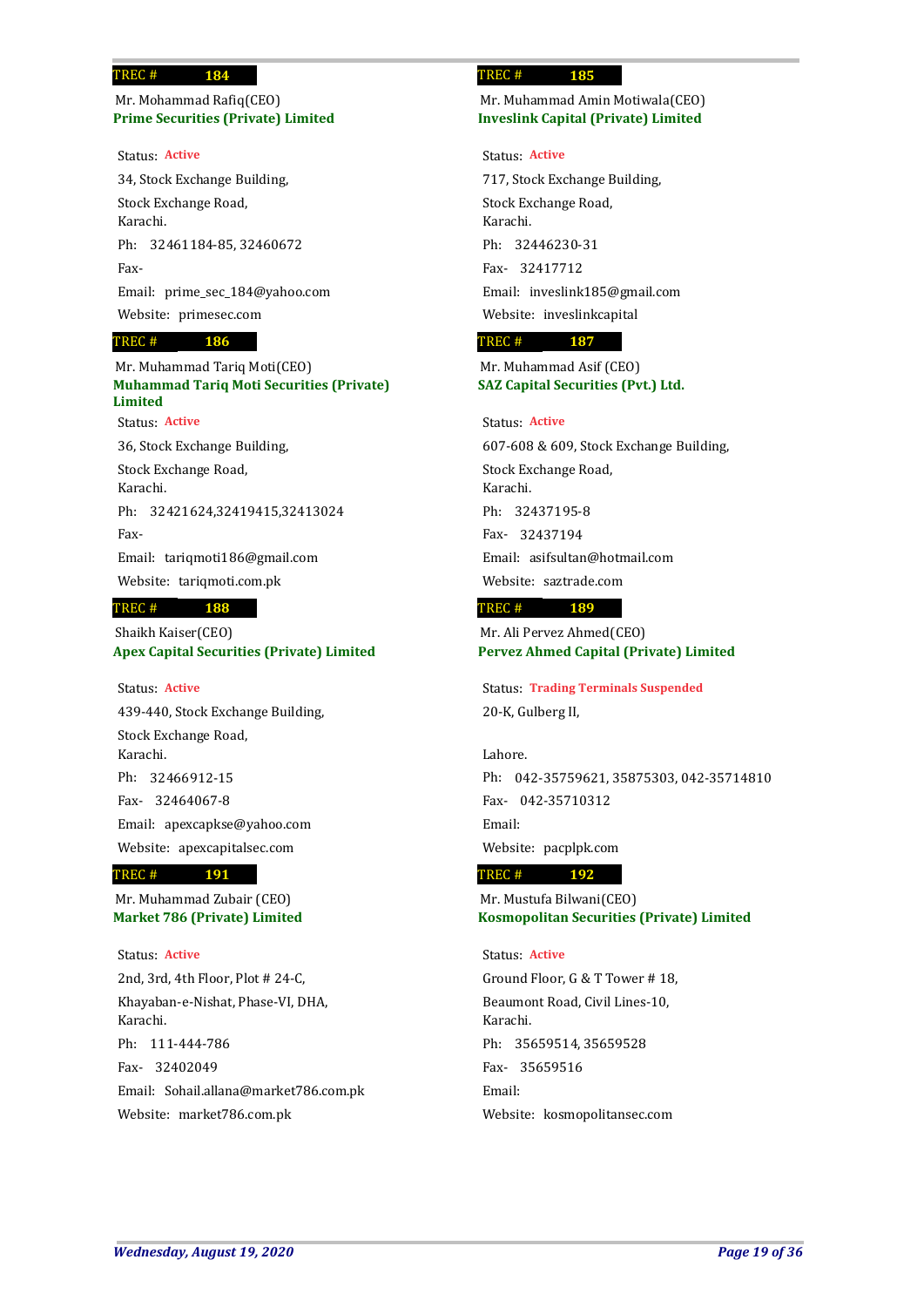## **Akhai Securities (Pvt.) Limited** Mr. Mohammed Abid Akhai(CEO)

**193**

Status: **Active**

Room No. 623, 6th Floor, Stock Exchange Building, Stock Exchange Road, Karachi. Ph: 32418672, 32418673, 32418674 Fax-Email: akhaisec@gmail.com Website: akhaisecurities.com

### **196** TREC #

## **RAH Securities (Private) Limited** Mr. Pervaiz Adam(CEO)

## Status: **Active**

806, 8th Floor, New Stock Exchange Building, Stock Exchange Road, Karachi. Ph: 32429670-71 Fax-Email: pervaiz\_adam145@yahoo.com Website: rahsecurities.com **198** TREC #

## **Motiwala Securities (Pvt.) Ltd.** Mr. Muhammad Omair(CEO)

## Status: **Trading Terminals Suspended**

609, Stock Exchange Building, Stock Exchange Road, Karachi. 32401933-35 Ph: 32437194 Fax-Email: aslam@themotiwala.com/info@themotiwal Website:

#### **203** TREC #

**Brains Securities (Pvt.) Ltd.** Ch.Zahid Hassain(CEO)

Room # 613-614, 6th Floor, LSE Building, Lahore. Ph: 042-36300161-3 35841703 Fax-Email: info@brainssecurities.com Website: brainsecurities.com Status: **Active**

### **194** TREC #

**MRA Securities Limited** Mirza Mohammad Baig (CEO)

Status: **Active**

738-741, Stock Exchange Building, Stock Exchange Road, Karachi. 32410136-40 Ph: 32460708 Fax-Email: farhan.mra@gmail.com Website: mra.com.pk

### **197** TREC #

## **Lakhani Securities (Private) Limited** Mr. Mohammed Yasin Lakhani(CEO)

## Status: **Active**

437-438, Stock Exchange Building, Stock Exchange Road, Karachi. 32413741, 32410418 Ph: 32423467 Fax-Email: lakhani\_securities@hotmail.com Website: akhanisecurities.com

#### **199** TREC #

**Insight Securities (Private) Limited** Mr. Zubair Ghulam Hussain(CEO)

### Status: **Active**

Room No. 509, 5th Floor, Business and Finance Centre, I.I. Chundrigar Road, Karachi. 32462541-44 Ph: 32462550 Fax-Email: insightsec.com.pk Website: insightsec.com.pk

#### **204** TREC #

**Backers & Partners (Private) Limited** Mr. Ahmed Nadeem(CEO)

97 A/D-1, Basement PEC Building, Liberty Market, Gulberg-III, Lahore. Ph: 042-3578242-3 Fax-Email: nadeembeetle@yahoo.com Website: backersandpartners.com Status: **Active**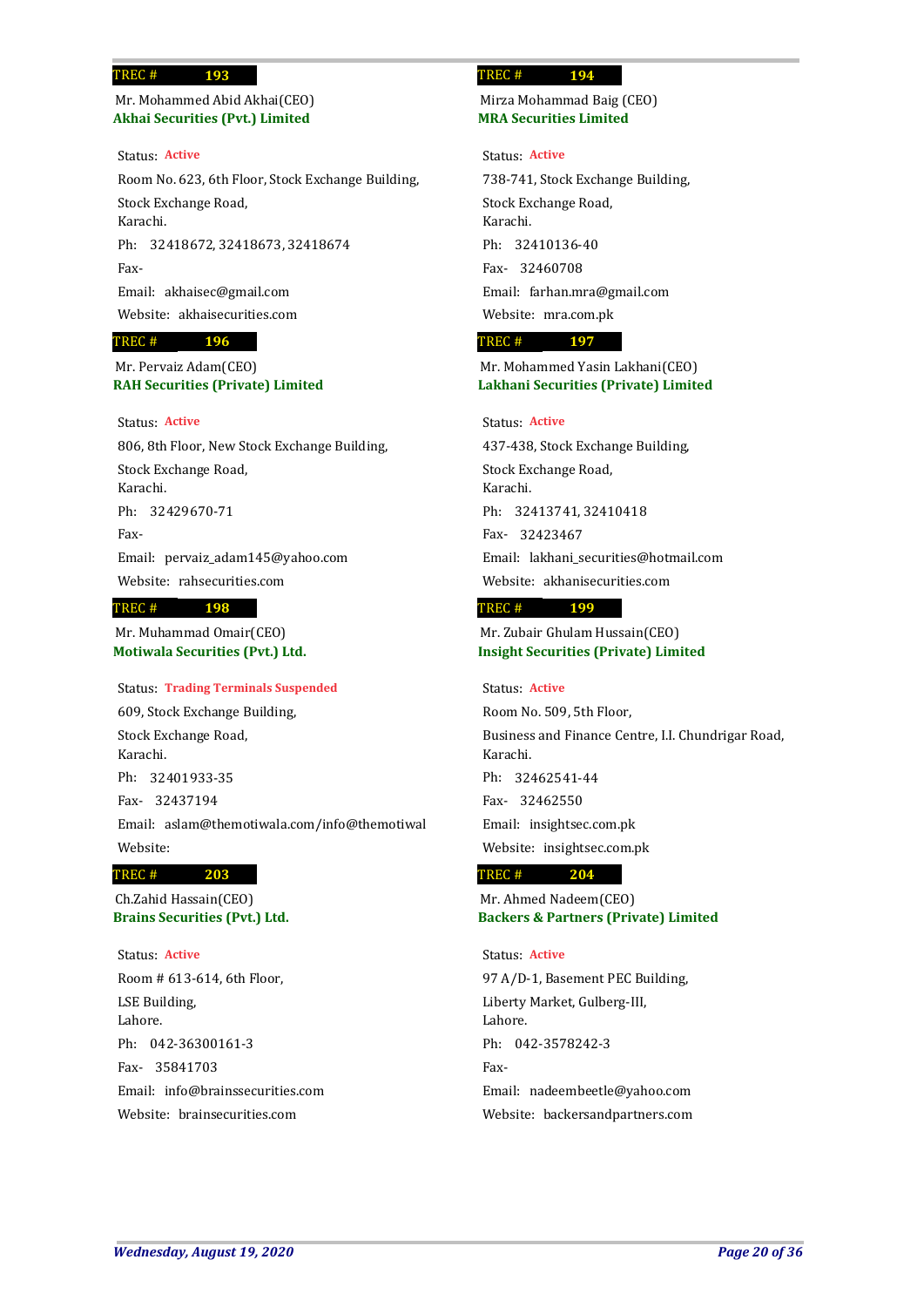**RUC Securities (Private) Limited** Mr. Umair Choudhri(CEO)

### Status: **Trading Terminals Suspended**

Office No. 123, 1st Floor, SIDCO Avenue Centre, 264- R.A. Lines, Karachi. Ph: 042-36681792, 021-35681608 35686424 Fax-Email: zchoudri@hotmail.com Website: rucsecurities.com

### **212** TREC #

**Horizon Securities Limited** Dr. Zafar Iqbal(CEO)

## Status: **Active**

2nd Floor, Plaza 79-A, Banker Co-operative Housing Society Lahore. Ph: 042-35190646-8 042-35771191 Fax-Email: zafarafraz@yahoo.com Website: horizonsecuritieslimited.com

### **217** TREC #

## **Innovative Brokerage (Private) Limited**

Status: **Under Liquidation/Non-Active**

4th & 5th Floor, M.M. Tower, 28/A, Block k, Gulberg-II, Lahore. Ph: Fax-Email: Website:

#### **221** TREC #

**Millennium Brokerage (Private) Limited** Mr. Muhammad Imran Naseem(CEO)

Status: **Active**

Room # M-2, Mezannine Floor, LSE Building, 19, Khayaban-e-Aiwan-e-Iqbal, Lahore. Ph: 042-36280771-6 36308333 Fax-Email: millenniumbrokerage@gmail.com Website: millennium.pk

### **209** TREC #

**AB Equities (Pvt) Ltd.** Mr. Farooq Ahmed(CEO)

### Status: **Trading Terminals Suspended**

7-B-III, Marina Homes, Aziz Avenue, Gulbery-V, Lahore. 042-35760381 Ph: 042-35760376 Fax-Email: hashim.tariq@suraj.com, farooq.ahmad@su Website:

### **214** TREC #

## **Amaan Capital (Private) Limited** Mr. Aman Aziz Siddiqui (CEO)

### Status: **Non-Active**

1 Qasr-e-Zainab, Club Road, Karachi. Ph: 35680072 Fax-Email: amanasiddiqui@yahoo.com Website: amaancapital.com

#### **220** TREC #

**Z M Capital (Private) Limited** Mr. Zafar Moti(CEO)

## Status: **Trading Terminals Suspended**

Room # 54, 55 1st Floor, Stock Exchange Building, Stock Exchange Road, Karachi. Ph: 021-32410307, 021-2460642 021-32446536 Fax-Email: javed59@hotmail.com Website:

#### **222** TREC #

**Reliance Capital (Pvt.) Ltd.** Mr. Muhammad Imran Saigol(CEO)

29-G, Gulberg-II, Status: **Suspended**

Lahore. 042-35767880-81 Ph: 042-35767882 Fax-Email: Website: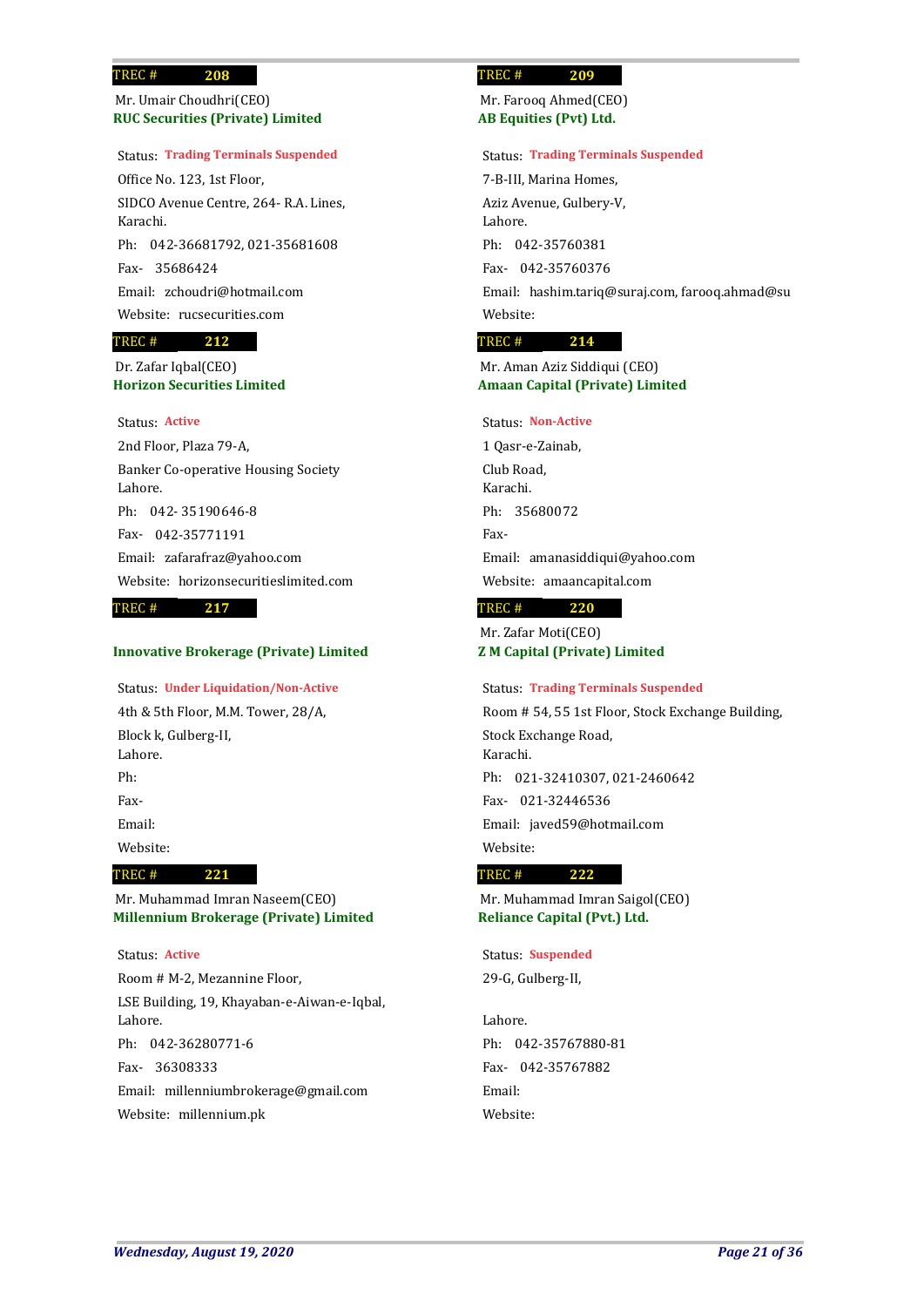## **Maan Securities (Private) Limited** Mr. Zain Naeem(CEO)

**223**

Status: **Active**

Room # 611, 6th Floor, LSE Building, 19, Khayaban-e-Aiwan-e-Iqbal, Lahore. Ph: 042-36308000-2 363315556-58 042-36315558 Fax-Email: maansecurities@yahoo.com Website: maansecurities.com

### **228** TREC #

## **Al-Haq Securities (Private)Limited** Mr. Asnan-Ul-Haq(CEO)

### Status: **Active**

Room # 405-407, 4th Floor, LSE Building, 19, Khayaban-e-Aiwan-e-Iqbal, Lahore. Ph: 042-36361264, 36362010, 36368896 042-36368782 Fax-Email: alhaqsecurities579@gmail.com Website: alhaqsecurities.com

### **231** TREC #

**Saima Qaiser Securities (Private) Limited** Ms. Saima Qaiser(CEO)

Status: **Active**

23rd First Floor, Taj Arcade 73-Jail Road, Lahore. Ph: 042-37641417-18 Fax-Email: saimaqaiserr@gmail.com Website: saimaqaiser.com.pk

**233** TREC #

## **Mr. Athar Ali Shah**

### Status: **Under Litigation/Non-Active**

Impex House, 32-E, Empress Road, Lahore. 042-36367830-3 Ph: 042-36367502 Fax-Email: Website:

### **224** TREC #

## **K & I Global Capital (Private) Limited** Mr. Ijaz Ahmad(CEO)

### Status: **Active**

Room # 609, 6th Floor, LSE Building, 19, Khayaban-e-Aiwan-e-Iqbal, Lahore. 042-36311781-86 Ph: 042-36311785 Fax-Email: jazi\_babo@hotmail.com Website: kandiglobal.com.pk

### **229** TREC #

## **Fairway Securities (Private) Limited** Mr. Nadeem Javed(CEO)

## Status: **Active**

457-G-III, Johar Town, Lahore. 042-35445657-58 Ph: 0423-5878941 Fax-Email: ali.salman@fairway.com.pk Website: fairway.com.pk

### **232** TREC #

**Arif Latif Securities (Private) Limited** Mr. Arif Latif(CEO)

### Status: **Active**

Room # 414-415, 4th Floor, LSE Building, 19, Khayaban-e-Aiwan-e-Iqbal, Lahore. Ph: 042-36311611-14 042-36360613 Fax-Email: ariflatifsecurities@gmail.com Website: ariflatifsecurities.com.pk

### **234** TREC #

**Value Stock and Commodities (Private) Limited** Mr. Khuram Gulzar(CEO)

## Status: **Active**

Room No. 114, First Floor LSE South Tower Lahore. Ph: 042-35788750-54, 35711050-54 Fax-Email: aqeel@valuestock.pk Website: valuestock.pk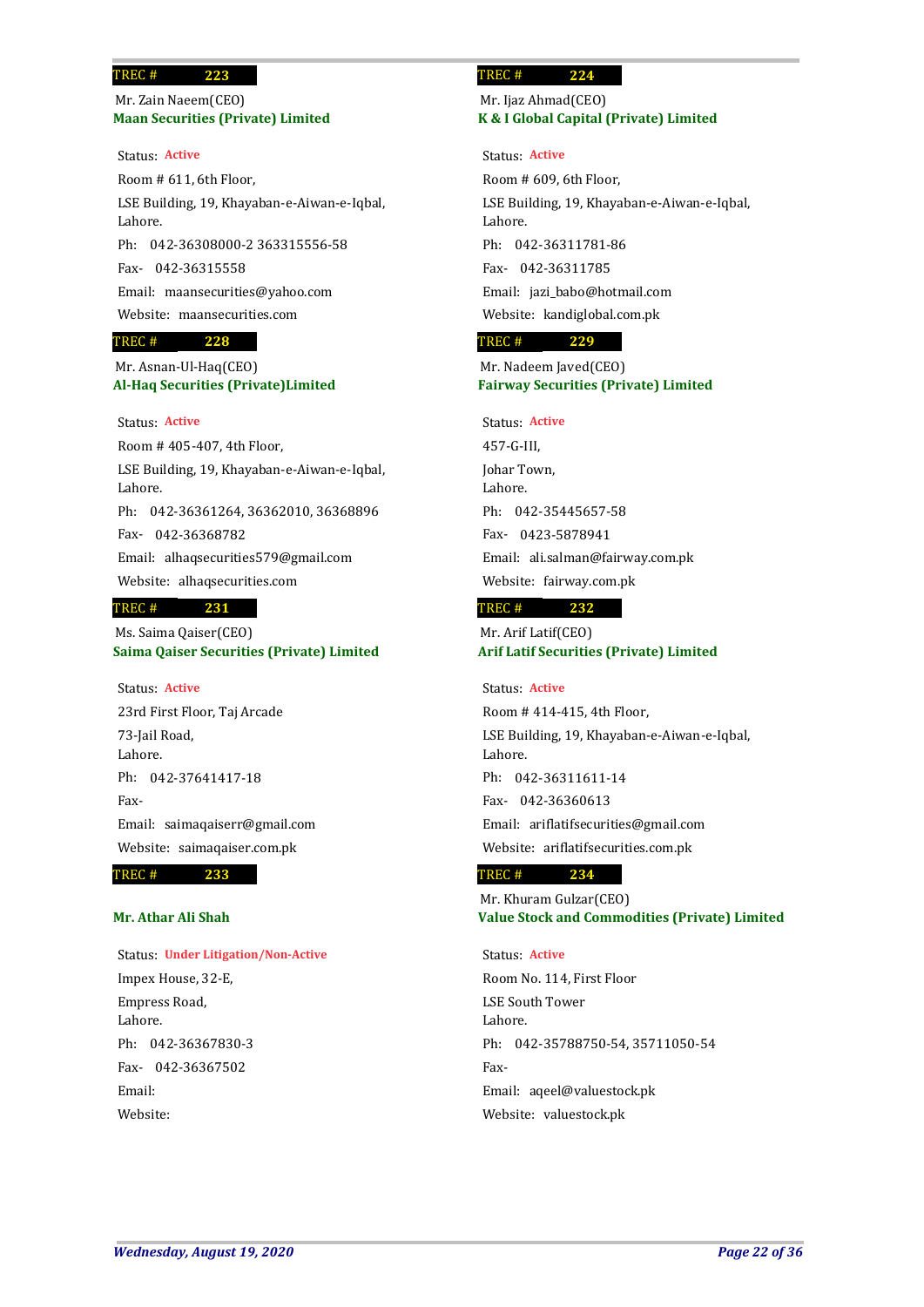**IAK Securities (Pvt.) Limited** Mr. Imran Amjad Khan(CEO)

## Status: **Applied for Relinquishment/Non-Active**

Room No. 505, 5th Floor, LSEFSL Plaza, 19-Khayaban-e-Aiwan-e-Iqbal, Lahore. Ph: 042-36304406-9 042- 36304406-9 Fax-Email: imran@iak.com.pk

Website: iak.com.pk

### **241** TREC #

**F.M. Securities (Private) Limited** Mr. Fakhar Rashid(CEO)

### Status: **Trading Terminals Suspended**

Room No. 308, 3rd Floor, LSE Buliding, 19, Khayaban-e-Aiwan-e-Iqbal, Lahore. Ph: 042-36315135-36, 36315475-76 36315477 Fax-Email: f.m.securities@gmail.com

# Website:

### **249** TREC #

**First Pakistan Securities Limited** Mr. Sami ullah Butt(CEO)

Room # 314, 3rd Floor, LSE Building, Lahore. Ph: 042-36311375-6 Fax-Email: amaalikkhan@yahoo.com Website: Status: **Applied for Relinquishment/Non-Active**

#### **254** TREC #

**Shajarpak Securities (Pvt.) Ltd.** Mr. Omer Bin Aamir(CEO)

Status: **Active**

Room # 101 & 120, 1st Floor, LSE Building, 19, Khayaban-e-Aiwan-e-Iqbal, Lahore. Ph: 042-36369991-8, 36285140-5 36369368, 36279101 Fax-Email: shajarpaksec@gmail.com Website: shajarpaksecurities.com

### **239** TREC #

## **Ayub Chaudhry Investments (Private) Limited** Mr. Tayyab Naeem(CEO)

### Status: **Active**

Room No. 109, 1st Floor, LSE Buliding, 19, Khayaban-e-Aiwan-e-Iqbal, Lahore. Ph: 042-36368422,36369002-3,36368114 36369096 Fax-Email: mayubch@hotmail.com Website: ayubinvestments.com

#### **248** TREC #

**Khadim Ali Shah Bukhari Securities (Private) Limited** Mr. Mahmood Ali Shah Bukhari(CEO) Status: **Active**

4th Floor, 16-C, Bukhari Tower, Main-khayaban-e-B DHA, Phase-VI, Karachi. Ph: 021-35171461-65 Fax-Email: masbukhari@kasb.net, km@kasb.com Website: kasb.com

#### **251** TREC #

**MND Investment (Private) Limited** Ms. Mehreen Umer Daha(CEO)

### Status: **Active**

Room # 509, 5th Floor, LSE Building, 19, Khayaban-e-Aiwan-e-Iqbal, Lahore. Ph: 042 36313995-6, 36314721, 36369029 36279204 Fax-Email: rabbana43@hotmail.com Website: mndinvestment.pk

#### **256** TREC #

**Progressive Securities (Private) Limited** Mr. Sajjad Ahmed(CEO)

### Status: **Active**

Room # 520, 5th Floor, LSE Building, 19, Khayaban-e-Aiwan-e-Iqbal, Lahore. Ph: 042-36317049, 36308778-80 36317048 Fax-Email: pspl056@hotmail.com & prog056@hotmail Website: progressive-lse.com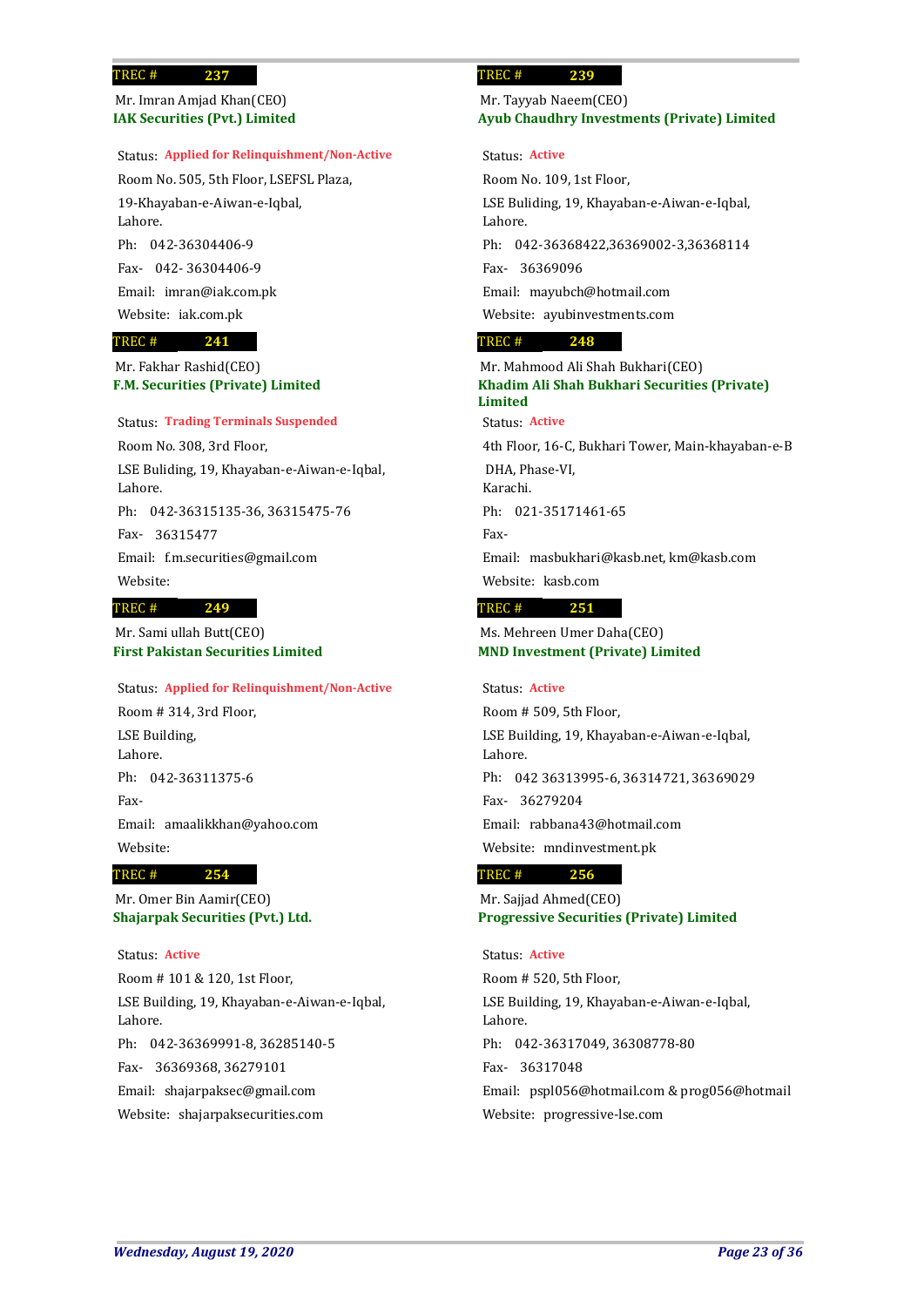## **Punjab Capital Securities (Private) Limited** Mr. Muhammad Imran Butt(CEO)

**260**

Office No. 319, 3rd Floor, LSE Building, 19, Khyaban-e-Aiwan-e-Iqbal, Lahore. Ph: 042-36311050-51 & 53 042-36311059 Fax-Email: info@punjabcapital.com.pk Website: punjabcapital.com.pk Status: **Active**

### **262** TREC #

## **GPH Securities (Private) Limited** Mr. Hamyun Shahzada(CEO)

### Status: **Active**

Room No.202, 2nd Floor, LSE Building, 19, Khayaban-e-Aiwan-e-Iqbal, Lahore. 042-36310715-6 Ph: 37662939 Fax-Email: shahzada202@hotmail.com Website: gph-securities.com

### **265** TREC #

**Infinite Securities Limited** Mr. Hassan Ibrahim Ahmed(CEO)

Hall # 3, 20-K, Gulberg-II Lahore. Ph: 042-35714810, 35754603 35710312 Fax-Email: infinite.sec@hotmail.com Website: infinitesecuritiesltd.com Status: **Active**

#### **267** TREC #

**Bismillah Securities (Private) Limited** Mr. Muhammad Shahid Pervaiz(CEO)

Status: **Active**

Room No. 211, 2nd Floor, South Tower, 19, Khayaban-e-Aiwan-e-Iqbal, Lahore. Ph: 042-36310081-83 Fax-Email: bismillahsecurities@hotmail.com Website: bismillahsecurities.com

### **261** TREC #

**M.F. Stocks (Private) Limited** Mr. Ghazanfar Perwez(CEO)

### Status: **Applied for Relinquishment/Non-Active**

Office # 3B, Khawaja Arcade, Opposite Chohan Road, Bund Road, Lahore. 042-37140264 Ph: 35791213 Fax-Email: m.fstocks@hotmail.com Website: mfstock.com

### **264** TREC #

## **Habib Ullah Sheikh (Private) Limited** Mr. Habib Ullah Sheikh(CEO)

## Status: **Active**

Room # 207 & 213, 2nd Floor, LSE Building, 19, Khayaban-e-Aiwan-e-Iqbal, Lahore. 042-36311383-7 Ph: 36368220 Fax-Email: husheikh@gmail.com Website: pakstocks.com.pk

#### **266** TREC #

**Shaffi Securities (Private) Limited** Mr. Muhammad Ilyas Shafi(CEO)

### Status: **Active**

Room # 201, 2nd Floor, LSE Building, 19, Khayaban-e-Aiwan-e-Iqbal, Lahore. Ph: 042-36314730, 36308220 36280706 Fax-Email: shaffisec201@hotmail.com Website: shaffisecurities.psx.com

#### **268** TREC #

**Sethi Securities (Private) Limited** Mr. Muhammad Ilyas Sethi(CEO)

## Status: **Active**

Room # 107, 1st Floor, LSE Building, 19, Khayaban-e-Aiwan-e-Iqbal, Lahore. Ph: 042-36365756, 36371919,36371915 36368113 Fax-Email: sethisecurities268@gmail.com Website: sethisecurities.com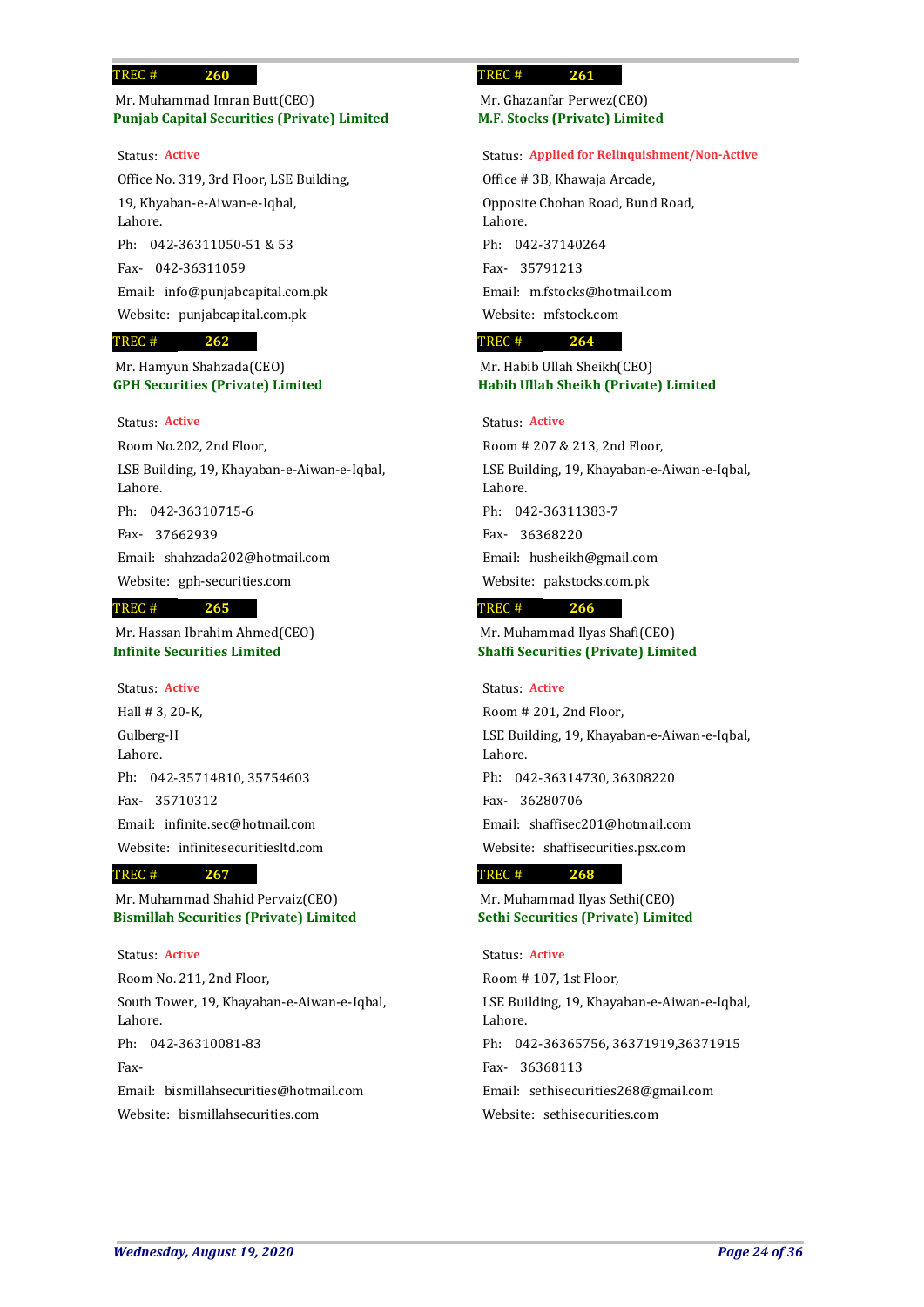**QF Securities (Pvt.) Ltd.** Mr. Kamran Qaiser(CEO)

### Status: **Broker Licence Expired/Non-Active**

H# 41/1, 22nd, Lane Khayaban-E-Jami Phase VII, DHA, Karachi. Ph: 042-36639929,36639753 Fax-Email: kamranqaiser@live.com Website:

### **281** TREC #

**Shaukat Shafi Securities (Private) Limited** Mian Shaukat Shaffi(CEO)

## Status: **Trading Terminals Suspended**

8th Floor, Sidco Avenue Centre, 264 R.A. Lines Karachi. 35685231 Ph: 35683662 Fax-Email: usmanshafi@cresplus.com Website: **284** TREC #

# Mr. Ahmad Shoaib Akram(CEO)

**ASA Stocks (Private) Limited**

79/A-C-1, Gulberg-III, Lahore. 042-35785351-55 Ph: 35785356 Fax-Email: info@asastocks.com Website: asastocks.com Status: **Active**

### **287** TREC #

**High Land Securities (Private) Limited** Mr. Sajid Masood(CEO)

Status: **Active**

Room # 413, 4th Floor, LSE Building, 19, Khayaban-e-Aiwan-e-Iqbal, Lahore. Ph: 042-36313981-85 36313985 Fax-Email: engr.sajidmasood@yahoo.com Website: highlandsecurities.com

### **275** TREC #

**Rahat Securities Limited** Chaudhry Muhammad Afzal(CEO)

### Status: **Active**

Room # 617 & 618, 6th Floor, LSE Building, 19, Khayaban-e-Aiwan-e-Iqbal, Lahore. Ph: 042-36307873, 36316208-10 36314253 Fax-Email: msybwp@gmail.com Website: rahatonline.com

### **282** TREC #

**Salman Majeed Securities (Private) Limited** Mr. Salman Majeed Sheikh(CEO)

## Status: **Active**

Room No.108, 1st Floor, LSE Building, 19, Khayaban-e-Aiwan-e-Iqbal, Lahore. Ph: 042-36280911-14 36282915 Fax-Email: salmanmajeedsec@hotmail.com Website: salmanmajeedsec.com

#### **286** TREC #

**Dosslani's Securities (Private) Limited** Mr. Muhammad Asif Dosslani(CEO)

### Status: **Active**

Room # 116 & 119, 1st Floor, LSE Building, 19, Khayaban-e-Aiwan-e-Iqbal, Lahore. Ph: 042-36307660-2, 36306547, 36375046-9, 36 36367999 Fax-Email: info@ds.com.pk Website: ds.com.pk

### **288** TREC #

**Javed Iqbal Securities (Private) Limited** Mr. Javed Iqbal(CEO)

### Status: **Active**

Room # M-7 & M-8, Mezannine Floor, LSE Building, 19, Khayaban-e-Aiwan-e-Iqbal, Lahore. Ph: 042-36369112-6, 36368444 36369117 Fax-Email: javediqbal@jis-lse.com Website: jis-psx.com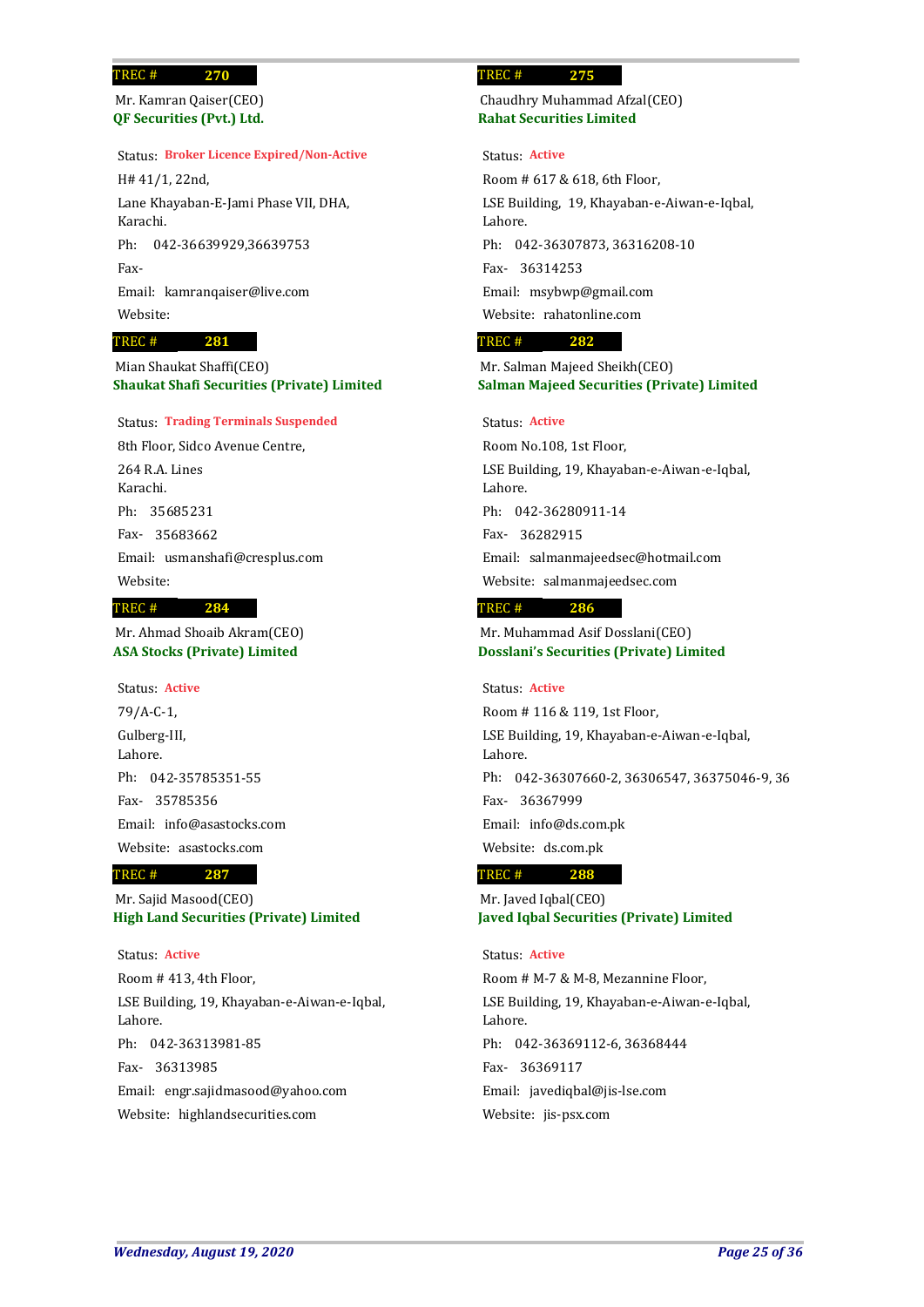## **Multiple Investment Management Ltd.** Mr. Tariq Najeeb Choudhry(CEO)

**289**

## Status: **Broker Licence Expired/Non-Active**

16-Temple Road,

Lahore. Ph: 042-36280781 Fax-Email: Website:

### **292** TREC #

**INA Securities (Private) Limited** Khawaja Ahmed Hassan (CEO)

Status: **Active**

17-G, Gulberg-2,

## Lahore.

042-35756953-54 Ph: 35710604, 35877030 Fax-Email: info@inasecurities.com Website: inasecurities.com

### **294** TREC #

**Yasir Mahmood Securities (Private) Limited** Dr. Yasir Mahmood(CEO)

Status: **Active**

Room # 205, 2nd Floor, LSE Building, 19, Khayaban-e-Aiwan-e-Iqbal, Lahore. Ph: 042-36314141, 36314176-81 36314188 Fax-Email: info@invest.pk Website: invest.pk

### **297** TREC #

**MSD Capital Equities (Private) Limited** Mr. Ali Ahmed(CEO)

## Status: **Trading Terminals Suspended**

69/3, FCC Main Canal Bank Road, Gulberg - IV, Lahore. Ph: 0300-8459097 35778053 Fax-Email: msd.engineer2005@gmail.com Website: amgroup.com.pk

### **290** TREC #

## **K.H.S. Securities (Private) Limited** Mr. Rehman Saleem(CEO)

### Status: **Active**

Room # 511, 5th Floor, LSE Building, 19, Khayaban-e-Aiwan-e-Iqbal, Lahore. Ph: 042-36368536, 36278919 36368919 Fax-Email: khssecurities@outlook.com Website: khssecurities.com

### **293** TREC #

## **Integrated Equities Limited** Mr. Sardar Ali(CEO)

## Status: **Active**

1st Floor, Building No. 202, Block-Y, Phase 3CCA, 08 Marla, D.H.A., Lahore Cantt, Lahore. 35741714-15 Ph: 35692606 Fax-Email: bilalshahid.khan@gmail.com Website: iel.net.pk

#### **296** TREC #

**MGM Securities (Private) Limited** Mian Ghulam Mohiuddin(CEO)

### Status: **Active**

Room # G-10, Ground Floor, LSE Building, 19, Khayaban-e-Aiwan-e-Iqbal, Lahore. Ph: 042-36279181 042-36280761 Fax-Email: mgmsecurities@yahoo.com Website: mgm-lse.com

#### **299** TREC #

**Allied Securities (Pvt.) Ltd.** Mr. Kashif Nisar(CEO)

96-B, Johar Town, Status: **Trading Terminals Suspended**

Lahore. 042-35894525 Ph: 042-35894527 Fax-Email: alliedpmc@hotmail.com Website: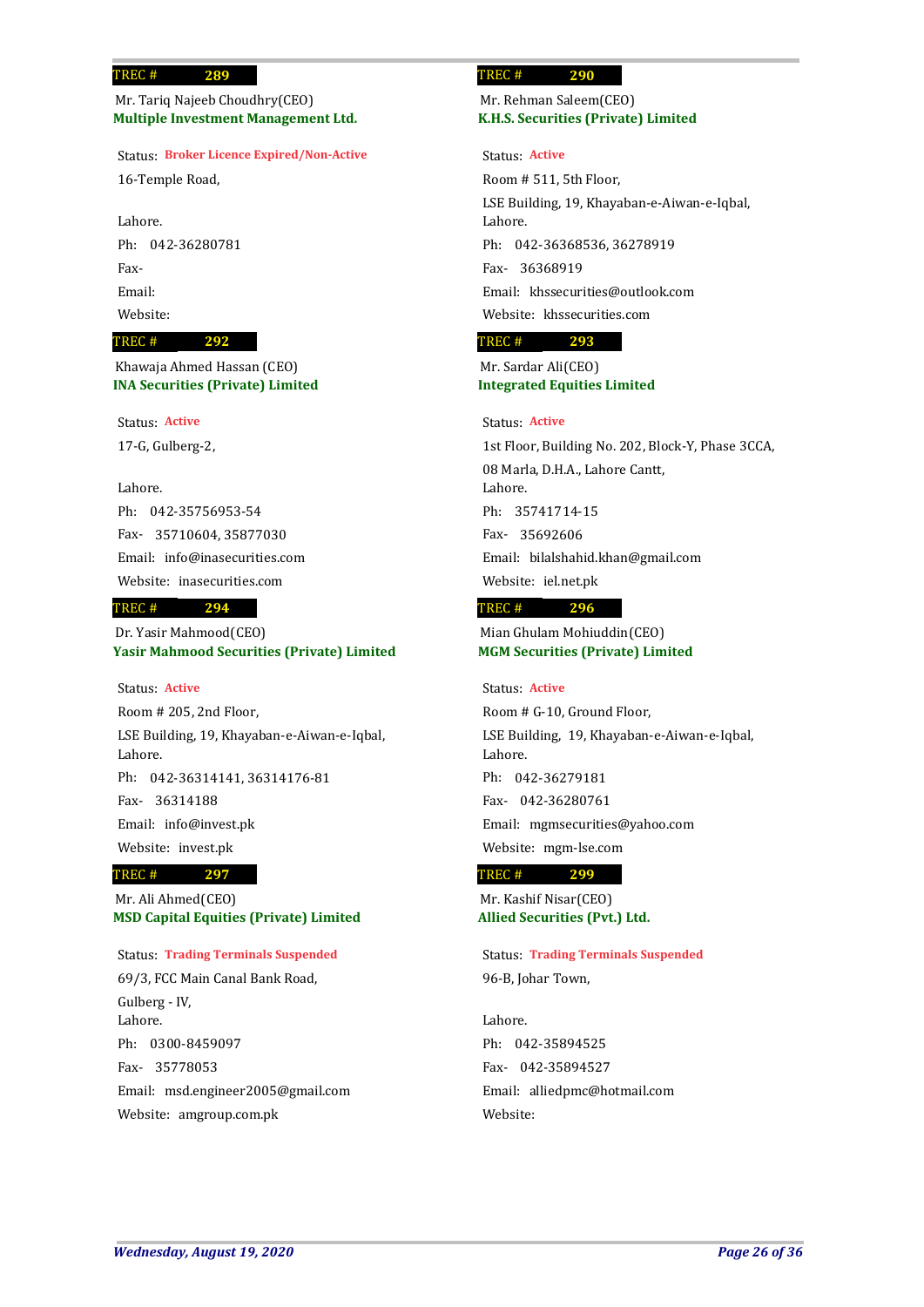## **AM Chaudhary Securities (Private) Limited** Mr. Arif Majeed Chaudhry(CEO)

Room # 310, 3rd Floor, LSE Building, 19, Khayaban-e-Aiwan-e-Iqbal, Lahore. Ph: 042-36311388-92, 36310401-2 042-36310401 Fax-Email: amchaudhrysecurities@hotmail.com Website: amcsecurities.com Status: **Active**

### **306** TREC #

## **Syed Sarmad Maqsood Al Husainy**

### Status: **Suspended**

House No. 500, Block-W, DHA, Lahore. Ph: Fax-Email: Website:

#### **309** TREC #

**HMC Stocks (Private) Limited** Mr. Hameed Mukhtar Chaudhry(CEO)

### Status: **Active**

Room # 305, 3rd Floor, LSE Building, 19, Khayaban-e-Aiwan-e-Iqbal, Lahore. Ph: 042-36360589, 36368958, 36375470 36375471 Fax-Email: mmajeedmukhtar@gmail.com Website: hmcstocks.com

#### **313** TREC #

**MAHA Securities (Private) Limited** Mr. Muhammad Ashraf Hussain Adhi(CEO)

## Status: **Notice for Relinquishment/Non-Active**

Room # 403, 4th Floor, LSE Building, 19, Khayaban-e-Aiwan-e-Iqbal, Lahore. Ph: 042-37320707, 36315151 36368526 Fax-Email: mobytory@hotmail.com Website:

### **305** TREC #

## **Kayzone Capital Markets (SMC-Private) Limited** Mr. Muhammad Javed(CEO)

### Status: **Trading Terminals Suspended**

House Number D-85, Block 5, Clifton, Karachi. Ph: 021-35362691-93, 021-32272197 Fax-Email: hozaifa.khanani@gmail.com Website:

#### **308** TREC #

## **Bridge Securities (Private) Limited** Mr. Amjad Yaqoob(CEO)

## Status: **Active**

Room # 214, 2nd Floor, LSE Building, 19, Khayaban-e-Aiwan-e-Iqbal, Lahore. Ph: 042-36280884-86 Fax-Email: bridgesecurities110@hotmail.com Website: bspl.com.pk

#### **311** TREC #

**Abbasi & Company (Private) Limited** Syed Muhammad Ismail Abbasi(CEO)

Status: **Active**

6-Shadman, Race Course Road, Lahore. Ph: 042-36282700 36282727 Fax-Email: ismail@abbasiandcompany.com Website: abbasiandcompany.com

#### **314** TREC #

**Equity Master Securities (Private) Limited** Mr. Muhammad Rafiq(CEO)

### Status: **Active**

Room # 410, 411 & 416 4th Floor LSE Building, 19, Khayaban-e-Aiwan-e-Iqbal, Lahore. 042-37655578-79 Ph: 36280880 Fax-Email: equitymastersec@yahoo.com Website: equitiesmastersecurities.com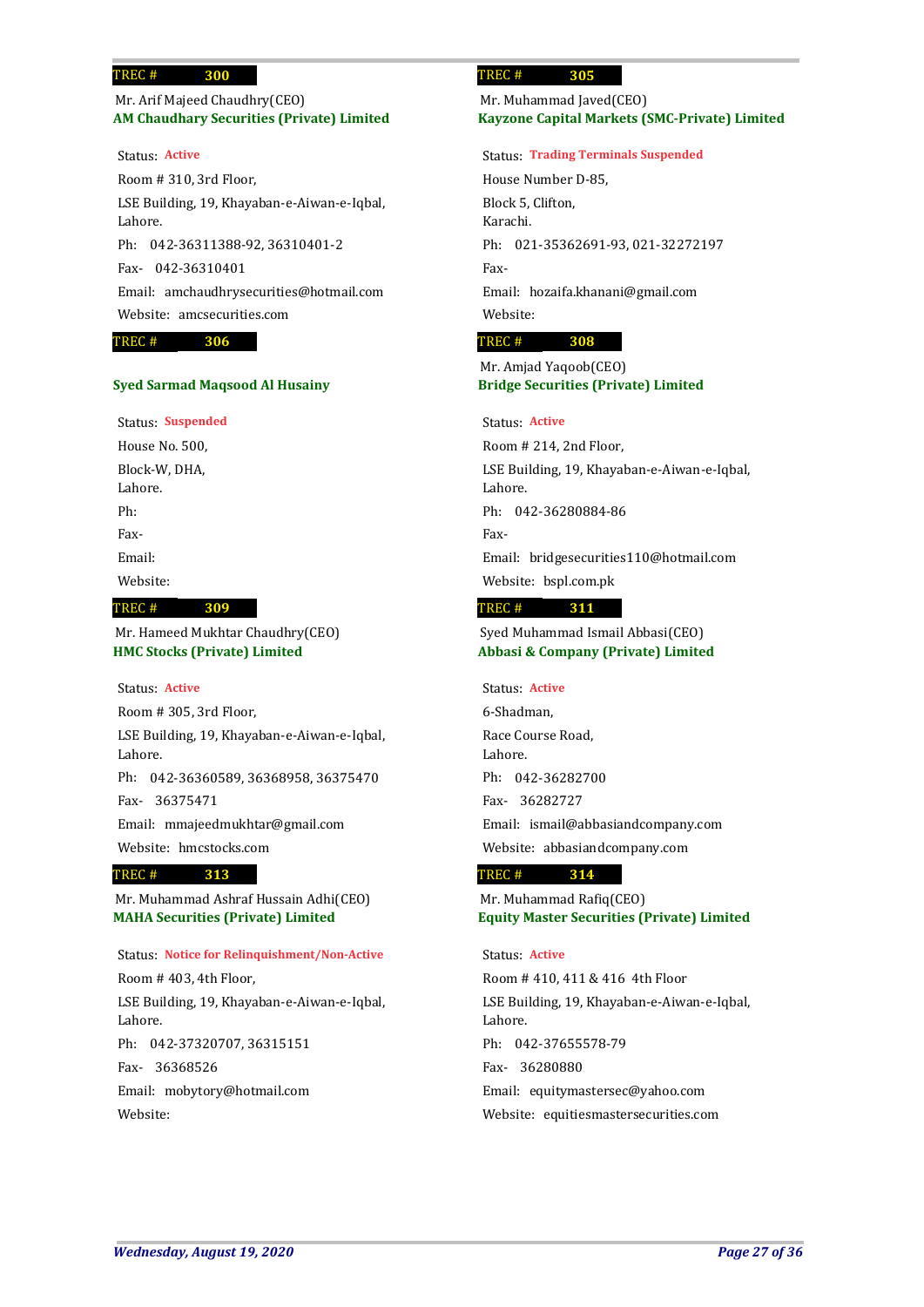## **Asad Mustafa Securities (Private) Limited** Mr. Asad Ali Khan(CEO)

### Status: **Active**

Room No. 305, South Tower LSE Plaza, 19, Khayaban-e-Aiwan-e-Iqbal Lahore. Ph: 042-36300447-8,042-36304447-8 Fax-Email: am.securities601@gmail.com Website: asadmustafa.com

### **323** TREC #

**Adeel & Nadeem Securities (Private) Limited** Mr. Muhammad Adnan Zafar(CEO)

## Status: **Active**

Room No. 219, 2nd Floor LSE Building, 19, Khayaban-e-Aiwan-e-Iqbal, Lahore. 042-36308971-74 Ph: 042-36280778 Fax-Email: nadeem.ejaz@hotmail.com Website: adeelnadeem.pk

### **325** TREC #

**Dr. Arslan Razaque Securities (Private) Limited** Dr. Arslan Razaque(CEO)

### Status: **Active**

Room # 316, 3rd Floor, LSE Building, 19, Khayaban-e-Aiwan-e-Iqbal, Lahore. Ph: 042-363278770, 36315308, 042-35866137 Fax-Email: arsalanraz@yahoo.com Website: drarslansecurities.com

### **328** TREC #

**128 Securities (Private) Limited** Mr. Shahid Mahmood(CEO)

Room # M-12, Mezannine Floor, LSE Building, 19, Khayaban-e-Aiwan-e-Iqbal, Lahore. 042-36372747-50 Ph: 042-35734501 Fax-Email: trading.128securities@gmail.com Website: 128securities.com Status: **Active**

### **319** TREC #

**Sher Capital Equities (Pvt) Ltd** Mr. Sher Zaman(CEO)

## Status: **Trading Terminals Suspended**

Room # 402, 4th Floor, LSE Building, 19, Khayaban-e-Aiwan-e-Iqbal, Lahore. Ph: 042-36315000 Fax-Email: sher.zaman5@yahoo.com Website:

### **324** TREC #

**Union Securities (Private) Limited** Mr. Muhammad Ismail Mughal(CEO)

### Status: **Trading Terminals Suspended**

41-Usman Block, New Garden Town, Lahore. Ph: 042-35863126 Fax-Email: aiafafu2@eim.ae Website:

### **327** TREC #

**Gul Dhami Securities (Private) Limited** Mr. Gul Abdullah Dhami(CEO)

### Status: **Active**

Room # 105, 1st Floor, LSE Building, 19, Khayaban-e-Aiwan-e-Iqbal, Lahore. Ph: 042-36368401-5 Fax-Email: guldhami@hotmail.com Website: guldhami.com

### **329** TREC #

**S. D. Mirza Securities (Private) Limited** Mr. Jahanzeb Mirza(CEO)

## Status: **Active**

Room # 401, 4th Floor, LSE Building, 19, Khayaban-e-Aiwan-e-Iqbal, Lahore. Ph: 042-36365921,36275975, 36368975 042-36369108 Fax-Email: sdmirza@hotmail.com Website: Sdmirza.com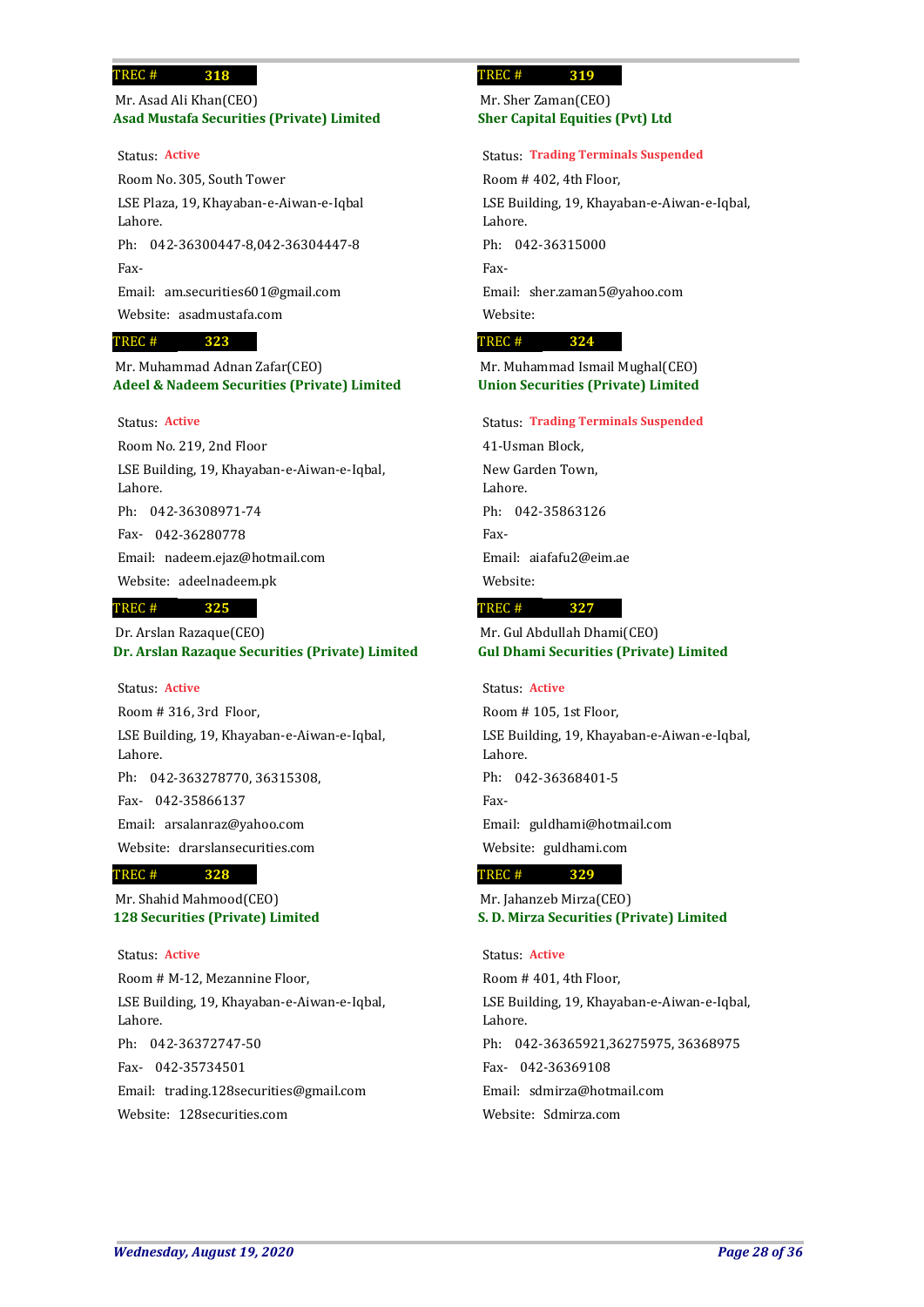## **Muhammad Amer Riaz Securities (Private) Limited** Mr. Muhammad Amer Riaz(CEO)

Room # 306, 3rd Floor, LSE Building, 19, Khayaban-e-Aiwan-e-Iqbal, Lahore. Ph: 042-36310441-3 Status: **Active**

042-36313960 Fax-

Email: naeem\_lse@yahoo.com

Website: mamerriaz.com

### **332** TREC #

**Trust Securities & Brokerage Limited** Mr. Abdul Basit(CEO)

## Status: **Active**

Suite No. 401-402, 4th Floor, Business & Finance Ce I. I. Chundrigar Road, Karachi. Ph: 111-000-875, 3269044-48 32467660 Fax-Email: info@tsbl.com.pk, compliance@tsbl.com.pk Website: compliance@tsbl.com.pk **335** TREC #

## **Networth Securities Limited** Mr. Khalil Ahmed Malik(CEO)

Status: **Active**

Room # 211, 2nd Floor, LSE Building, 19, Khayaban-e-Aiwan-e-Iqbal, Lahore. Ph: 042-36307701, 36316446-7 36307705 Fax-Email: okmalik@hotmail.com Website: networth.pk

#### **338** TREC #

**Switch Securities (Pvt.) Limited** Mr. Ali Raza Jaffary(CEO)

## Status: **Trading Terminals Suspended**

FNE House, 179-B, Abu Baker Block, New Garden Town, Lahore. Ph: 042-36300641-42 Fax-Email: asif@switch.com.pk Website: switch.com.pk

### **331** TREC #

**Money Line Securities (Private) Limited** Dr. Khalid Pervez Saqib(CEO)

Status: **Active**

Room # 303, 3rd Floor, LSE Building, 19, Khayaban-e-Aiwan-e-Iqbal, Lahore. Ph: 042-36279141-3, 36280710,36280767-70 042-36279144 Fax-Email: moneyline\_of\_lse@hotmail.com Website: moneylinesecurities.com

### **333** TREC #

**BMS Capital (Pvt.) Ltd.** Mr. Iqbal Yousuf Shajani(CEO)

### Status: **Trading Terminals Suspended**

D-64, Block-7, Kehkashan Scheme-5, Clifton, Karachi. 021-35871058 Ph: 02-35831646 Fax-Email: Iqbal.shajani@gmail.com Website:

### **337** TREC #

**A B M Securities (Pvt.) Ltd.** Mr. Asif Baig Mirza(CEO)

### Status: **Active**

Room # 506, 5th Floor, LSE Building, 19, Khayaban-e-Aiwan-e-Iqbal, Lahore. Ph: 042-36310556-58 042-36310557 Fax-Email: abm\_securities@hotmail.com Website: abmsecurities-pk.com

#### **339** TREC #

**Khawaja Securities (Pvt.) Ltd.** Khawaja Muhammad Arif(CEO)

## Status: **Active**

G-03 Mezzanine Floor, LSE Building, Lahore. Ph: 042-36280811-14 042-36280835-37 Fax-Email: settlement@khawajasec.com Website: khawajasec.com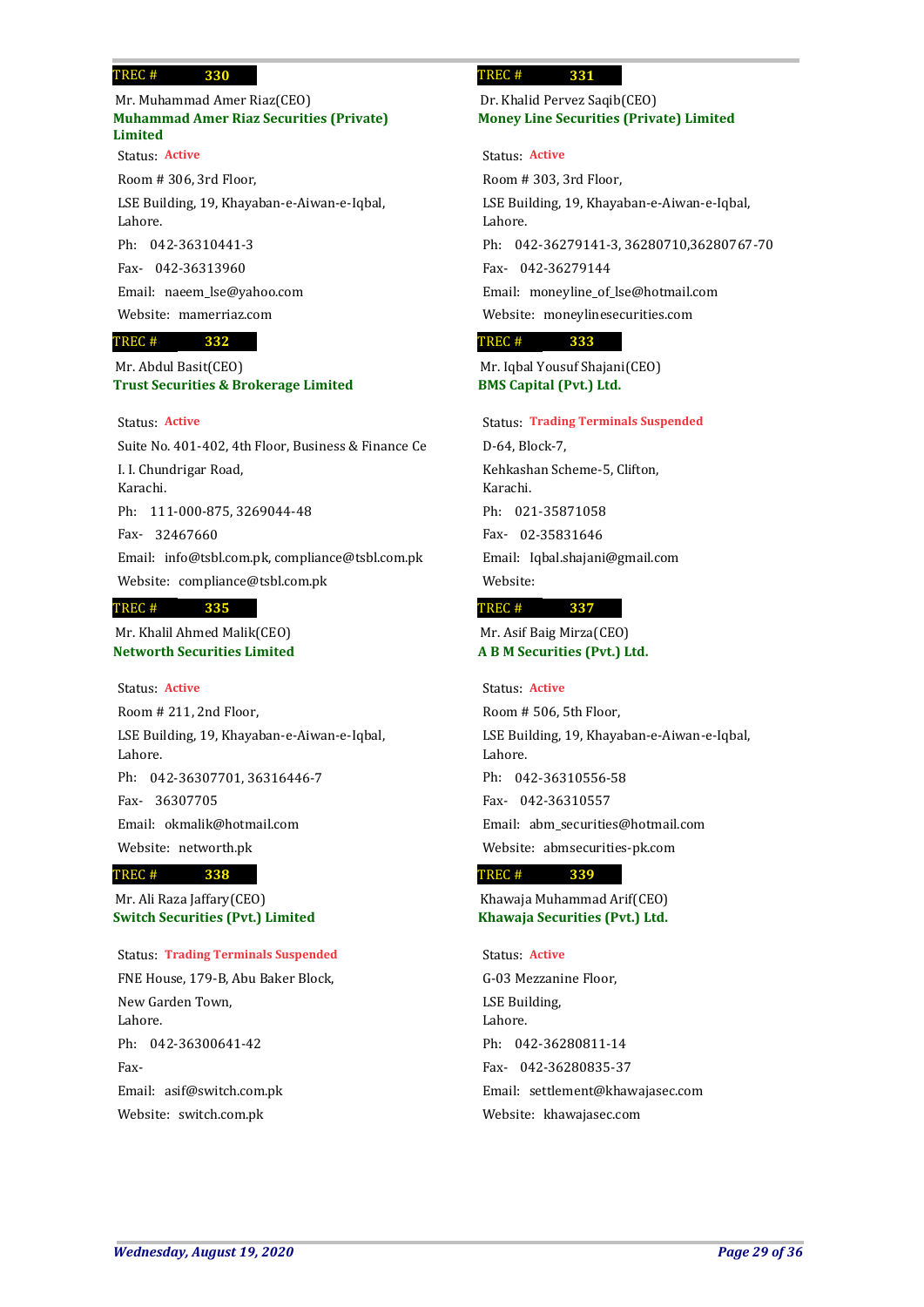### **Mr. Shahid Hassan Awan**

**341**

Status: **Suspended**

H. No. 96-Askari-9, Zafar Shaheed Road, Lahore. Ph: 042-36687213 Fax-Email: Website:

### **347** TREC #

**Amer Securities (Pvt.) Ltd.** Mr. Amer Ilyas(CEO)

## Status: **Active**

Room # 620, 6th Floor, LSE Building, 19, Khayaban-e-Aiwan-e-Iqbal, Lahore. Ph: 042-36309687-89 042-36309690 Fax-Email: shoaib42051@hotmail.com Website: amersecurities.com

### **350** TREC #

**Gulrez Securities (Pvt.) Ltd.** Mr. Farhan Gulrez Rashid(CEO)

Room # 507, 5th Floor, LSE Building, Lahore. Ph: 042-36309851-52-54 042-36309853 Fax-Email: gulrezsecurities@gmail.com Website: gulrezsecurities.com Status: **Active**

#### **408** TREC #

**First Equity Modaraba** Mr. Adil A Ghaffar(CEO)

Status: **Under Litigation/Non-Active**

503-504, Stock Exchange Building, Stock Exchange Road, Karachi. Ph: 32446023, 32446022 Fax-Email: info@firstequitymodaraba.com.pk Website:

### **346** TREC #

**Strongman Securities (Pvt.) Ltd.** Khawaja Muhammad Siddiq Akbar(CEO)

Status: **Active**

Room # 409, 4th Floor, LSE Building, 19, Khayaban-e-Aiwan-e-Iqbal, Lahore. Ph: 042-36315772-4,36317135 36309216 Fax-Email: strongmansecurities@yahoo.com Website: strongmanpk.com

### **349** TREC #

**A.S. Securities (Pvt.) Ltd.** Mr. Kamal Nasir Khan(CEO)

### Status: **Trading Terminals Suspended**

Room # 106, 1st Floor, LSE Building, Lahore. 042-36314551-53 Ph: 042-36314558 Fax-Email: as\_securities@hotmail.com Website: as.com.pk

#### **352** TREC #

**Mikon Securities (Pvt.) Ltd.** Mr. Muhammad Irfan(CEO)

Rafi Sweet House, OPP: Shalamar Garden G.T. Road, Status: **Trading Terminals Suspended**

Lahore. Ph: 0321-7262101 Fax-Email: mikhan2210@gmail.com Website:

#### **410** TREC #

**Zahid Latif Khan Securities (Private) Limited** Mr. Zahid Latif Khan(CEO)

## Status: **Active**

412, 4th Floor, ISE Towers, 55-B, Jinnah Avenue, Islamabad. 051-2894401-2 ,051-2894403-5 Ph: 051-2894406 Fax-Email: zlksec@hotmail.com Website: zlksec.com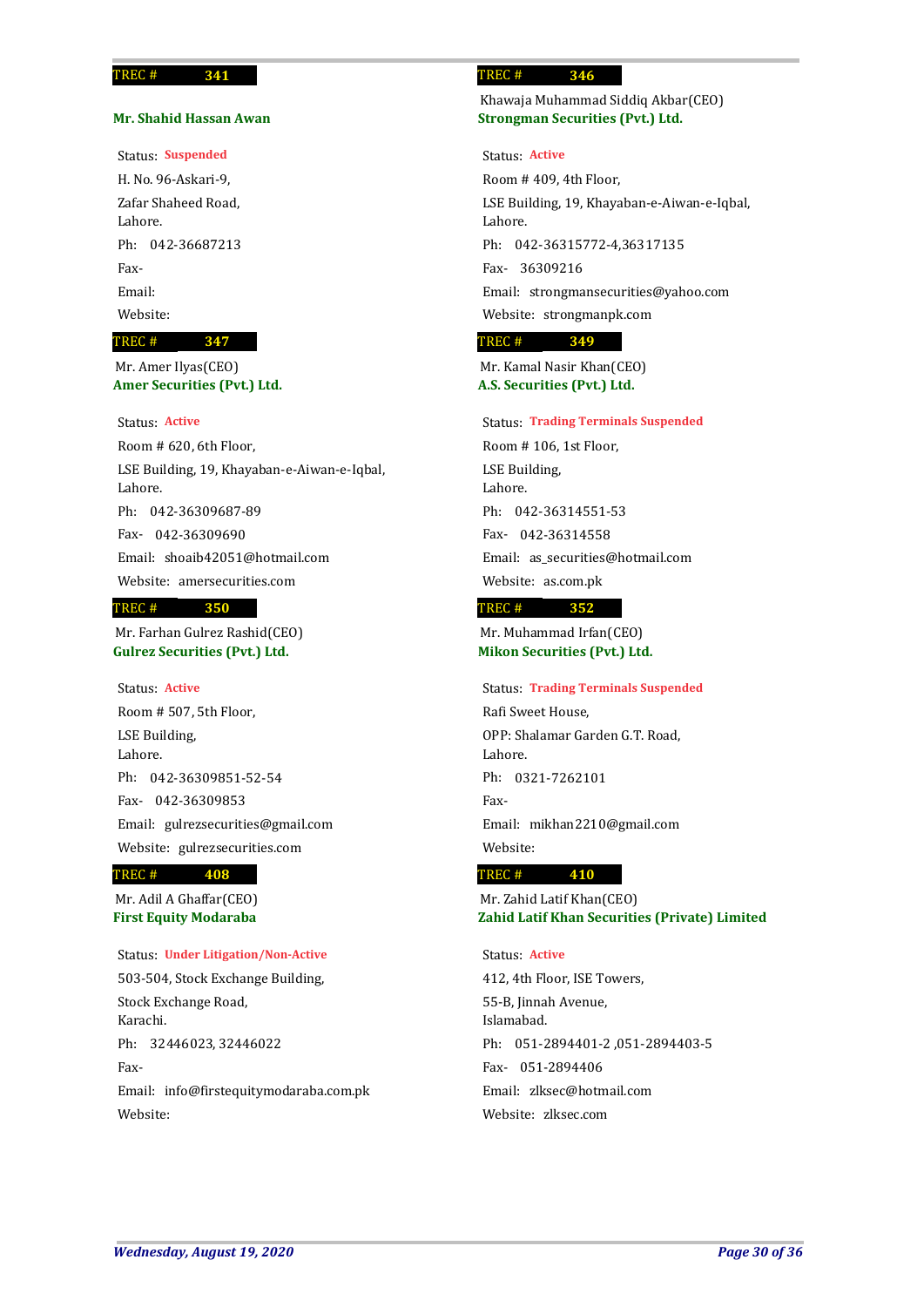## **SMB Securities (Private) Limited** Mr. Saad Bin Khalid(CEO)

## Status: **Broker Licence Expired/Non-Active**

Shop No. 2, Panorama Centre, Blue Area, Islamabad. Ph: 051-2347055, 042-37248723-4 Fax-Email: junaid@smbsecurities.com Website:

### **414** TREC #

**Grand Capital Securities (Private) Limited** Syed Tahir Hasan Naqvi(CEO)

### Status: **Broker Licence Expired/Non-Active**

95-B, 8th Floor, Fareed Chamber, Abdullah Haroon Road, Karachi. Ph: 021-35641673 Fax-Email: Website:

### **419** TREC #

**First Fidelity Leasing Modaraba** Wasim ul Haq Osmani(CEO)

## Status: **Under Litigation/Non-Active**

**423**

GF, 90, A-1, Canal Bank, Gulberg-III, Lahore. Ph: 042-35713461 Fax-Email: Website:

### TREC #

**Millennium Securities & Investment (Private) Limited** 92-E, Razia Sharif Plaza, 3rd Floor, Fazal-ul-Haq Road, Islamabad. 051-2802275-78 Ph: 051-2277307 Fax-Mr. Azhar Imtiaz Bhatty(CEO) Status: **Trading Terminals Suspended**

Email: info@msi.net.pk Website:

### **413** TREC #

## **Margalla Financial (Private) Limited** Mr. Abdul Ahad Khan(CEO)

Status: **Active**

House No. 172, Street 20, Sector G-10/2, Islamabad. Ph: 051-2152148 Fax-Email: margalla.financial@gmail.com Website:

#### **418** TREC #

**Stock Vision (Private) Limited** Syed Nooh Adan(CEO)

### Status: **Trading Terminals Suspended**

301-B, 3rd Floor, ISE Towers, 55-B, Jinnah Avenue, Islamabad. Ph: 051-2894333 & 35 Fax-Email: stockvision@hotmail.com Website:

### **420** TREC #

**Progressive Investment Management (Private) Limited** G-9-C, Mezzanine Floor, ISE Towers, 55-B, Jinnah Avenue, Mr. Muhammad Sahrif Ch.(CEO) Status: **Active**

Islamabad. Ph: 051-2894341-4 051-2894344 Fax-Email: sharifchaudry@gmail.com Website:

### **432** TREC #

**Spinzer Equities (Private) Limited** Mr. Muhammad Liaquat Ali Khan(CEO)

## Status: **Active**

1113, 11th Floor, ISE Towers, 55-B, Jinnah Avenue, Islamabad. Ph: 051-2895171-4 Fax-Email: jibran@spinzer.pk,Liaquat@spinzer.pk Website: spinzer.pk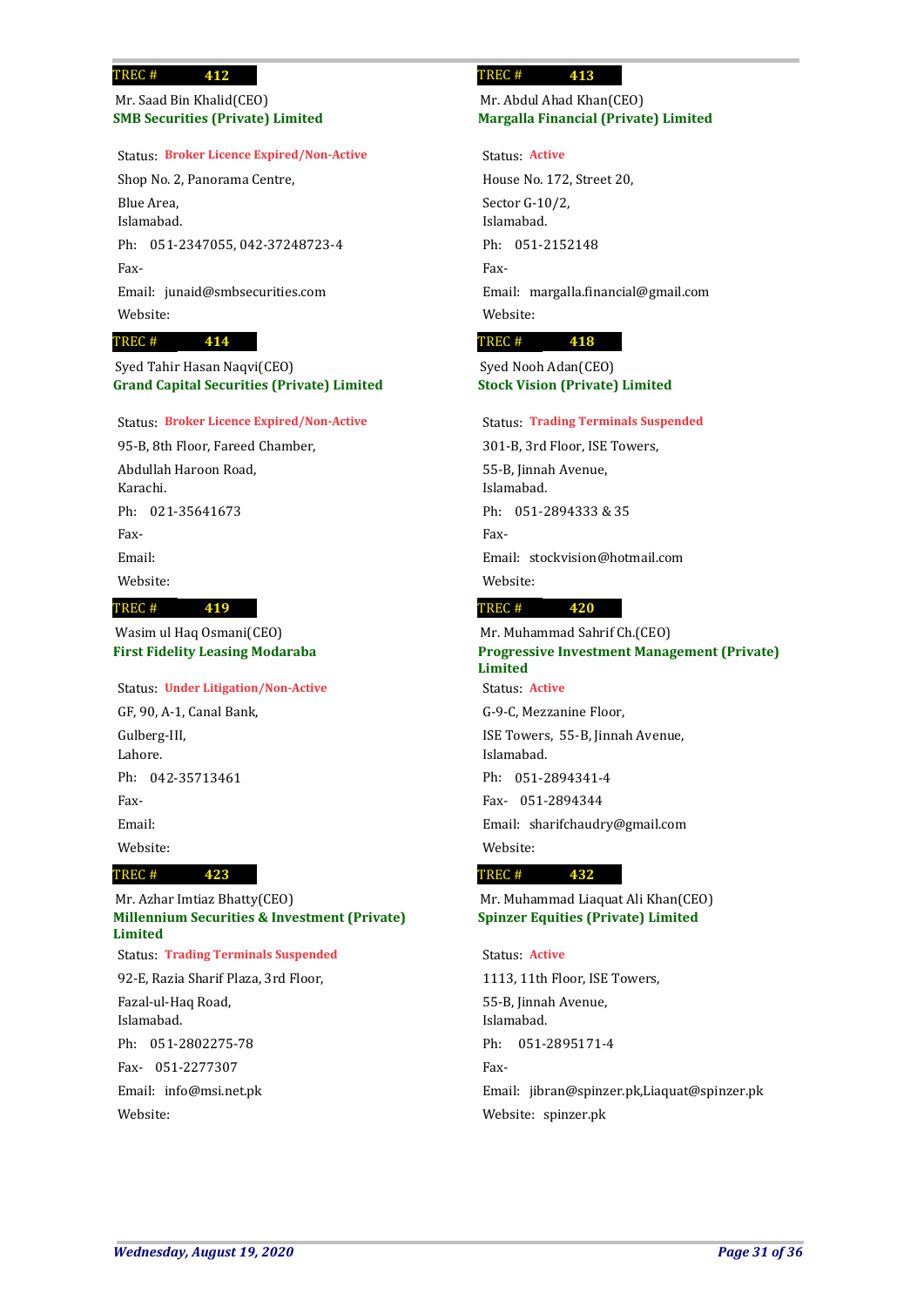**Enrichers Securities (Private) Limited** Mr. Aftab Ahmad (CEO)

73-A, Main Gulberg, Lahore Status: **Non-Active**

Lahore Ph: 042-111-36-74-24 Fax-Email: info@enrichers.com.pk Website: enrichers.com.pk

### **441** TREC #

**S. A Securities (Private) Limited** Mr. Salik Al Turabi(CEO)

## Status: **Trading Terminals Suspended**

C/o Suzuki Central Motors, Adjacent NLC Sown Camp, G.T.Road, Rawalpindi.

Ph: 051-4492512-3, 051-4492681-5 Fax-

Email: scmrwp@yahoo.com

Website:

#### **444** TREC #

**Xpert Securities Limited** Mr. Tahir Razzaque Khan(CEO)

## Status: **Trading Terminals Suspended**

503, 5th Floor, ISE Towers 55-B, Jinnah Avenue, Islamabad. Ph: 051-2894591-93 Fax-Email: xpertsecurities544@gmail.com Website:

#### **450** TREC #

**Ali Securities (Private) Limited** Mr. Muhammad Jamal(CEO)

## Status: **Suspended**

10-C, 3rd Floor, Ittehad Lane No. 9, Corner of Ghazi & Nishat, Phase-VI, Karachi. Ph: 021-35343463 Fax-Email: Website:

### **438** TREC #

## **Fair Edge Securities (Private) Limited** Mr. M. Safdar Kazi(CEO)

Status: **Active**

501-A, 5th Floor, ISE Towers, Jinnah Avenue, Islamabad. Ph: 051-2894534-36 Fax-Email: fairsecurities@gmail.com Website:

### **442** TREC #

**General Investment & Securities (Private) Limited** Mr. Ozair Aslam Ch.(CEO)

Status: **Active**

Office No. 1209, 12th Floor, ISE Towers,

55-B, Jinnah Avenue, Islamabad.

051-2894947-9 Ph:

051-2894950 Fax-

Email: gispvt@gmail.com

Website:

### **447** TREC #

**Beaming Investment & Securities (Private) Limited** Mr. Shamim Ghazanfar(CEO) Status: **Under Litigation/Non-Active**

261-Industrial Triangle Kahuta Road,

Islamabad.

Ph: 051-4490782 Fax-Email: shaengineer@hotmail.com Website:

### **451** TREC #

**Fincap Investments (Private) Limited** Mr. Asif Malik(CEO)

## Status: **Suspended**

405, 4th Floor, Business and Finance Centre, I.I. Chundrigar Road, Karachi. Ph: 021-32422228 Fax-Email: Website: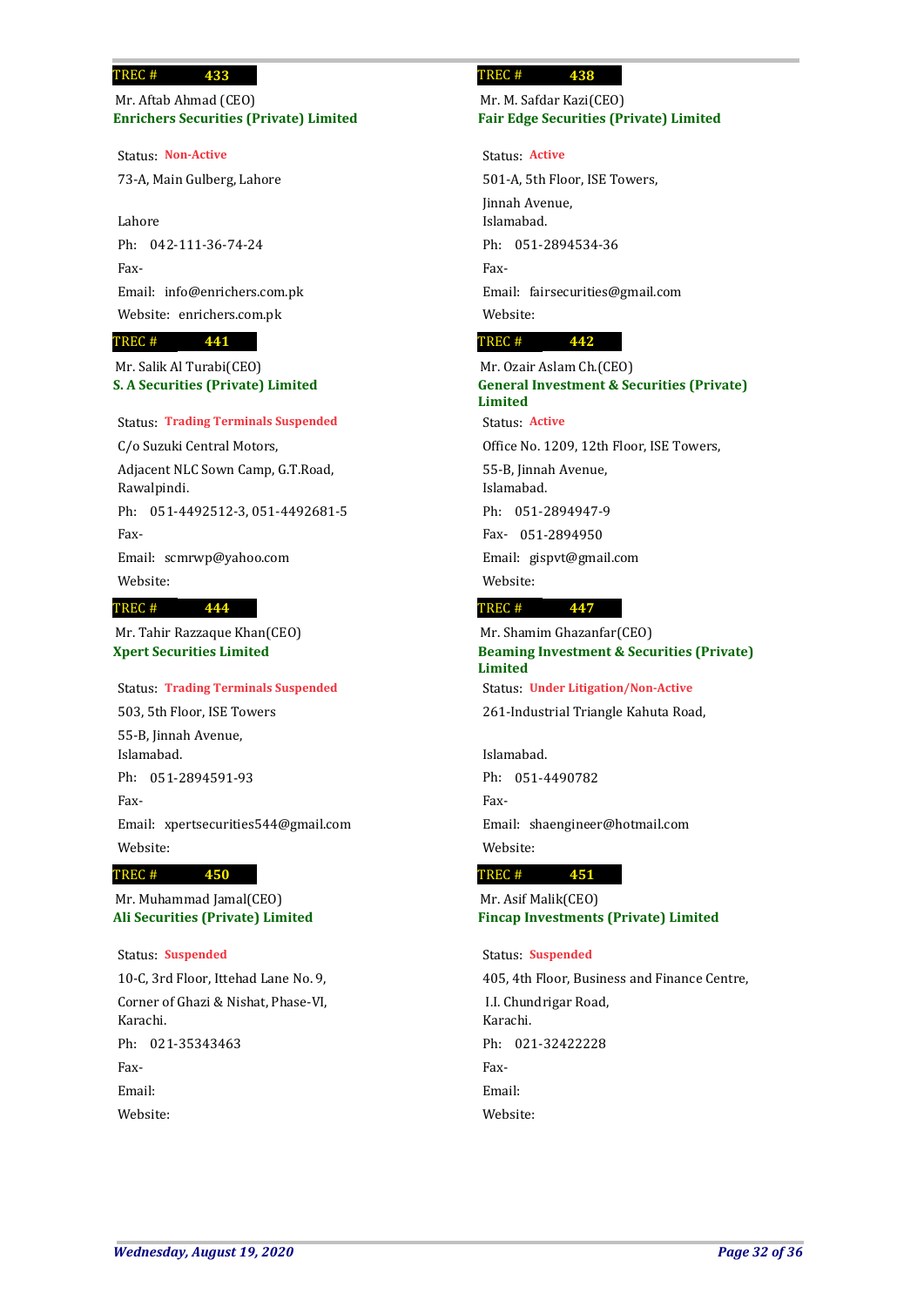**Prime Capital Management (Private) Limited** Mrs. Zill-e-Huma(CEO)

## Status: **Trading Terminals Suspended**

House 79, Street 690, G-13/3, Islamabad. Ph: 0300-8543606 Fax-Email: Website:

### **457** TREC #

## **AAA Securities (Private) Limited** Mr. Asif Saeed Malik(CEO)

## Status: **Active**

1st Floor, ISC Plaza, Jinnah Boulevard, Sector A, DHA Phase II, Islamabad. 051-5162356, 5419123 Ph: 051-2894709 Fax-Email: asifsaeedmail@yahoo.com Website:

### **464** TREC #

**United Equities (SMC-Private) Limited** Ch. ijaz Ahmed(CEO)

House 90, st 111, G-11/3, Status: **Broker Licence Expired/Non-Active**

Islamabad Ph: 0300-8509213 Fax-Email: Website:

### TREC #

**CAMCO (Private) Limited** Ms. Munizeh Majid(CEO)

**475**

House No. 7-A, Street 65, F-8/3, Islamabad. Ph: 051-111-40-40-40, 2287718-19 2287710 Fax-Email: munizeh.majid@kmr.com.pk Website: Status: **Active**

### **456** TREC #

## **Islamabad Securities (Private) Limited** Mr. Thir Ayub(CEO)

Status: **Suspended**

1114, ISE Towers, Jinnah Avenue, Islamabad. Ph: 051-2895161 Fax-Email: Website:

### **459** TREC #

## **SMAC Investments (Private) Limited** Sardar Muhammad Awab Chohan(CEO)

### Status: **Applied for Relinquishment/Non-Active**

518, 5th Floor, 19, Khayaban-e-Aiwan-i-Iqbal Lahore Ph: 0334-4179232 Fax-Email: awab19@gmail.com

Website:

### **466** TREC #

**Unex Securities (Private) Limited** Mr. Mukhtar Hussain Jaffery(CEO)

## Status: **Applied for Relinquishment/Non-Active**

Office No. 1, 2nd Floor, Plot No. 385-B, Chugtai Arca National Police Foundation, Sector 0-9 Islamabad 051-2872171, 051-2872183 Ph: 051-2872064 Fax-Email: unexsecurities@hotmail.com Website:

### **478** TREC #

**Pasha Securities (Private) Limited** Mr.Omer Iqbal Pasha(CEO)

## Status: **Active**

711, 7th Floor, ISE Towers, 55-B, Jinnah Avenue, Islamabad. Ph: 051-2895551-5 Fax-Email: info@pashasec.com Website: pashasec.com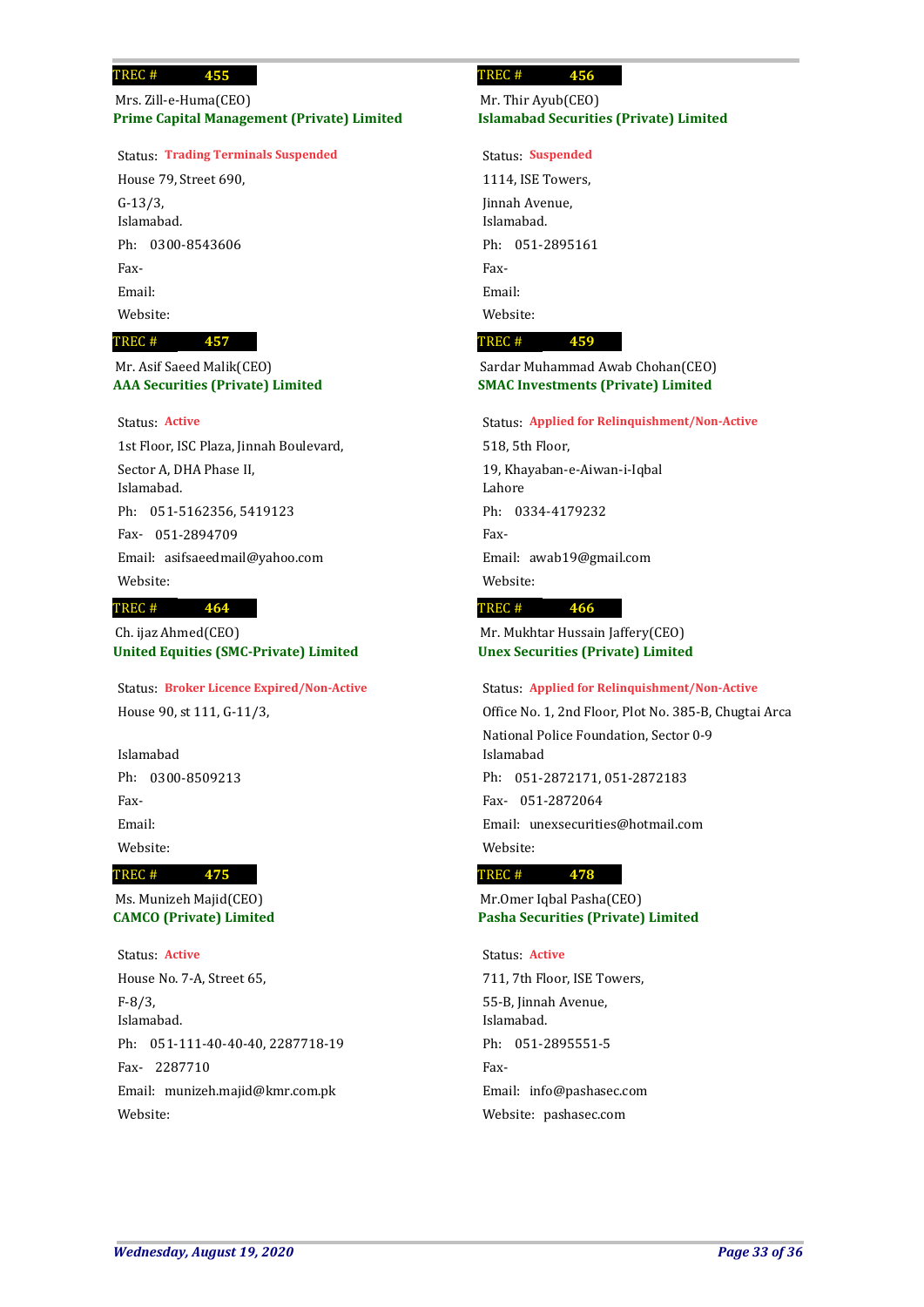**Riaz Ahmed Securities (Private) Limited** Sheikh Riaz Ahmed(CEO)

G-9 (A), Mezzanine Floor, 55-B, ISE Towers, Jinnah Avenue, Islamabad. Ph: 051-2894345-6 Fax-Email: junaidriaz@riazahmedsecurities.com.pk Website: Status: **Active**

### **485** TREC #

**Hamza Farhad Securities (Pvt) Limited** Mr. Khalid Irfan Butt(CEO)

## Status: **Active**

No.11, Chaudhry Plaza, Block 51, Jinnah Avenue, Blue Area, Islamabad. Ph: 051-2274397-9, 051-2279755 Fax-Email: hamzafarhadsecurities@hotmail.com Website: **491** TREC #

# Mr. Faisal Ali Asghar(CEO)

**First Street Capital (Private) Limited**

## Status: **Active**

Ground Floor, 63-A, Agora Eden City, Opposite Lahore Airport, DHA, Phas-8, Lahore. Ph: 042-35791284 042-35791289 Fax-Email: firststreetcap@gmail.com Website: firststreetcapital.com.pk

### **494** TREC #

**BRR Financial Services (Private) Limited** Mr. Iqbal Ahmed(CEO)

18th Floor, BRR Tower, Hassan Ali Street, Off: I. I. Chundrigar Road, Karachi. 32602401-6 Ph: 32271912 Fax-Email: Website: Status: **Non-Active**

### **482** TREC #

## **New Peak Securities (Private) Limited** Mr. Ghulam Mujtaba Butt (CEO)

Suit No. 521, 5th Floor, Siddiq Trade Centre, 72 Main Boulevard Gulberg, Lahore. 042-3-5781705-6 Ph: 042-35781707 Fax-Email: info@newpeak.com.pk Website: newpeak.com.pk Status: **Active**

#### **490** TREC #

**Baba Equities (Private) Limited** Mr. Qaiser Mushtaq(CEO)

### Status: **Trading Terminals Suspended**

Room No. 210-211, Noor Centre, Trunk Bazar, Sialkot. Ph: 052-4588111 Fax-Email: qaiser.ksa@gmail.com Website: qaiser@awalnet.net.sa

### **493** TREC #

**Orion Investments (Private) Limited** Mr. Rashid Nadeem Shiekh(CEO)

27-B, St 31, F-7/1. Status: **Suspended**

Islamabad. Ph: 051-2874139 Fax-Email: Website:

#### **497** TREC #

**JSK Securities Limited** Ms. Sehar Saifullah Khan(CEO)

## Status: **Non-Active**

2nd Floor, Pak Pavilion Plaza, AK Fazal-e-Haq Road, Islamabad. 051-8489106 Ph: 051-8431202 Fax-Email: ibrar.bashir@jsksecurities.com.pk Website: jsksecurities.com.pk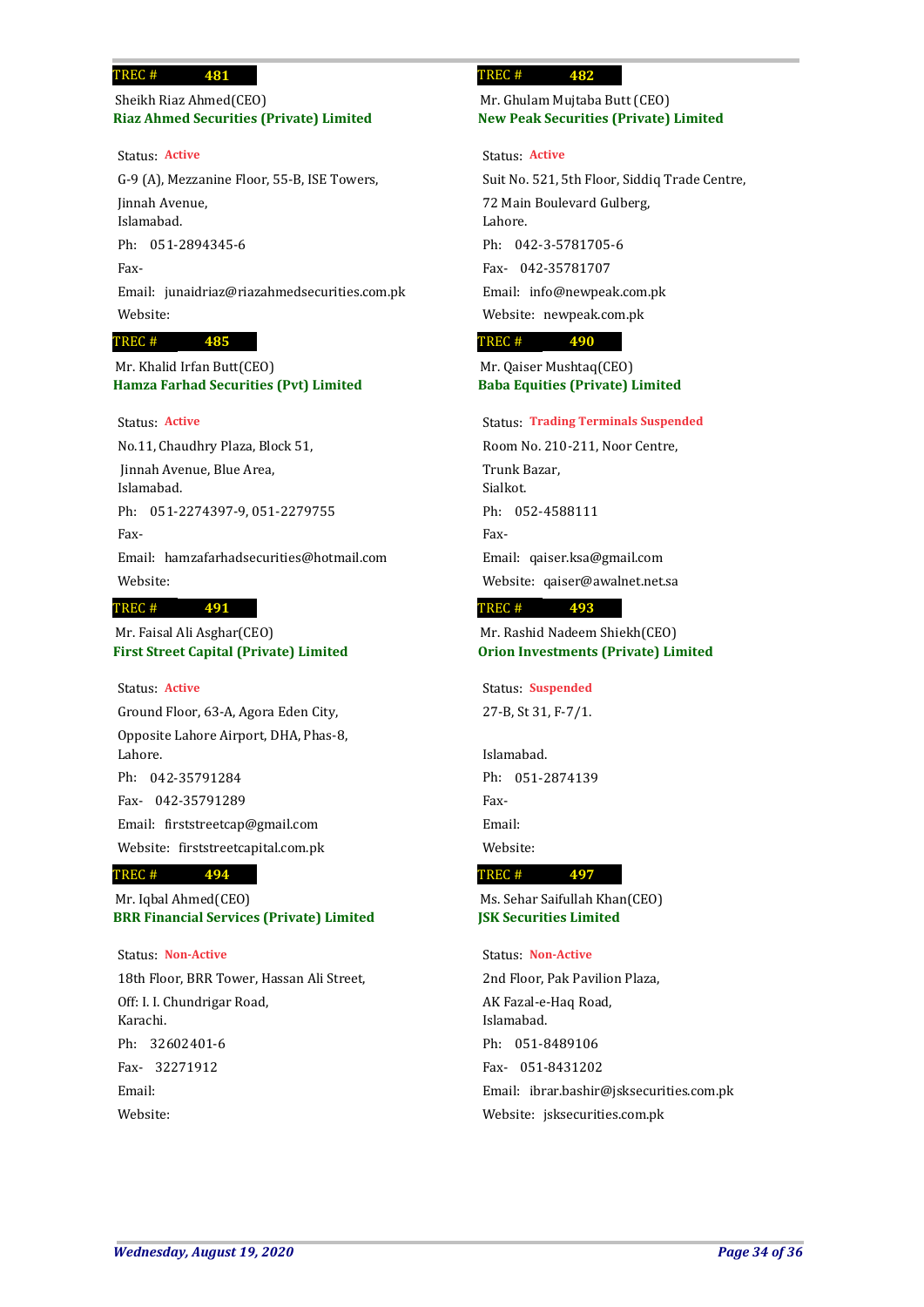## **Chippa Securities (Private) Limited** Mrs. Farah Arshad(CEO)

### Status: **Trading Terminals Suspended**

D-64, Block 7, Kehkashan Scheme 5, Clifton, Karachi. Ph: 32433960, 35894606 & 35894814 Fax-Email: arshadz@msn.com Website:

### **503** TREC #

**HP Securities (Private) Limited** Mr. Haroon Ihsan Piracha(CEO)

### Status: **Active**

House No. 234-A, Street 4, F-10/3, Islamabad. Ph: 051-2650914 051-2114106 Fax-Email: haroon\_piracha@hotmail.com Website:

### **510** TREC #

**JCR Capital Securities (Private) Limited** Mr. Jamshed Chaudhry(CEO)

# Status: **Trading Terminals Suspended**

35/D1 Gulberg-3, Sir Syed Road, Lahore. Ph: 042-35750442 , 042-35750521 Fax-Email: sengco@cyber.net.pk Website:

### **513** TREC #

**CMA Securities (Private) Limited** Mr. Azfar Manzoor

## Status: **Trading Terminals Suspended**

6-A, Block -H, Ground Floor, Gulberg Heights, Gulberg-II, Lahore. Ph: 042-35861222, 35876037, 35777081-2 Fax-Email: cmasecurities@yahoo.com Website:

### **501** TREC #

## **Ahsam Securities (Pvt) Limited** Mr. Abbas Ali Raza(CEO)

Status: **Active**

27-A, Lane # 2, Gulistan Colony, Rawalpindi Cantt. Ph: 0321-5178338 Fax-Email: ahsamsec@hotmail.com Website:

### **508** TREC #

**KP Securities (Private) Limited** Mr. Fazal Hussain(CEO)

### Status: **Trading Terminals Suspended**

1113-A, 11th Floor, ISE Towers, Blue Area, Islamabad Ph: 051-8359040 Fax-Email: fayyazalirana@gmail.com Website: **511** TREC #

## **Mir Shah Jahan Khetran**

56-B, St 26, F-10/1, Status: **Suspended**

Islamabad. Ph: 0300 5000300 Fax-Email: Website:

### **518** TREC #

**Rich Securities (Private) Limited** Mr. Muhammad Aamir Tahseen(CEO)

## Status: **Suspended**

D-16, Block-3, Clifton, Scheme-5, Karachi. Ph: 021-36027244-45 Fax-Email: Website: